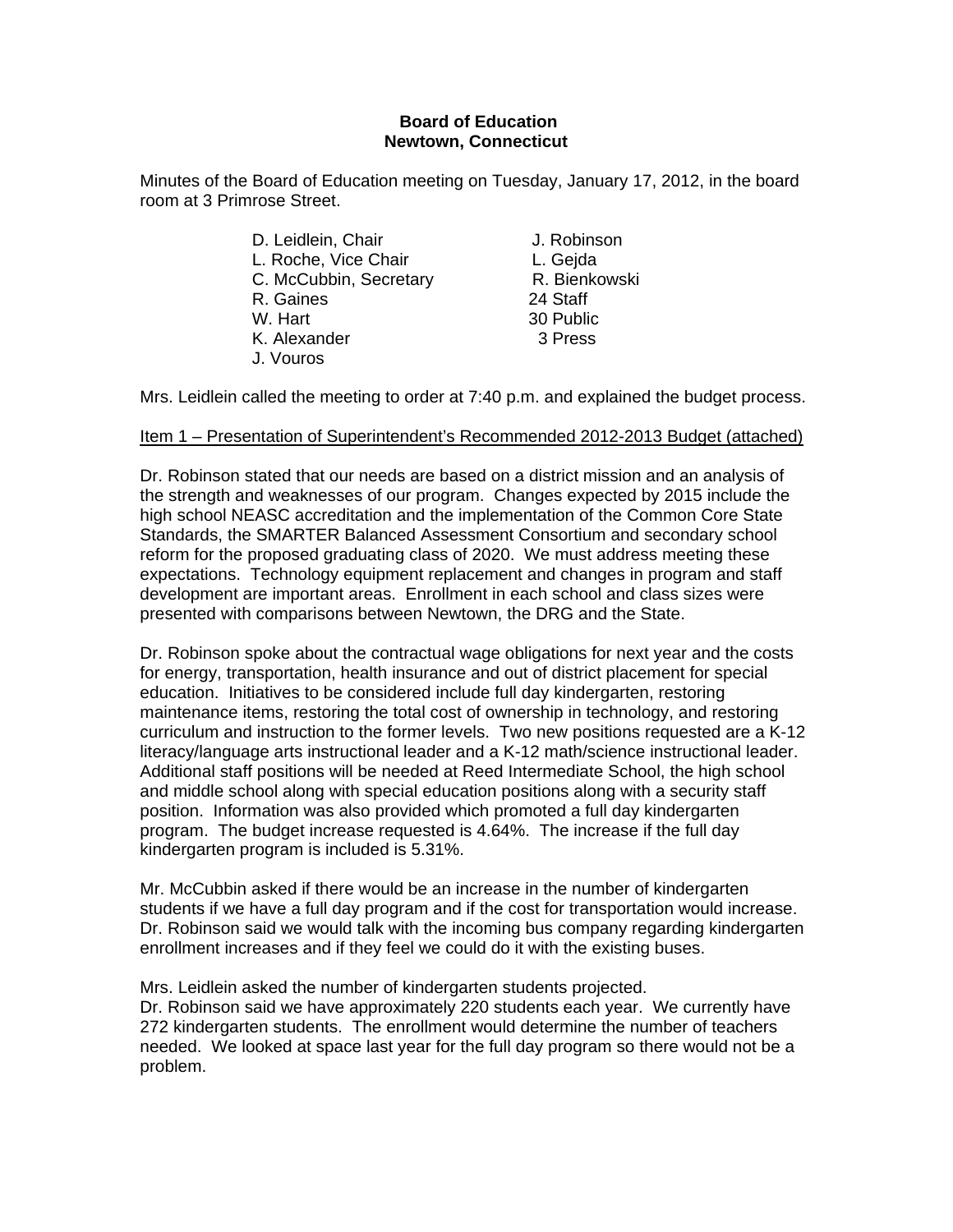Board of Education **-2-** Figure 2- **January 17, 2012** 

Mrs. Leidlein asked about health insurance. Mr. Hart said were waiting to hear from the Town insurance commission. Mr. Bienkowski said the fund balance is three months worth of claims. We have about \$1.5M between Board of Education and the Town. A three-month fund balance should be \$3M.

Mr. Vouros wanted to see educational assistants back in the classrooms until the class sizes go down. He asked how the new K-12 instructional leaders would be used. Dr. Robinson said the majority of their day would be in the classroom with teachers and students. We have to align with the common core.

Mr. McCubbin asked if we ever locked in fuel contracts. Mr. Bienkowski said we used to lock in with a price in September or October but haven't done that for a few years. We locked in last year with the Town and had a better price than the consortium.

Mrs. Leidlein asked about the district level health and music positions. Dr. Robinson said the district level health person teaches parts of the health curriculum. Part of that position may be funded \$40,000 out of the grant but she would displace a person who is a health teacher. Also, the district music person would go into the classroom and displace a music teacher.

Mrs. Roche asked about filling the music position at Reed for next year. Eleven teachers were being added to the high school but we don't have a position to fill the void at Reed.

Dr. Robinson said we are adding back the PE teacher at Reed but we do need more resources there.

Mr. Vouros would like the principals to tell the Board what is happening in their schools and what they really need.

Mrs. Roche corrected her statement that 6 teachers, not 11, were being requested for the high school.

Mrs. Leidlein asked for Dr. Robinson to prioritize the district needs.

Dr. Robinson stated that the three critical needs are giving a good solid base to the kindergartners and the second is to prepare for NEASC which is a three-year project. The rest of the needs are connected to the other initiatives such as technology and instructional leaders. As an example there is a request for a .2 math teacher to work with are accelerated math students.

Mr. Hart asked for a breakdown of salaries and benefits going up 5% even though some contracts were only going up 2%. He requested a breakdown in the same services and current positions.

Dr. Robinson requested that the Board email any information requests. The budget would also be on the website.

Mr. Vouros noted there was no increase in staff for the gifted program.

Dr. Robinson said the increase in Reed was for a gifted student.

Mr. Gaines requested that the Gates population for the one teacher would be in

Dr. Regan's presentation.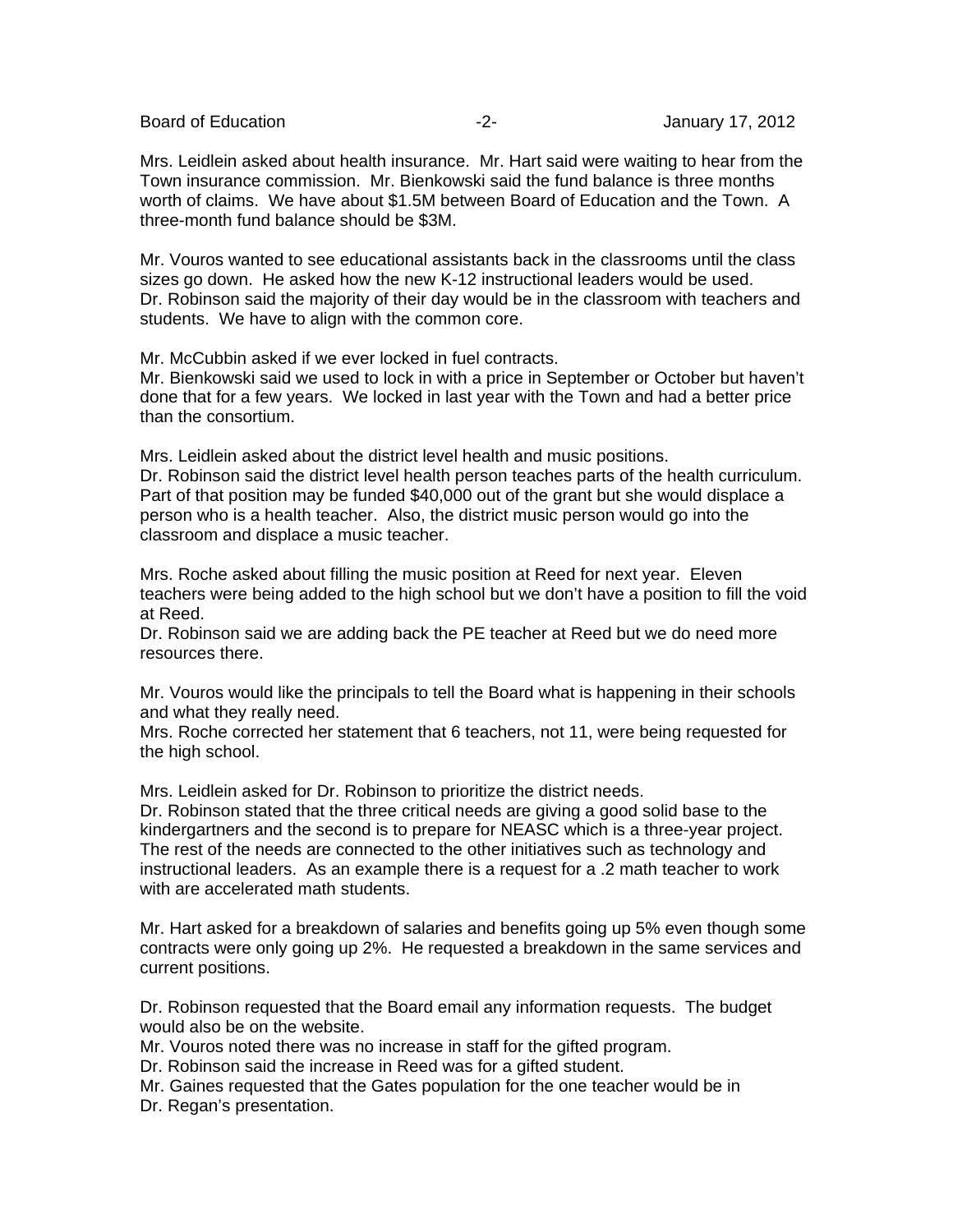#### Item 2 – 2011-2012 Calendar

There was a conversation regarding how to handle snow days going forward to help parents better plan for the end of school and the April break. The last day of school is June 21 and we have a statement on the calendar that we will not go beyond June 22. We can remove days from the April break or attend school 183 days. We can also reduce the number of student days but keep the number of teacher days needed.

Dr. Robinson said some of the schools do not have a workable environment when it's too hot and going the last week of June is problematic. The students have to be in school 180 days but the teacher's contract is for 187 days.

After some discussion the Board decided to continue this at the January  $24<sup>th</sup>$  meeting. Mrs. Leidlein encouraged public comment on the calendar.

#### Item 3 – Public Participation

Richard Woycik, 36 Grand Place, said over the past 18 months the cost of natural gas was over \$4.00 and is now approximately \$2.40. Regarding replacing equipment at Hawley and the middle school it would be prudent to make a transition.

Mrs. Leidlein stated we were looking at going to duel fuel at Hawley. Mr. Woycik said there is natural gas in North America and he questioned going to duel fuel.

Kinga Walsh, 21 Horseshoe Ridge Road, asked if a recap sheet could be added to show the total increases.

Carla Kron, 4 Clapboard Ridge Road requested that any budget document the Board received would be available for the public. She asked to add more detailed history to state what items have switched to other line items and the dollars associated with that.

Alyssa Farley, 6 Pond View Drive, asked why a decision could not be made tonight on the calendar.

Mrs. Leidlein wants the Board to think about it and also get feedback from the public.

 $\overline{\phantom{a}}$  , and the contract of the contract of the contract of the contract of the contract of the contract of the contract of the contract of the contract of the contract of the contract of the contract of the contrac

MOTION: Mr. Gaines moved to adjourn. Mr. Vouros seconded. Vote: 7 ayes

Item 4 - Adjournment The meeting adjourned at 9:37 p.m.

Respectfully submitted:

 Cody McCubbin **Secretary**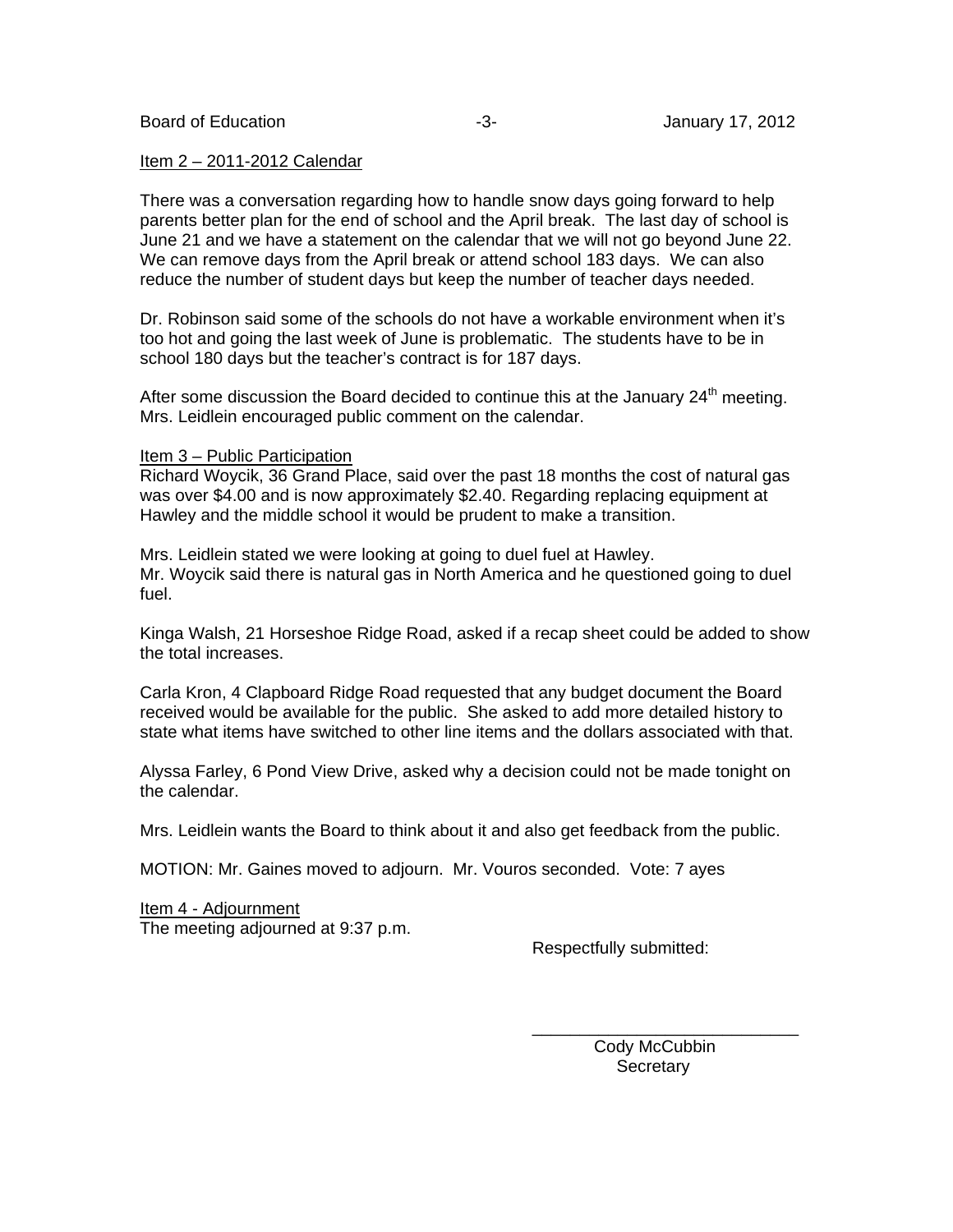# **Superintendent's Proposed Estimate of Expenditures**



**Newtown Public Schools**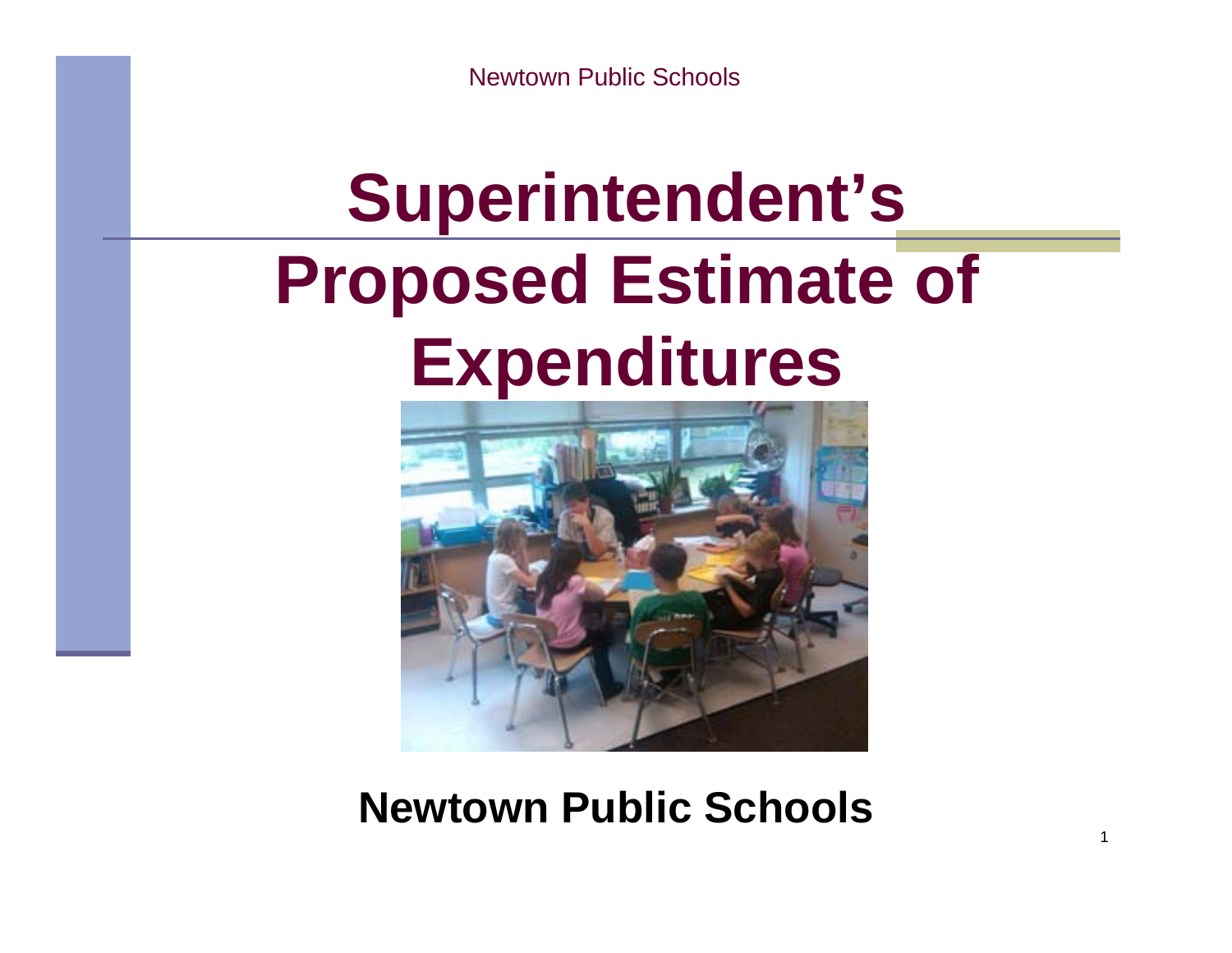### **Our Role**

### ■It is our role to advocate for what we **believe is best for the students**

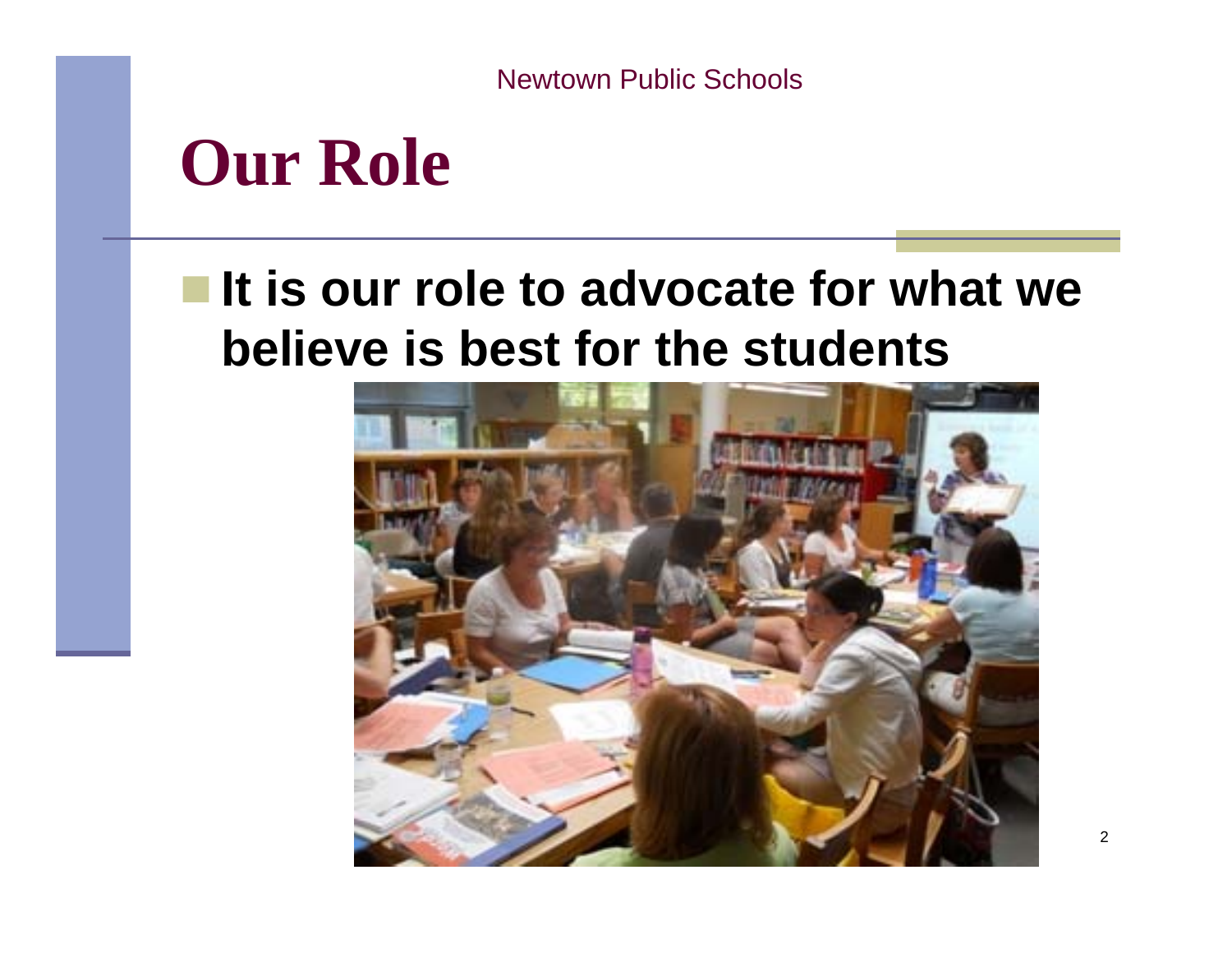*Our needs are based on a District Mission and ananalysis of the strengths and weaknesses of our programs*

#### **Our Mission**

**The mission of the Newtown Public Schools, a partnership of students, families, Educators and community, is to INSPIRE EACH STUDENT TO EXCEL in attaining and applying the knowledge, skills and attributes that lead to personal success while becoming a contributing member of a dynamic global Community. We accomplish this by creating an unparalleled learning environment characterized by:**

 $\overline{a}$ 

- **High expectations**
- **Quality instruction**
- **Continuous improvement**
- **Civic responsibility**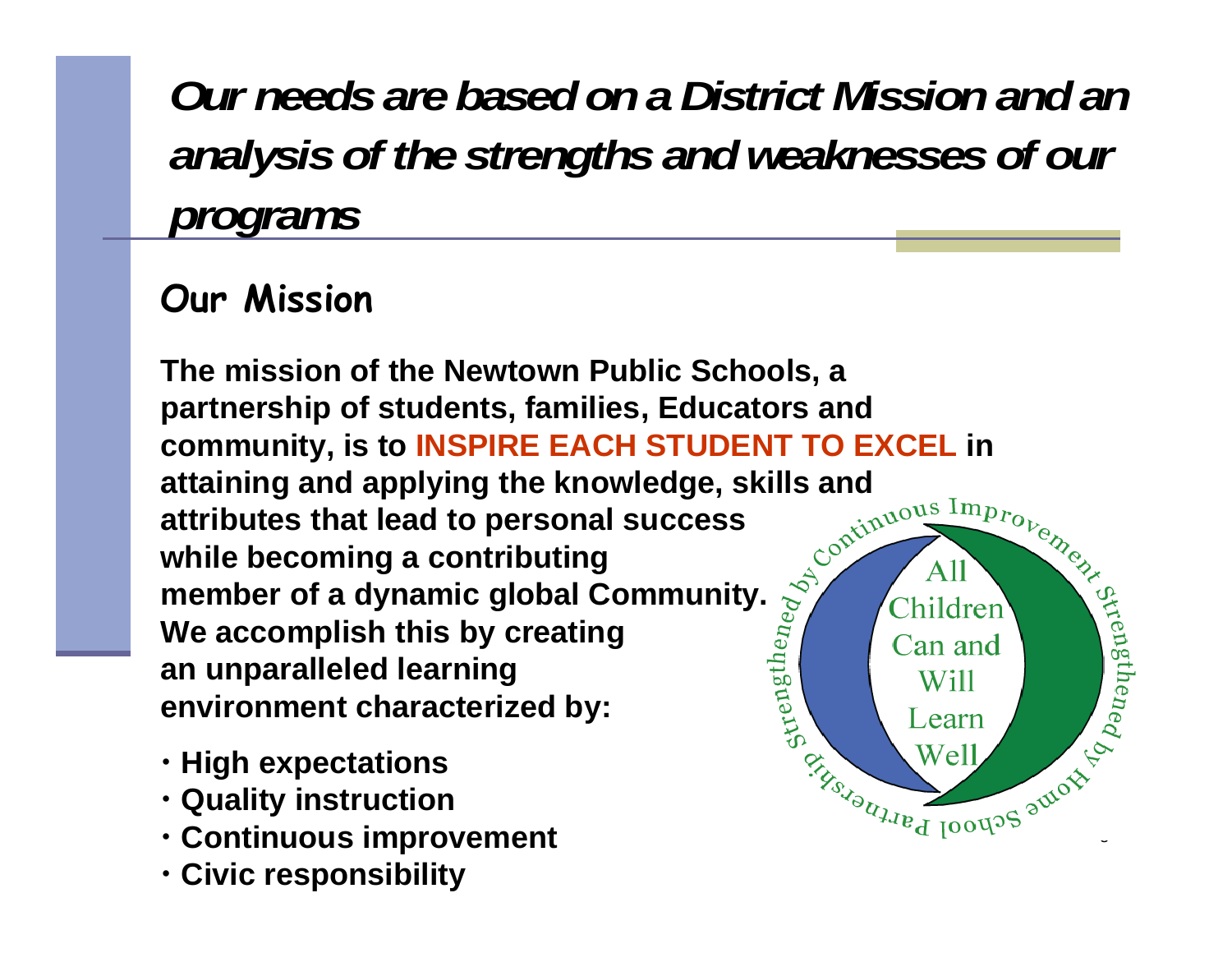# **Strategic Plan Our Objectives** Revised April 28 & 29, 2011



- **All students will develop and consistently demonstrate 21st century skills such as problem solving, critical and creative thinking, collaboration, and application of technology.**
- **All students will develop and consistently demonstrate the character attributes necessary for personal well-being and to be a contributing member of the community.**
- **Within 5 years, all students will perform at goal or above on all standardized tests.**
- **Each student will set and achieve personally challenging goals.**
- **We will ensure that each student has continuous access to personal information technology in order to empower students and staff to improve teaching and learning.**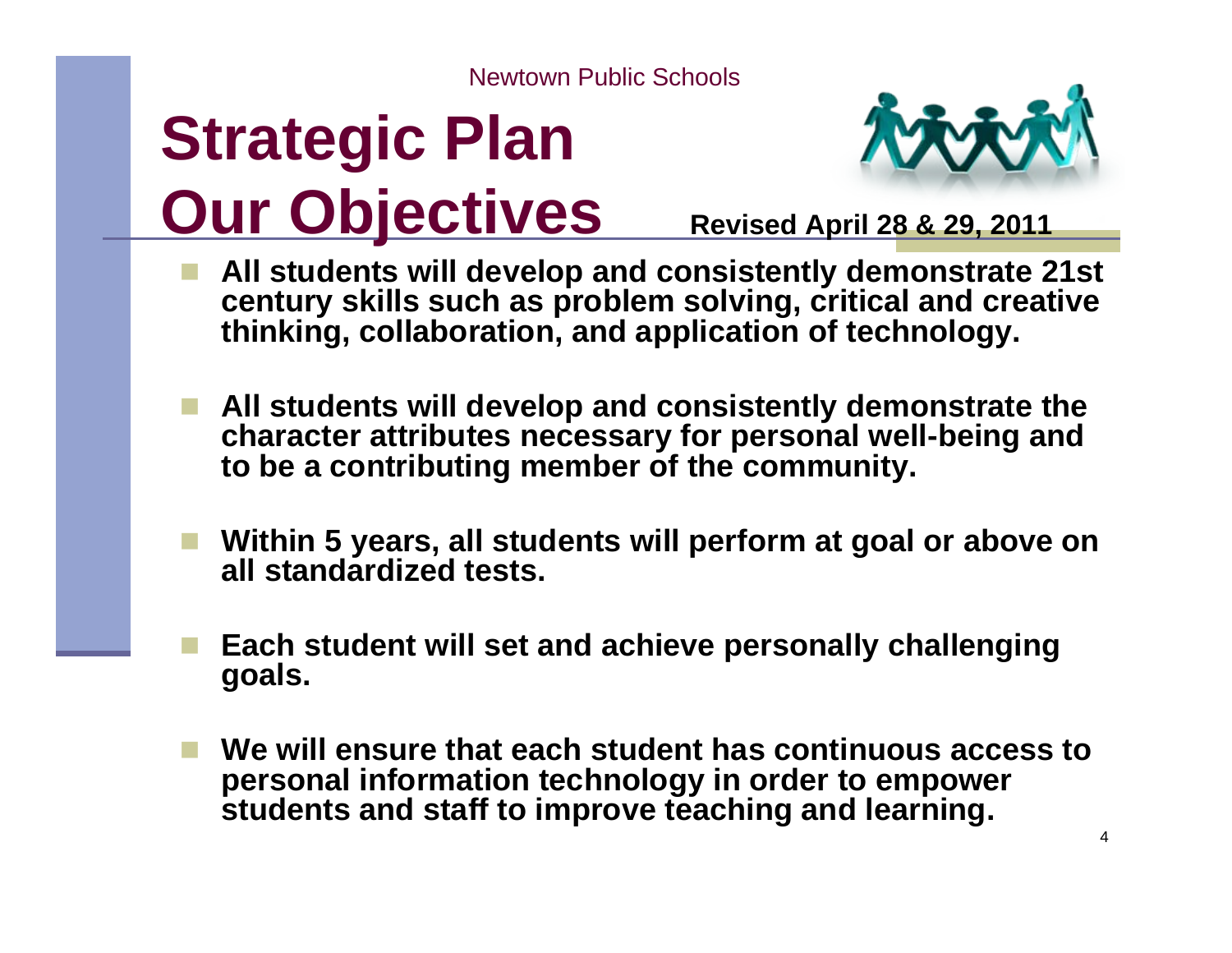# **Influences for Education**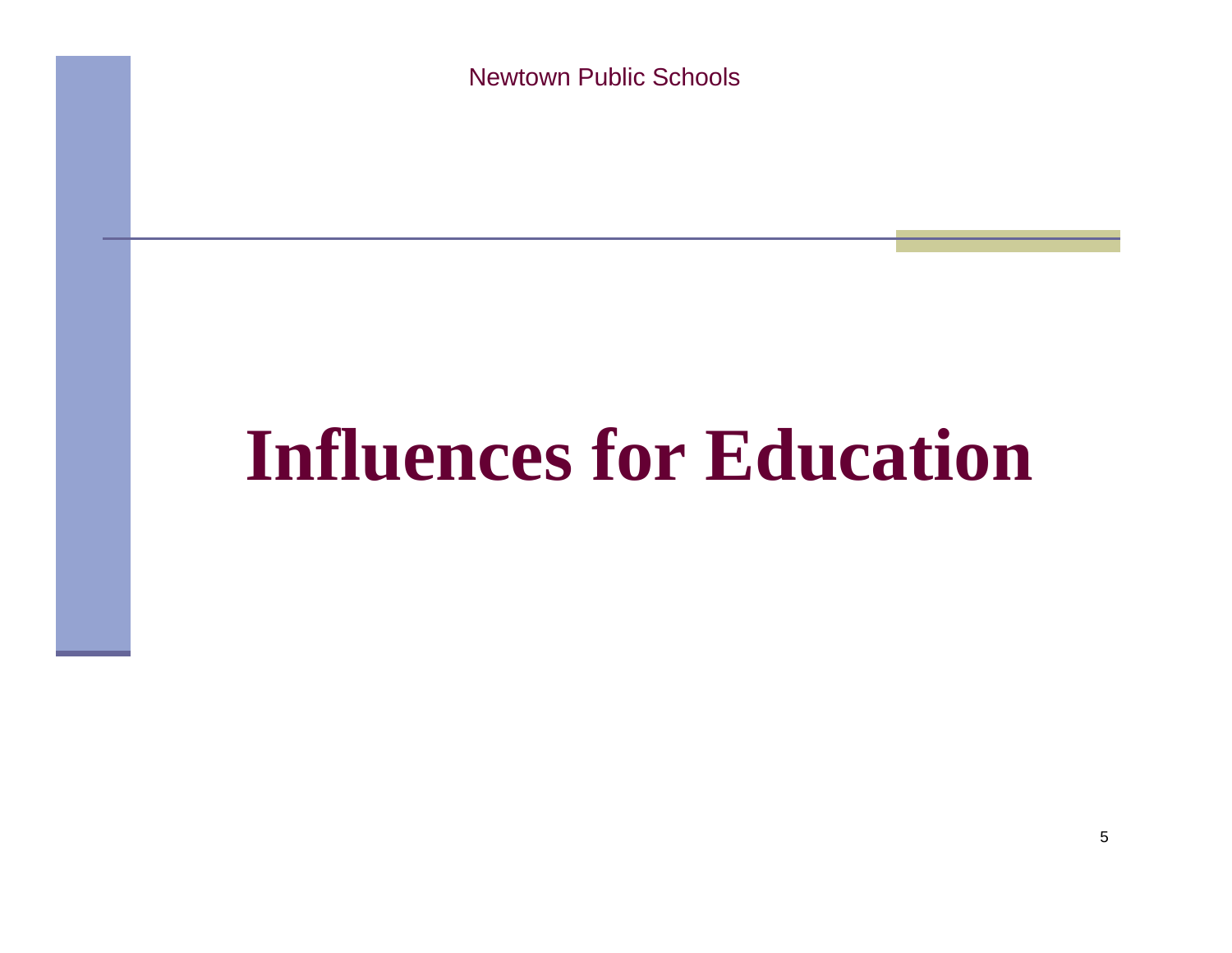# **What's Coming in……… 2015**

- **NEASC/Accreditation**
- Implementation of Common Core State **Standards**
- Implementation of SMARTER Balanced Assessment Consortium (SBAC)
- Implementation of Secondary School Reform Graduating class of 2020 - proposed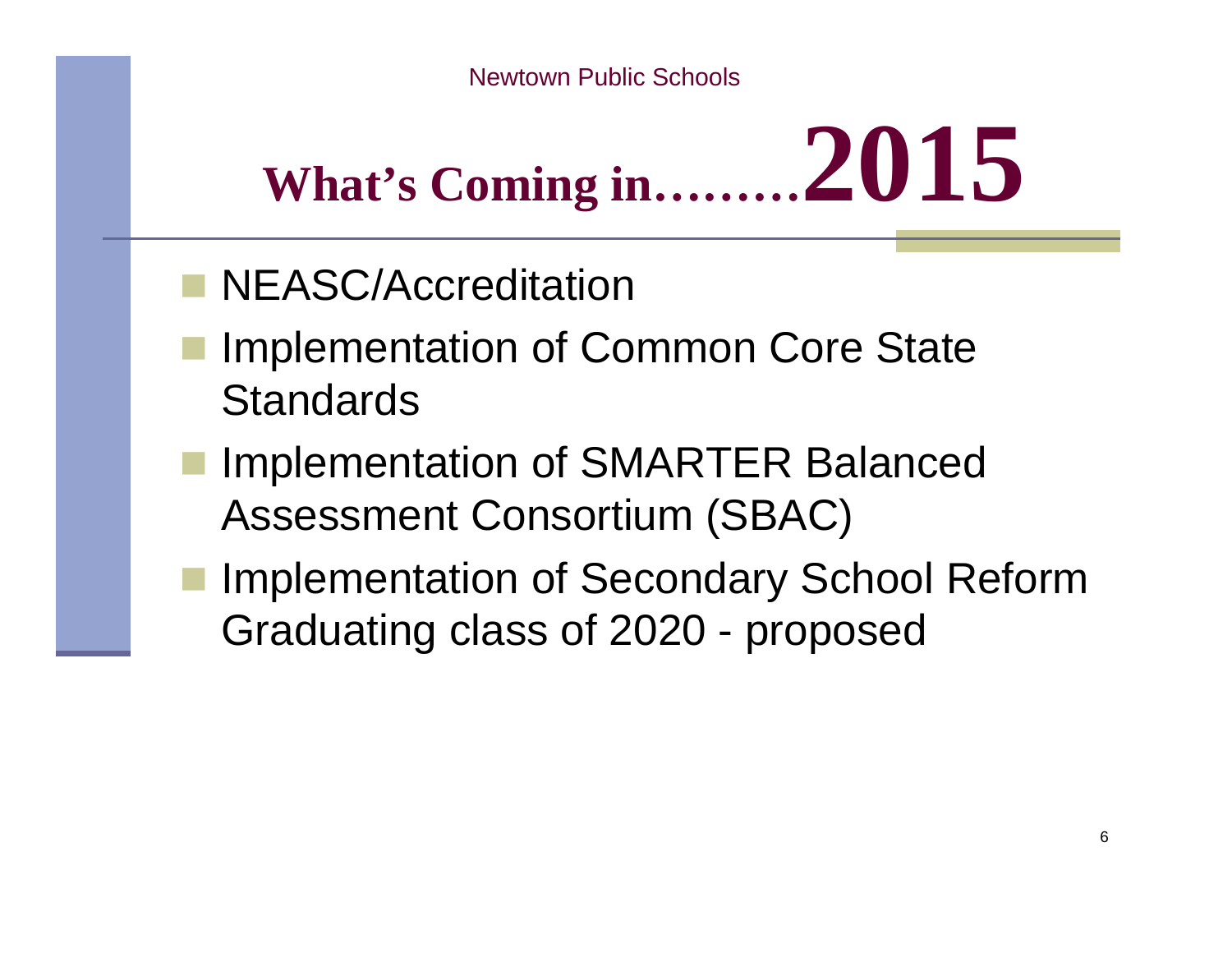## **Implementing Common Core State Standards**

### **Curriculum Framework & Materials**

**Communication**

**Professional Development**

#### **Assessment**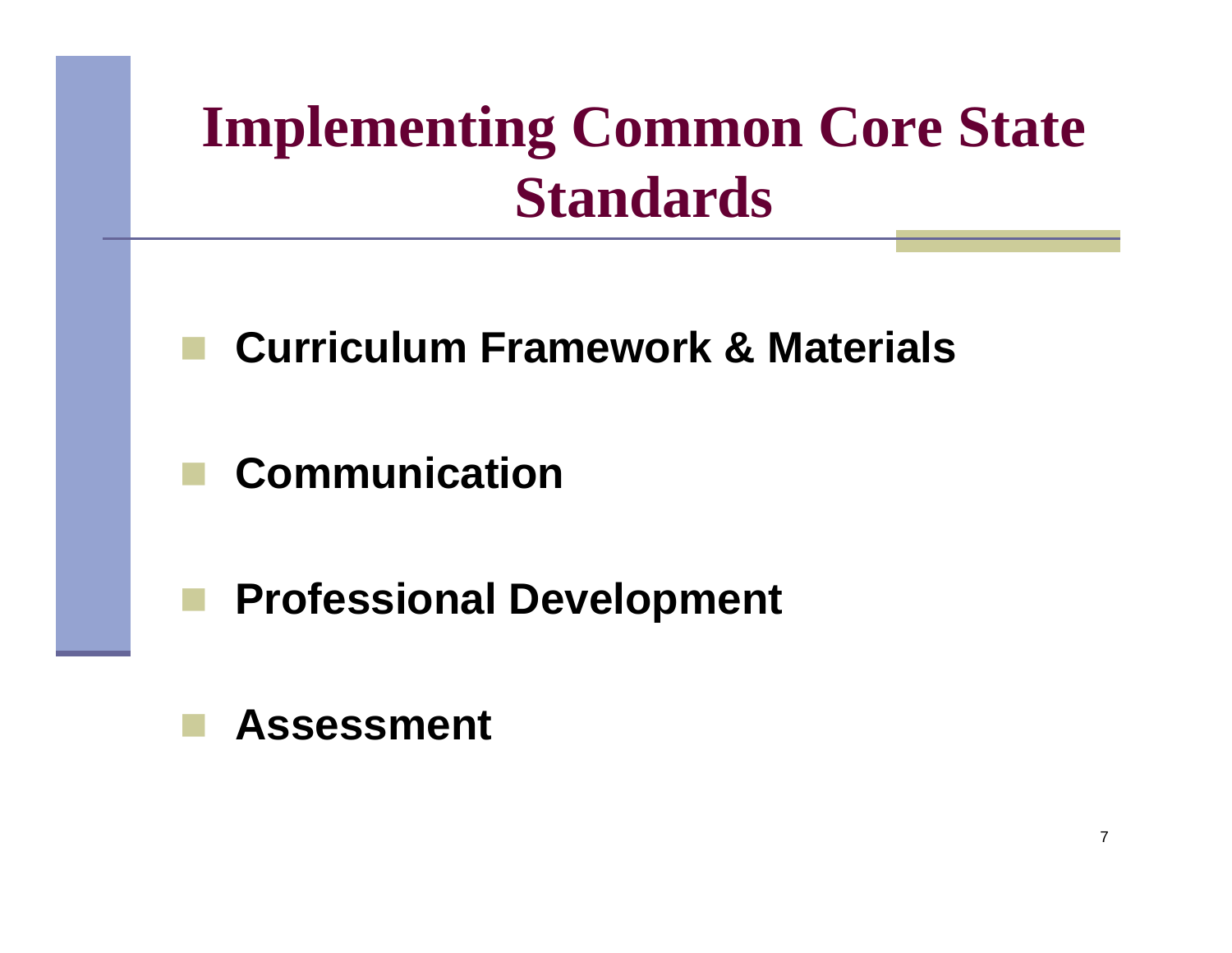### **CT RESPONSE: CURRICULUM FRAMEWORK AND MATERIALS FRAMEWORK AND MATERIALS**

| <b>Phase I</b>                                                                          | <b>Summer</b>                                                                      | <b>Phase II</b>                                                                                             |
|-----------------------------------------------------------------------------------------|------------------------------------------------------------------------------------|-------------------------------------------------------------------------------------------------------------|
| 2010-11                                                                                 | 2011                                                                               | 2011-12                                                                                                     |
| <b>Organized the</b><br><b>CCSS</b> to support<br>curriculum<br>development             | <b>Aligned Preschool</b><br>$\bullet$<br>curriculum<br>documents to<br><b>CCSS</b> | <b>Disseminate</b><br>materials and<br>resources to<br>support district<br>implementation of<br><b>CCSS</b> |
| <b>Aligned English</b><br><b>Language Learner</b><br><b>Framework to</b><br><b>CCSS</b> |                                                                                    | <b>Develop Birth to</b><br>$\bullet$<br>age 5 learning<br>standards aligned<br>to CCSS                      |
|                                                                                         |                                                                                    | <b>Develop guidance</b><br>for addressing<br>students with<br>disabilities                                  |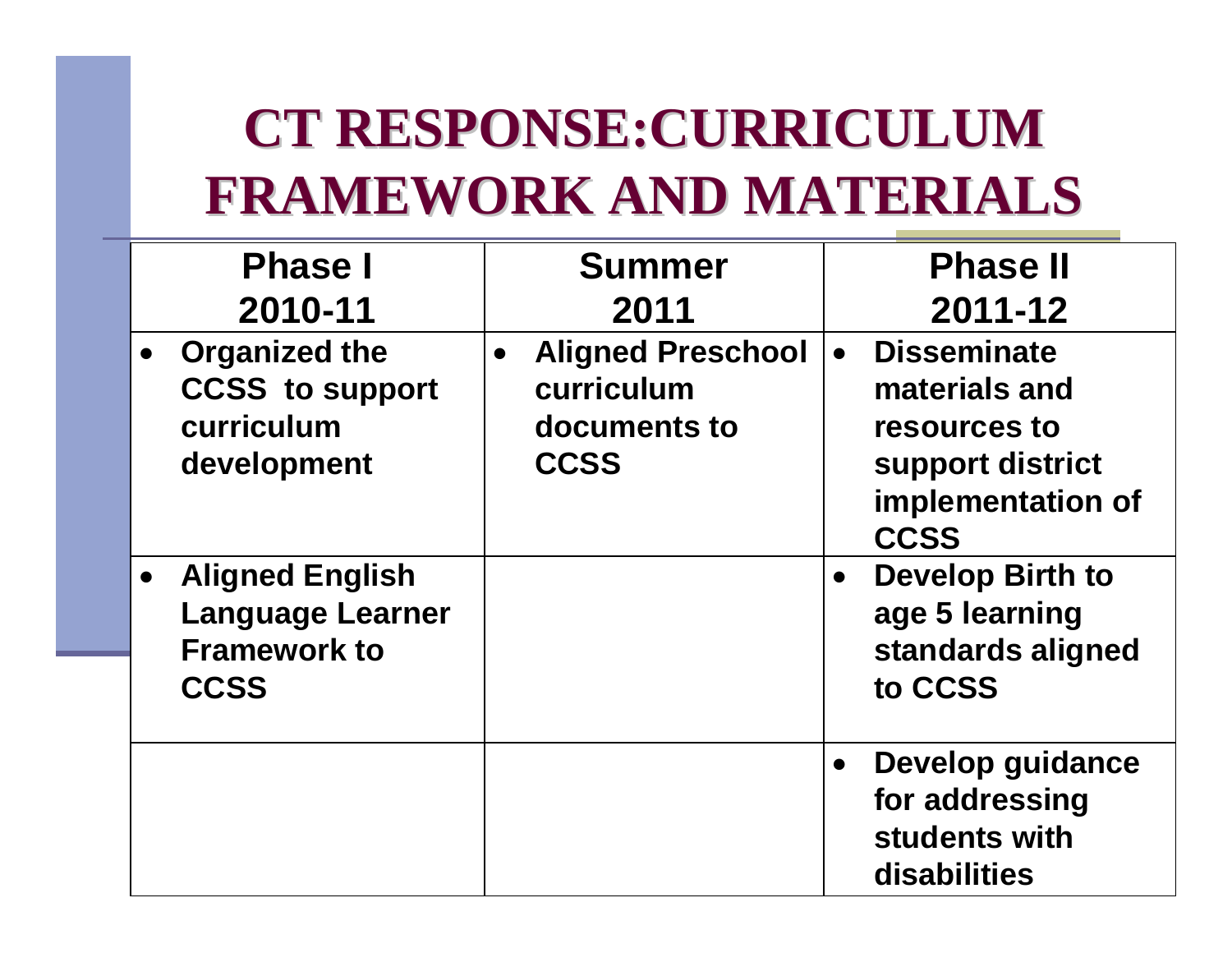# **CT RESPONSE: COMMUNICATION COMMUNICATION**

| <b>Phase I</b><br>2010-11                                                                                     | <b>Summer</b><br>2011                                                   | <b>Phase II</b><br>2011-12                                                      |
|---------------------------------------------------------------------------------------------------------------|-------------------------------------------------------------------------|---------------------------------------------------------------------------------|
| <b>Joined the</b><br><b>Implementing the</b><br><b>Common Core</b><br><b>Standards national</b><br>consortium | <b>Provided internal</b><br>$\bullet$<br>and external<br>communications | <b>Redesign CCSS</b><br>$\bullet$<br>webpage on CSDE<br>site                    |
| Developed a set of<br>initial<br>communication<br>documents                                                   |                                                                         | Develop a<br>$\bullet$<br><b>Connecticut CCSS</b><br>communications<br>tool kit |
|                                                                                                               |                                                                         |                                                                                 |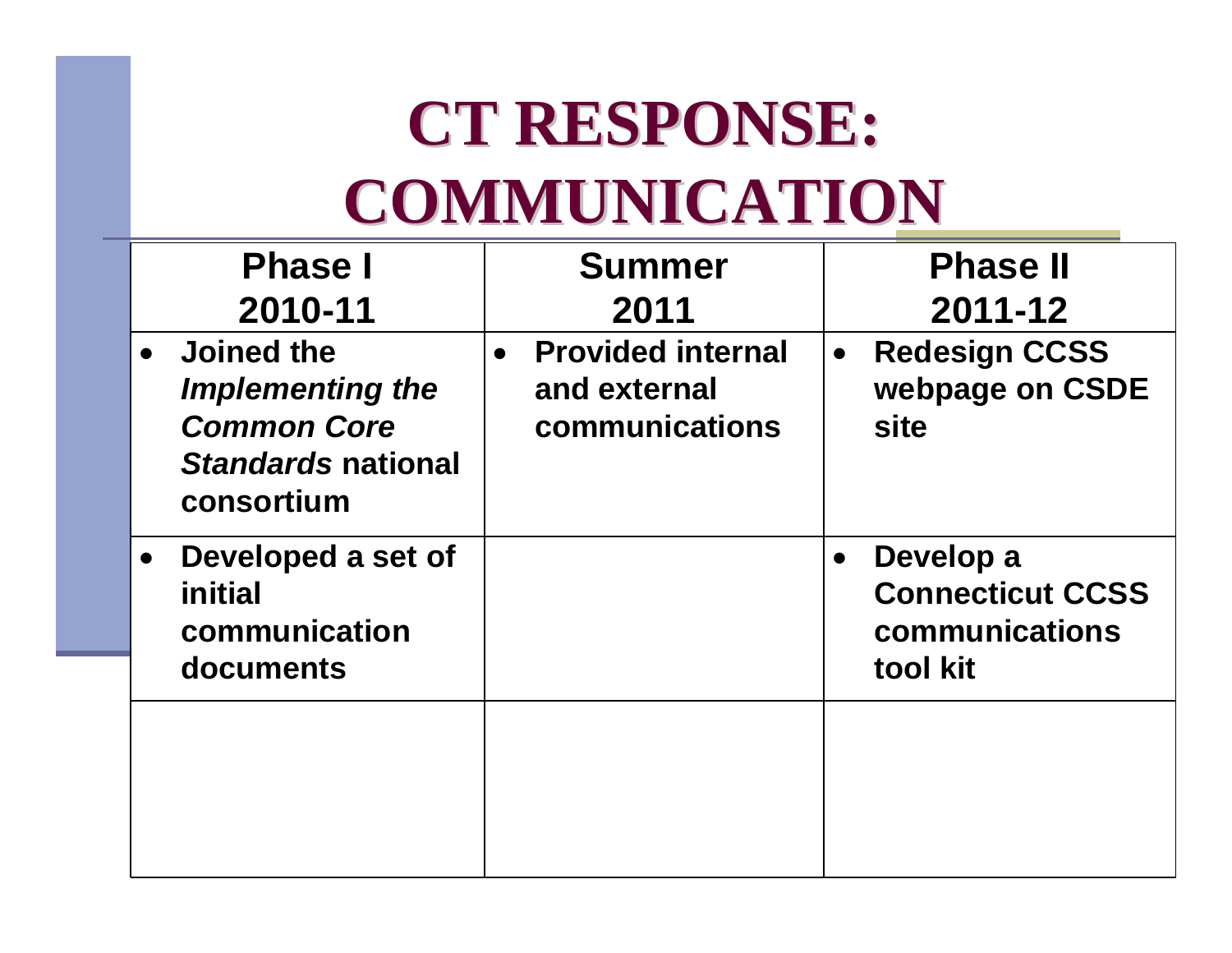### **CT RESPONSE: PROFESSIONAL DEVELOPMENT PROFESSIONAL DEVELOPMENT**

| <b>Phase I</b>                                                                        | <b>Summer</b>                                                                                              | <b>Phase II</b>                                                                        |
|---------------------------------------------------------------------------------------|------------------------------------------------------------------------------------------------------------|----------------------------------------------------------------------------------------|
| 2010-11                                                                               | 2011                                                                                                       | 2011-12                                                                                |
| • Presented an<br>overview of CCSS<br>to State Board of<br><b>Education</b>           | <b>Developed CALI</b><br>$\bullet$<br>modules<br>embedding ELA<br><b>CCSS</b>                              | <b>Provide targeted</b><br>$\bullet$<br>sessions for LEAs<br>and stakeholder<br>groups |
| • Provided sessions<br>to develop initial<br>understandings                           | <b>Convene regional</b><br>$\bullet$<br>curriculum teams                                                   | • Provide CALI<br>module institutes                                                    |
| <b>Provided Rigorous</b><br>$\bullet$<br><b>Curriculum Design</b><br><b>Institute</b> | <b>Develop</b><br>$\bullet$<br>annotated<br><b>Internet-based</b><br>tools and related<br><b>resources</b> |                                                                                        |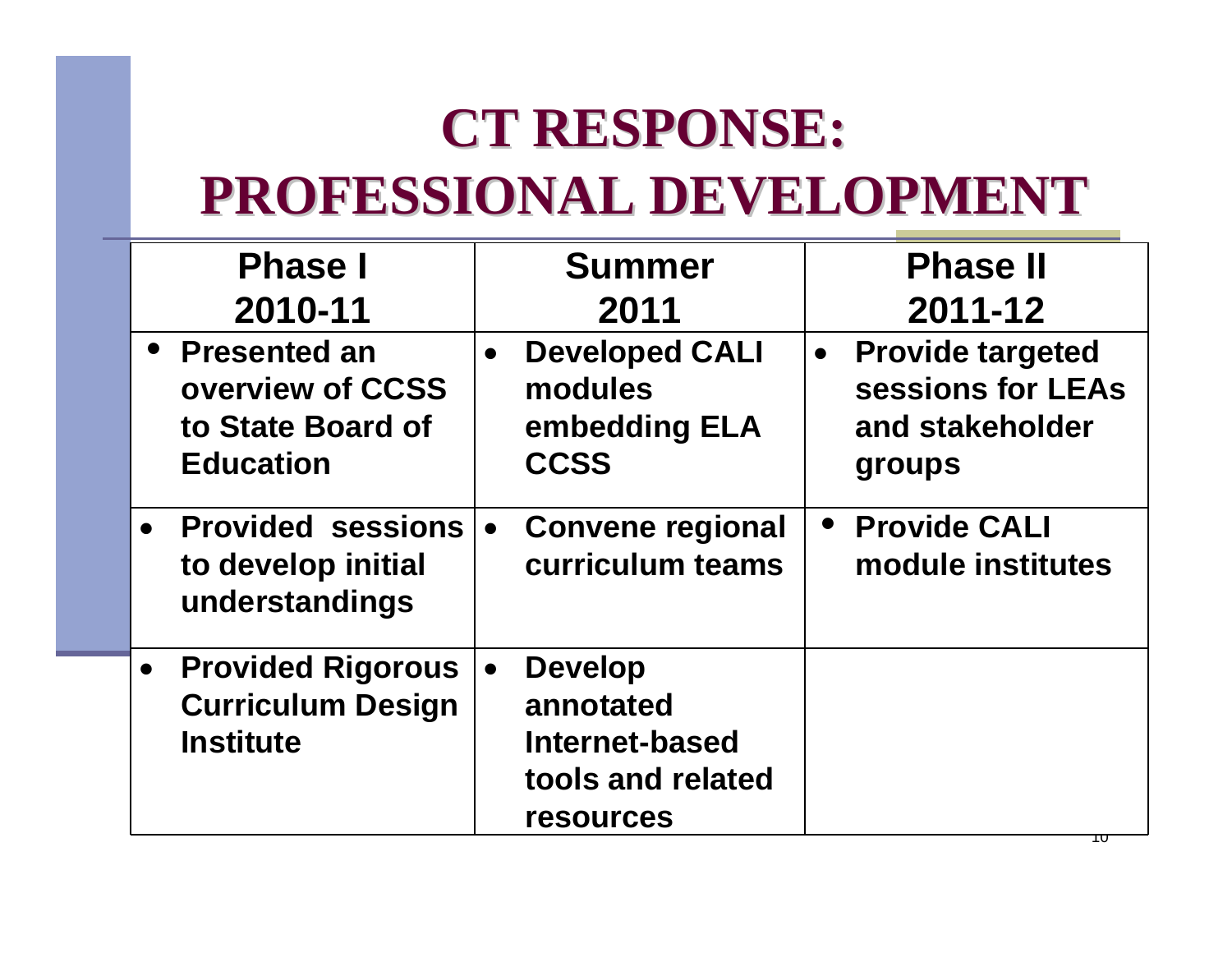# **CT RESPONSE: ASSESSMENT ASSESSMENT**

|           | <b>Phase I</b>                                                                                  | <b>Summer</b>                                                                                                        | <b>Phase II</b>                                                                                                                  |
|-----------|-------------------------------------------------------------------------------------------------|----------------------------------------------------------------------------------------------------------------------|----------------------------------------------------------------------------------------------------------------------------------|
|           | 2010-11                                                                                         | 2011                                                                                                                 | 2011-12                                                                                                                          |
|           | <b>Joined Smarter</b><br><b>Balanced</b><br><b>Assessment</b><br><b>Consortium</b><br>(SBAC)    | <b>Reviewed SBAC</b><br>$\bullet$<br><b>English language</b><br>arts and literacy<br>draft content<br>specifications | • Information<br>gathering and<br>small scale pilot<br>testing of current<br>capacity for<br>computer-based<br>testing (CBT)     |
| $\bullet$ | <b>Created crosswalk</b><br>documents for<br><b>English language</b><br>arts and<br>mathematics |                                                                                                                      | <b>Establish advisory</b><br>groups with<br>external<br>constituents on<br>implementation<br>issues related to<br>online testing |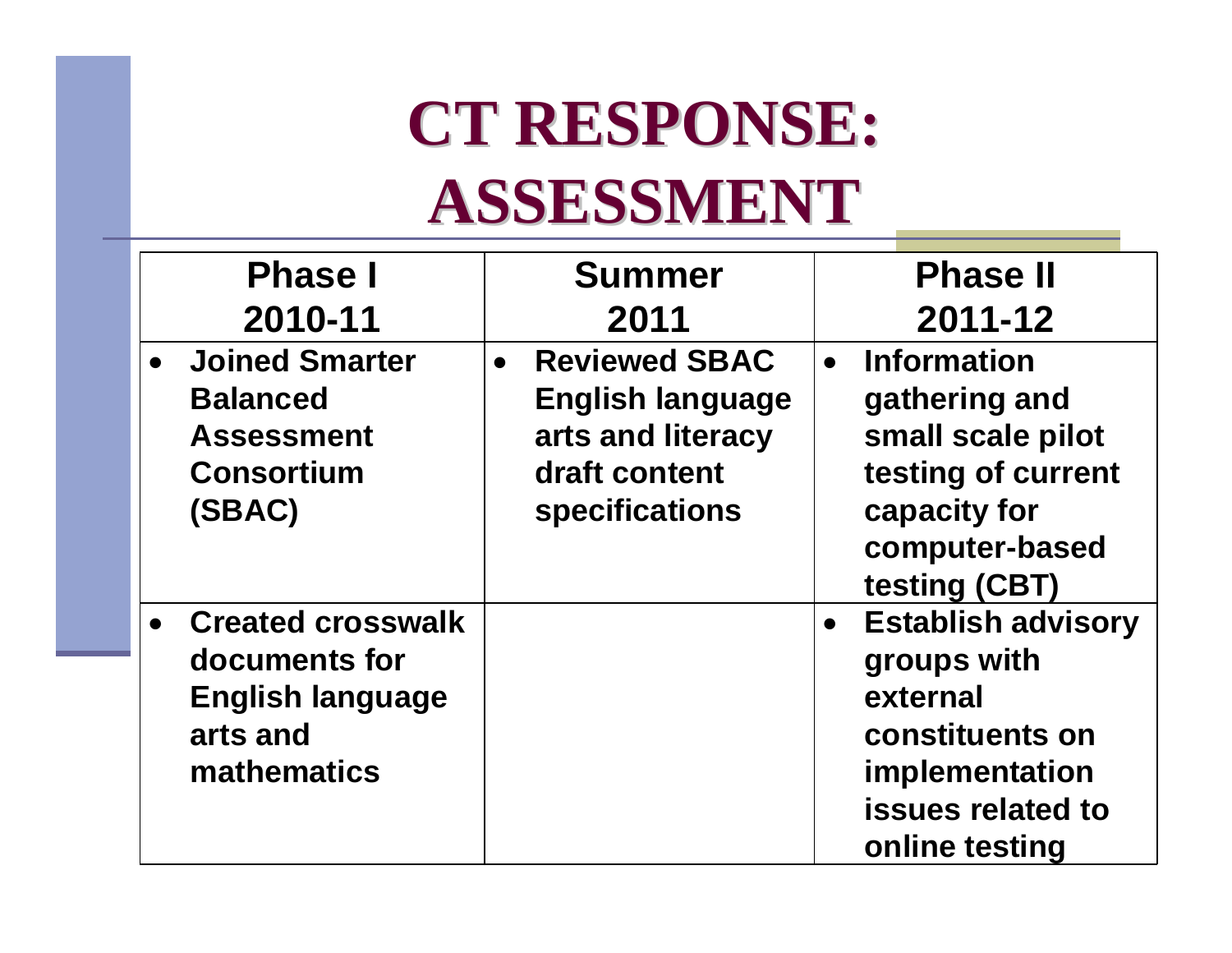## **PHASE III PHASE III [2012-2015](http://www.sde.ct.gov/sde/cwp/view.asp?a=2618&q=322592)**

#### 2012 -2013

- Continue to implement a CCSS-based curriculum at the grade or course level
- Professional development for teachers and administrators continues

#### 2013 -2014

- K-12 CCSS-based district curriculum fully implemented
	- Professional development for teachers and administrators continues

#### 2014-2015

12 CCSS- based assessments administered in grades 3-8 and 11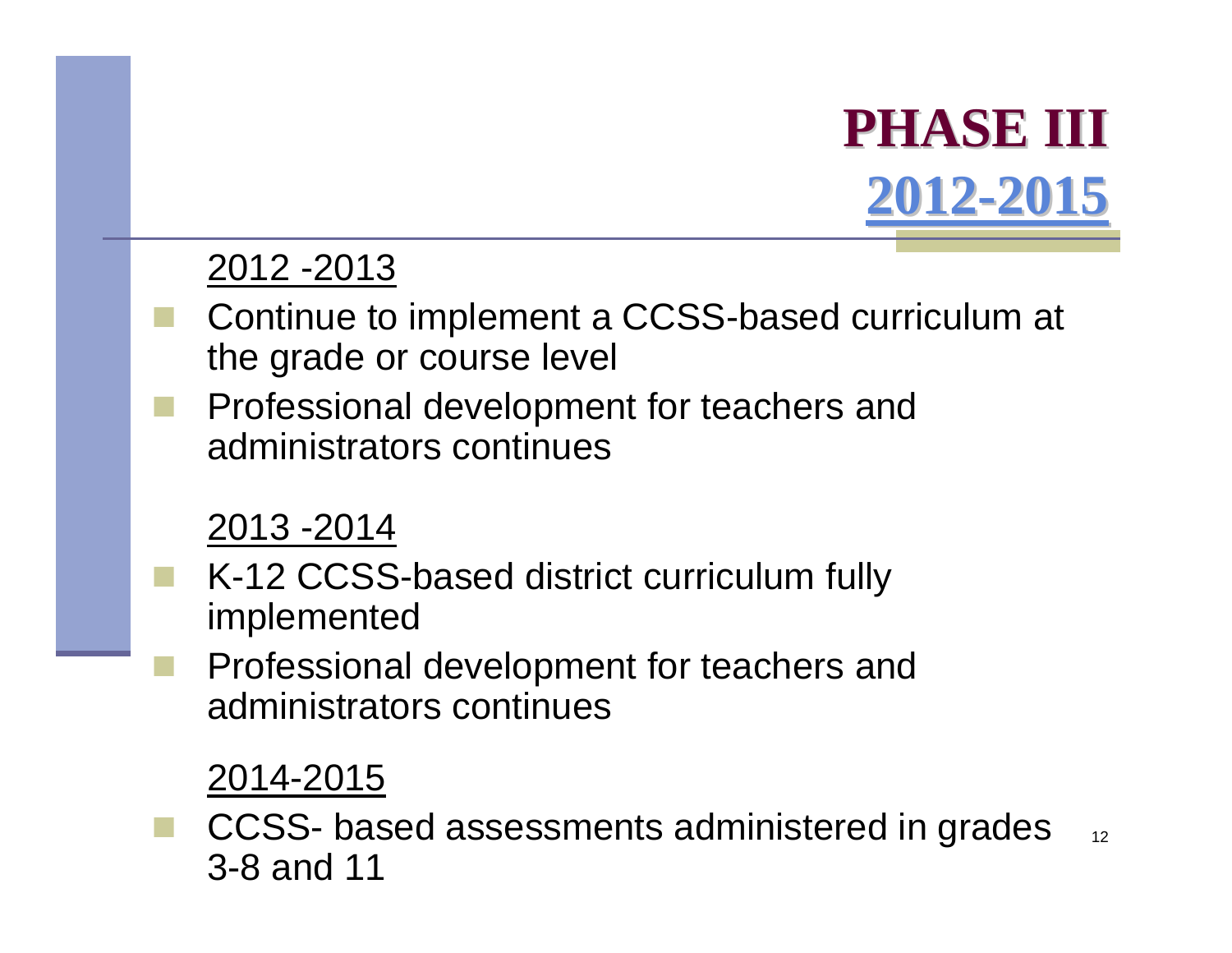#### **The Common Core State Standards in Mathematics**

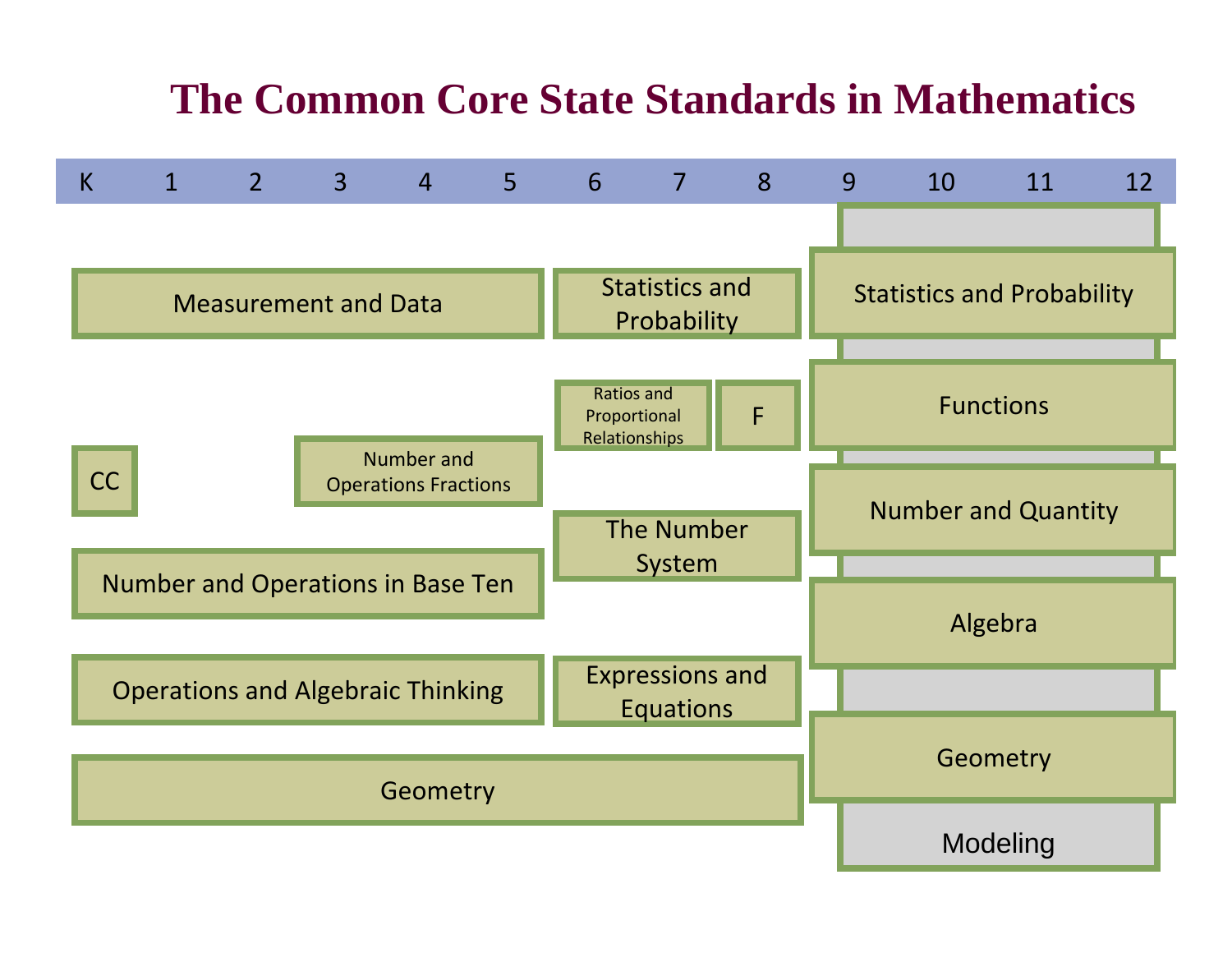Newtown Public Schools Responds to CT Standards (CCSS)

- **Curriculum**
- Communication
- Professional Development

#### Assessment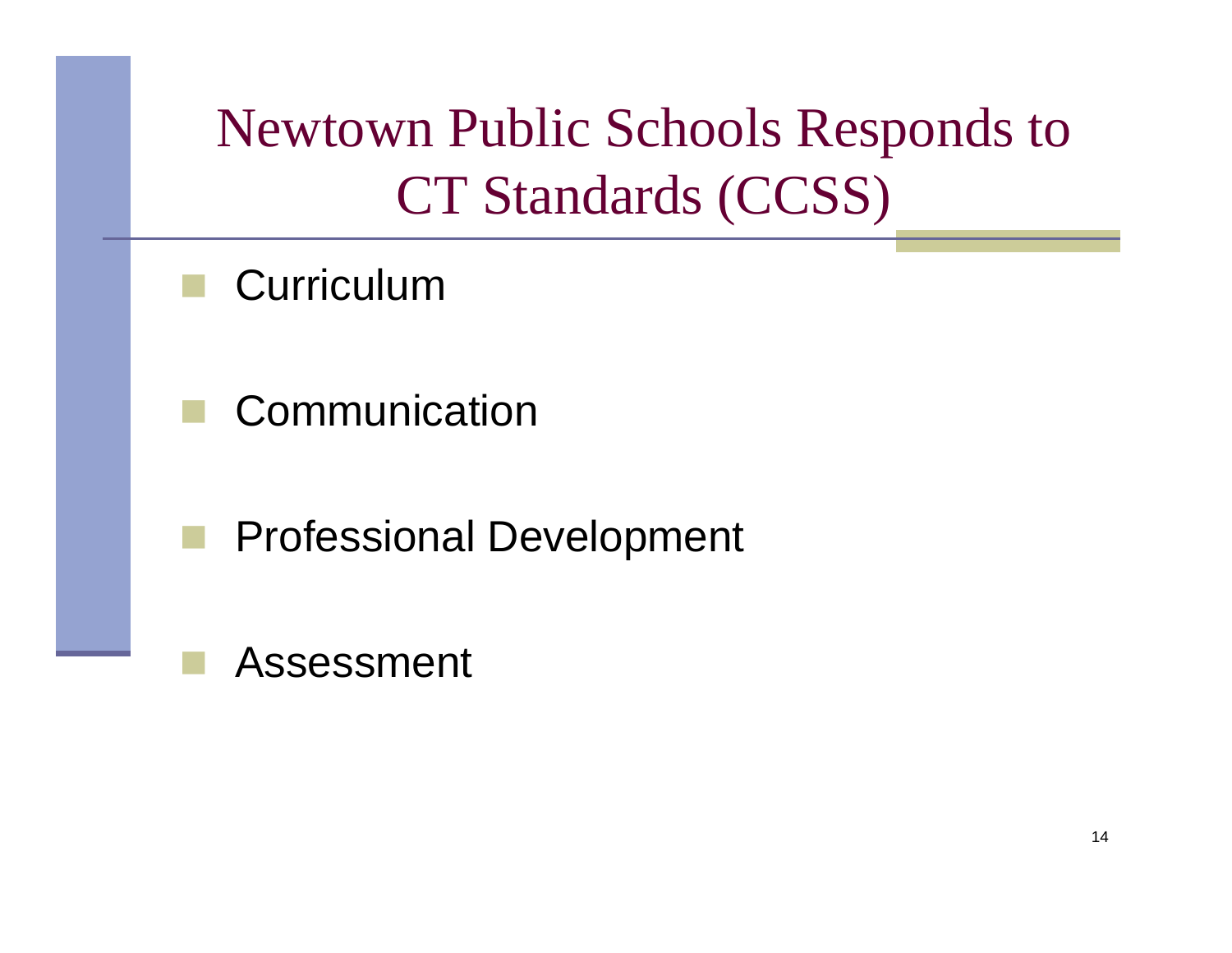### **NPS RESPONDS TO CT STANDARDS**

|                                    | <b>Summer</b><br>2010                                   | 2010-11                                                                 | <b>Summer</b><br>2011                                                | 2011-12                                                                         |
|------------------------------------|---------------------------------------------------------|-------------------------------------------------------------------------|----------------------------------------------------------------------|---------------------------------------------------------------------------------|
| Curriculum                         | English /LA<br><b>Review K-12</b>                       | <b>ELA and Math</b><br><b>CSDE</b><br><b>Crosswalks</b>                 | Math 7-10<br><b>Review</b>                                           | <b>ELA Unit</b><br>Development,<br>ELA & Math<br>Resources,<br><b>Math 5-10</b> |
| Communication                      | $K-12$<br>ELA & Math<br>Curriculum<br><b>Committees</b> | $K-12$<br>ELA & Math<br>Curriculum<br><b>Committees</b>                 | <b>LAC</b><br>Coordinators<br><b>Dept Chairs</b><br><b>Curr Comm</b> | Leadership,<br>K-12 Comm,<br>Grade level,<br>Dept level,<br><b>BOE</b>          |
| Professional<br><b>Development</b> |                                                         | <b>Workshops</b><br>(SDE, RESC,<br>Prof Org),<br><b>Writing Rubrics</b> | <b>NCTM</b>                                                          | <b>Workshops</b><br>(SDE, RESC,<br>Prof Org),                                   |
| Assessment                         |                                                         | <b>Writing Prompts</b>                                                  |                                                                      |                                                                                 |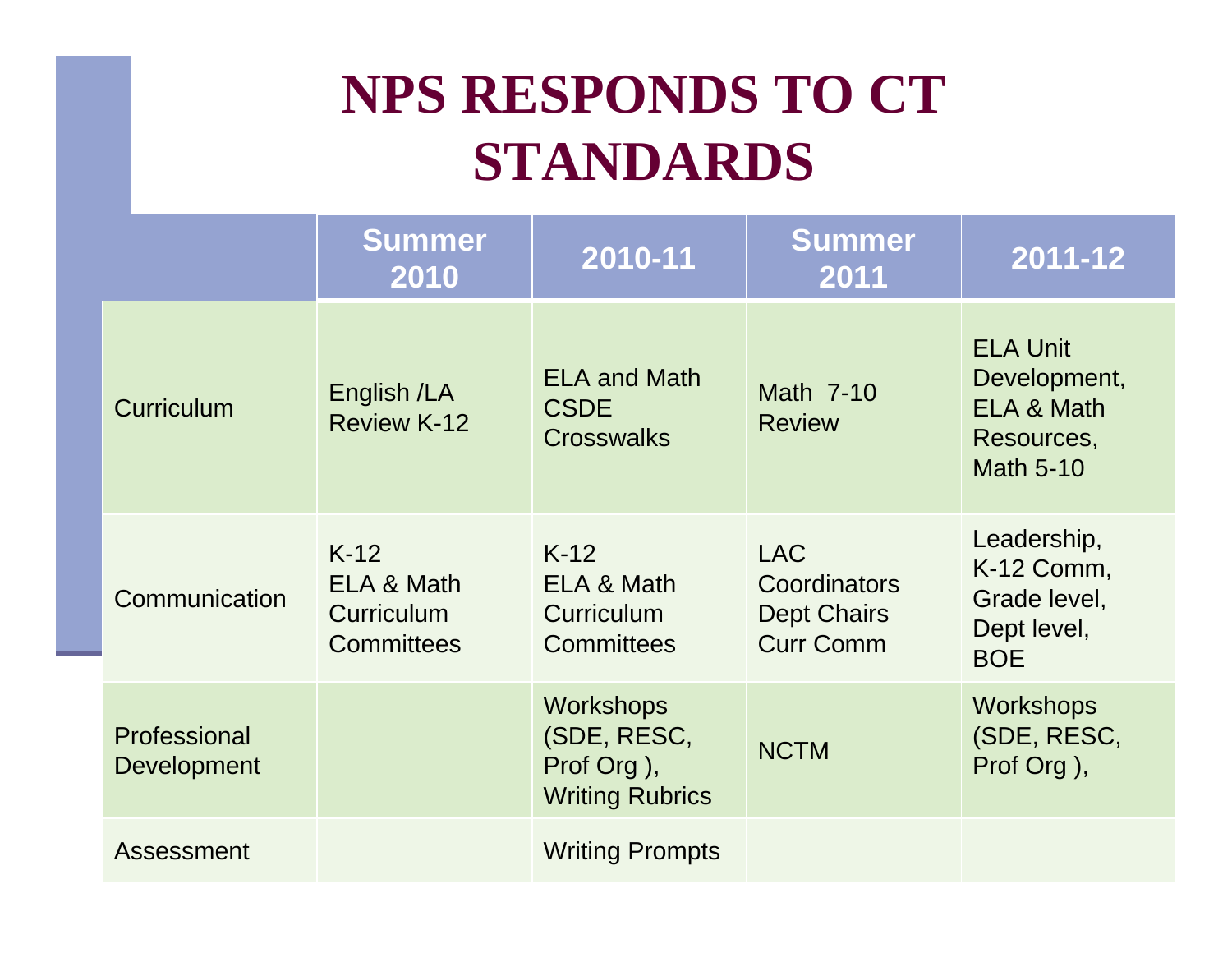## **NPS RESPONDS TO CT STANDARDS: NEXT STEPS**

- K-12 Understanding of CT Standards (CCSS) in ELA and Math
- 3-year implementation plan (CMT/CAPT and CCSS)
- Cross-curricular understanding and representation of CCSS
- Professional Development for leadership and all teachers
- Resource identification and adoption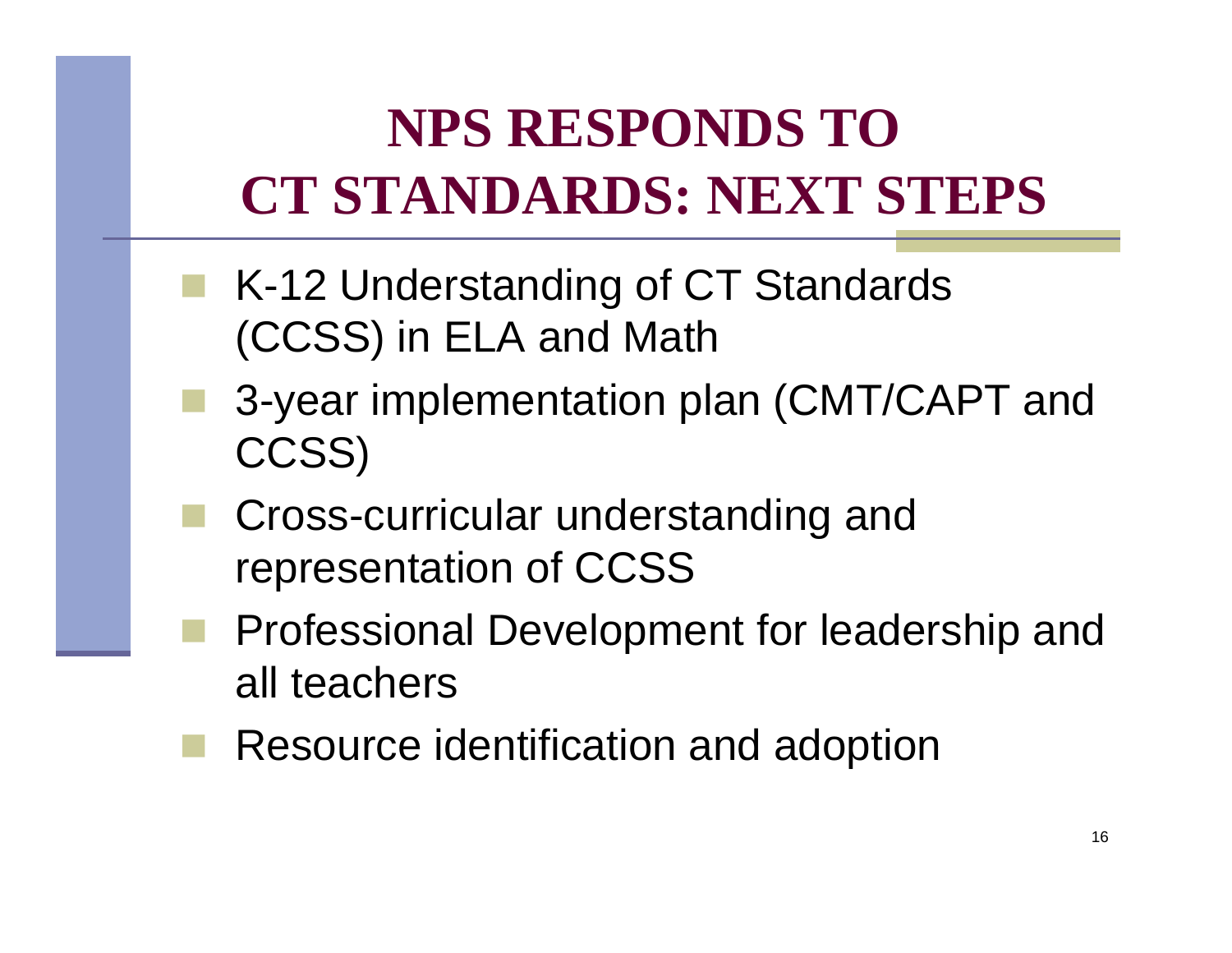# **FOCUSED PROFESSIONAL FOCUSED PROFESSIONAL LEARNING LEARNING**

- Professional Learning Communities
	- Teachers and Administrators, PK-12
- Ongoing and targeted professional development
	- Teachers and Administrators, PK-12
	- Communication and purpose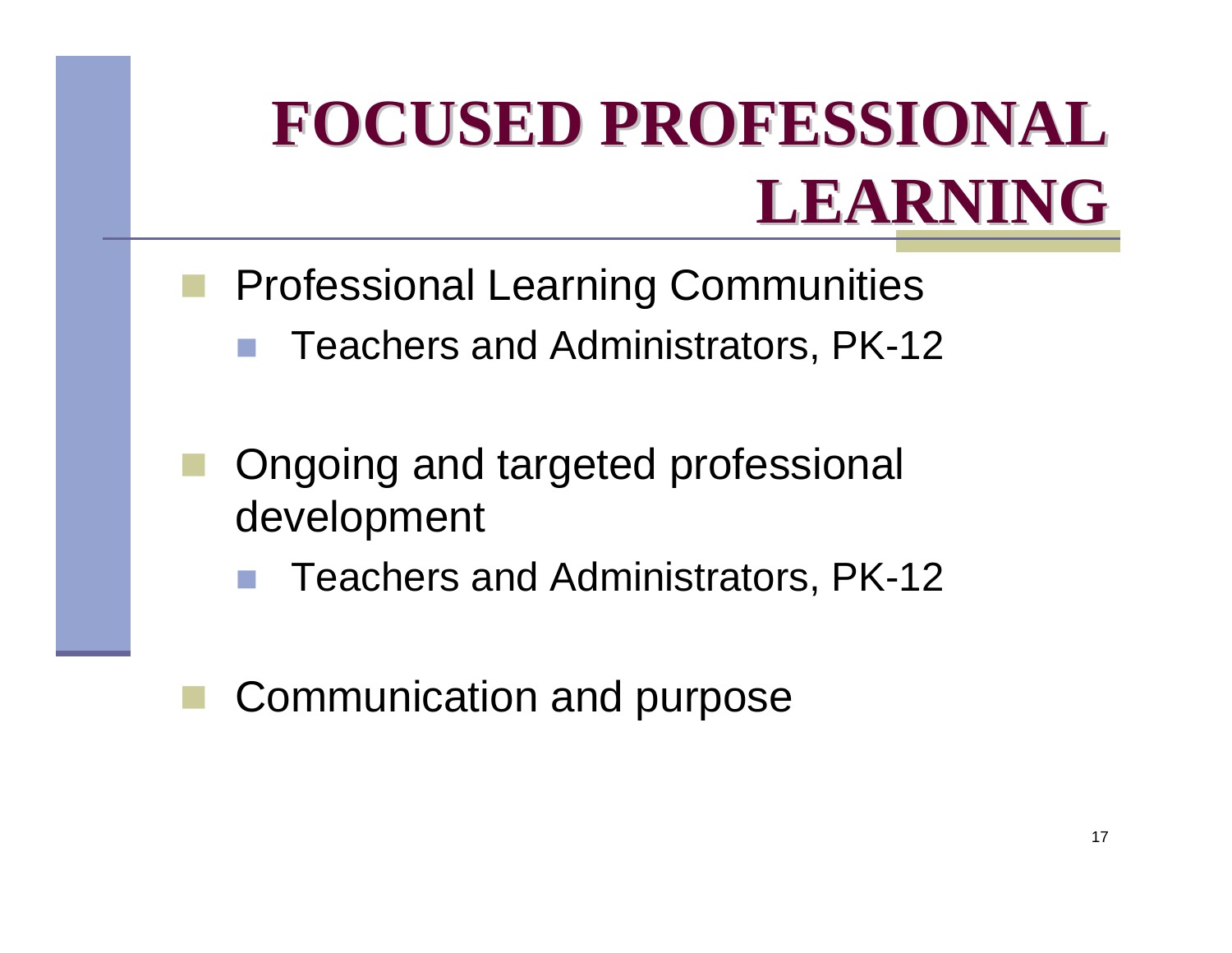

### **How do we meet theseexpectations in this current economic climate?**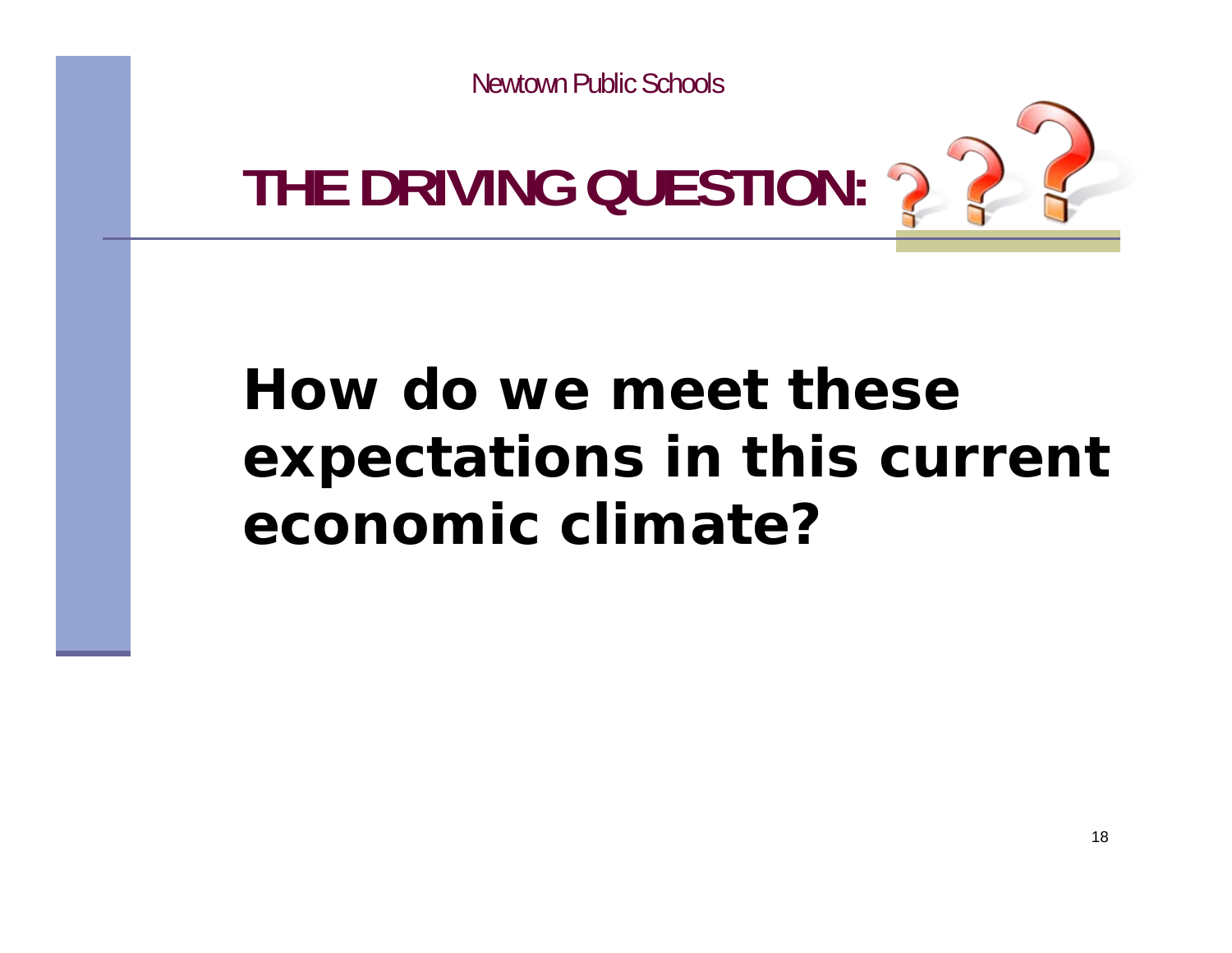### **Technology Equipment Budget over Time**

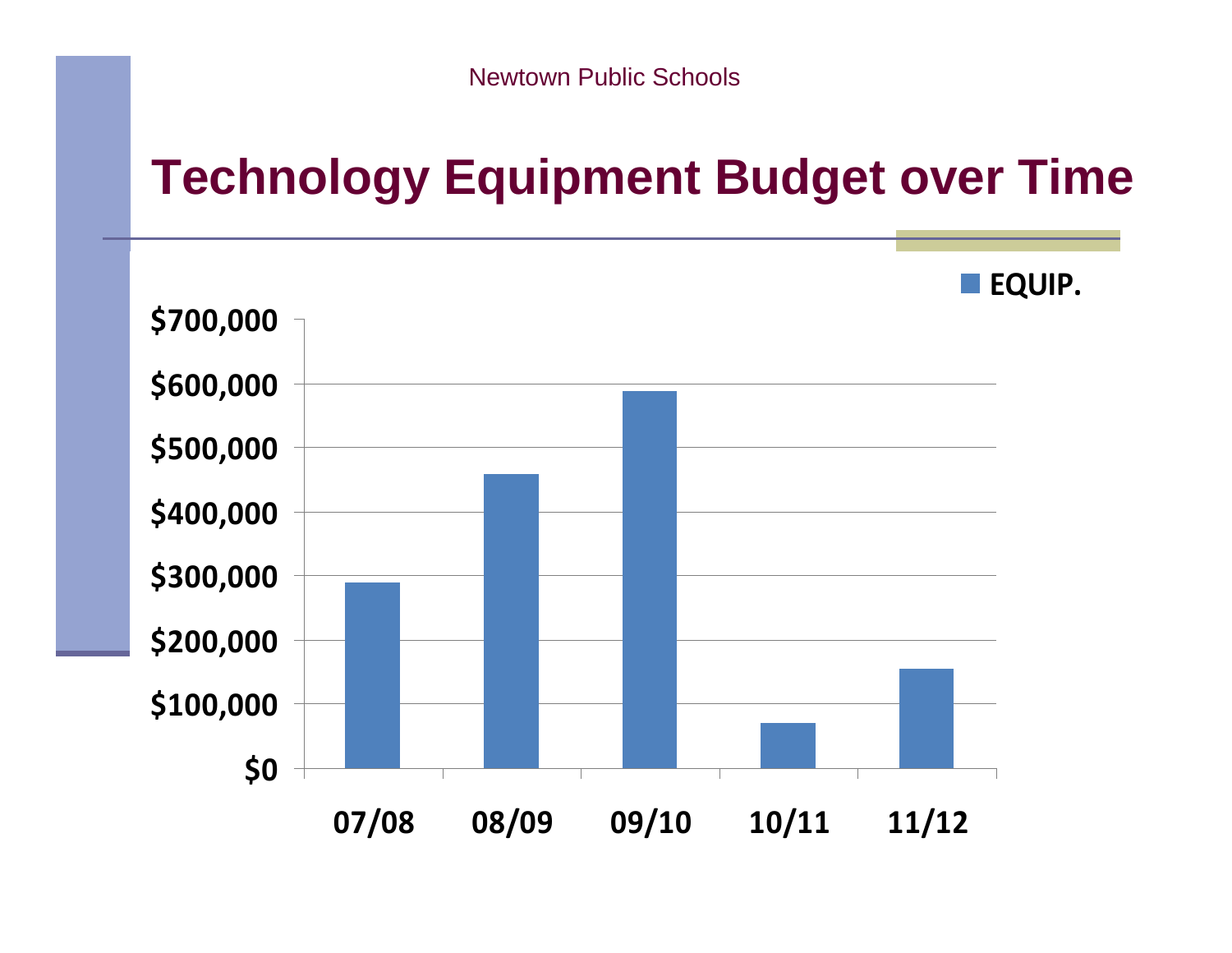### **Change in Program and Staff Development 2006-2011**

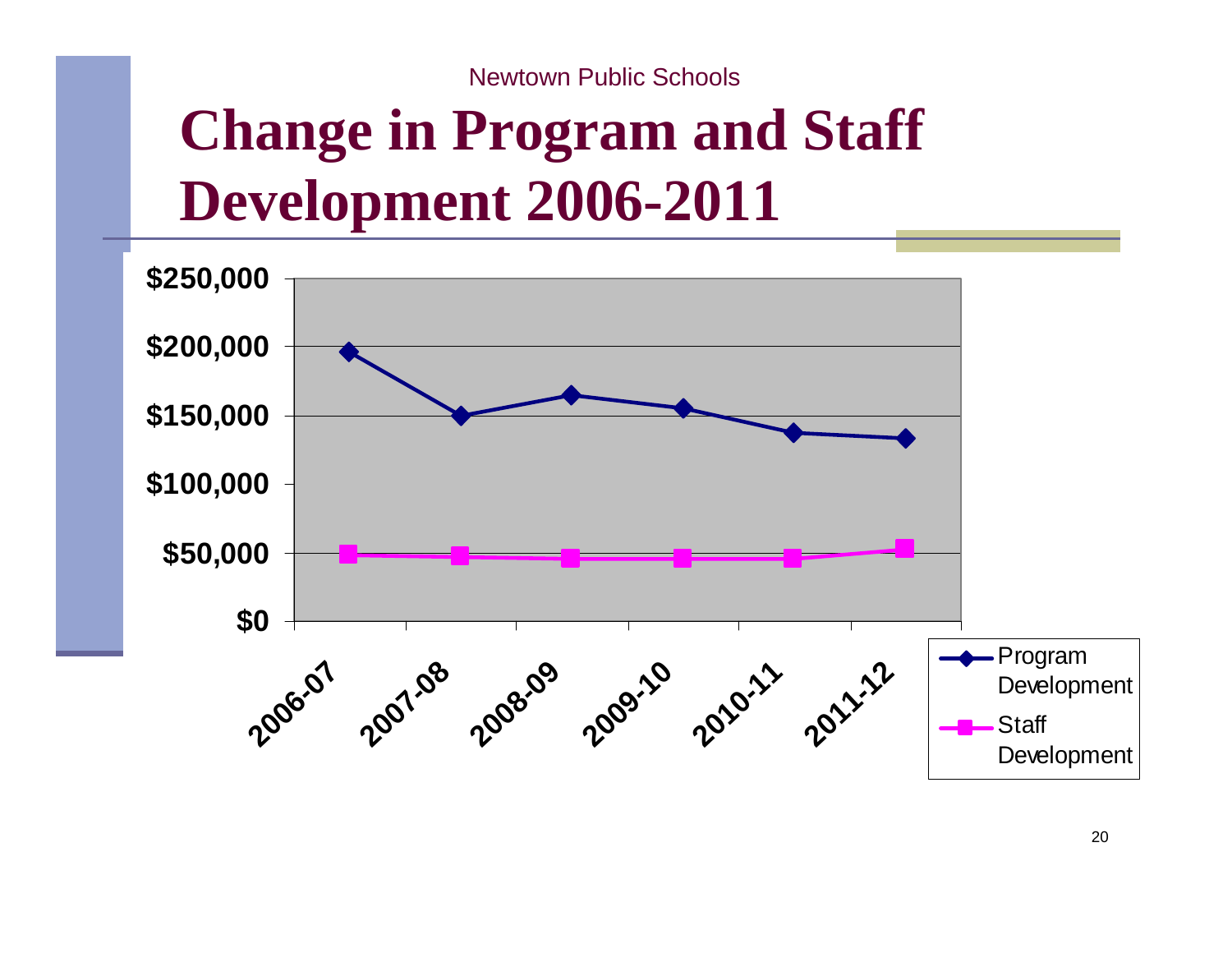### **Positions Eliminated Over Past 4 Yrs** Newtown Public Schools



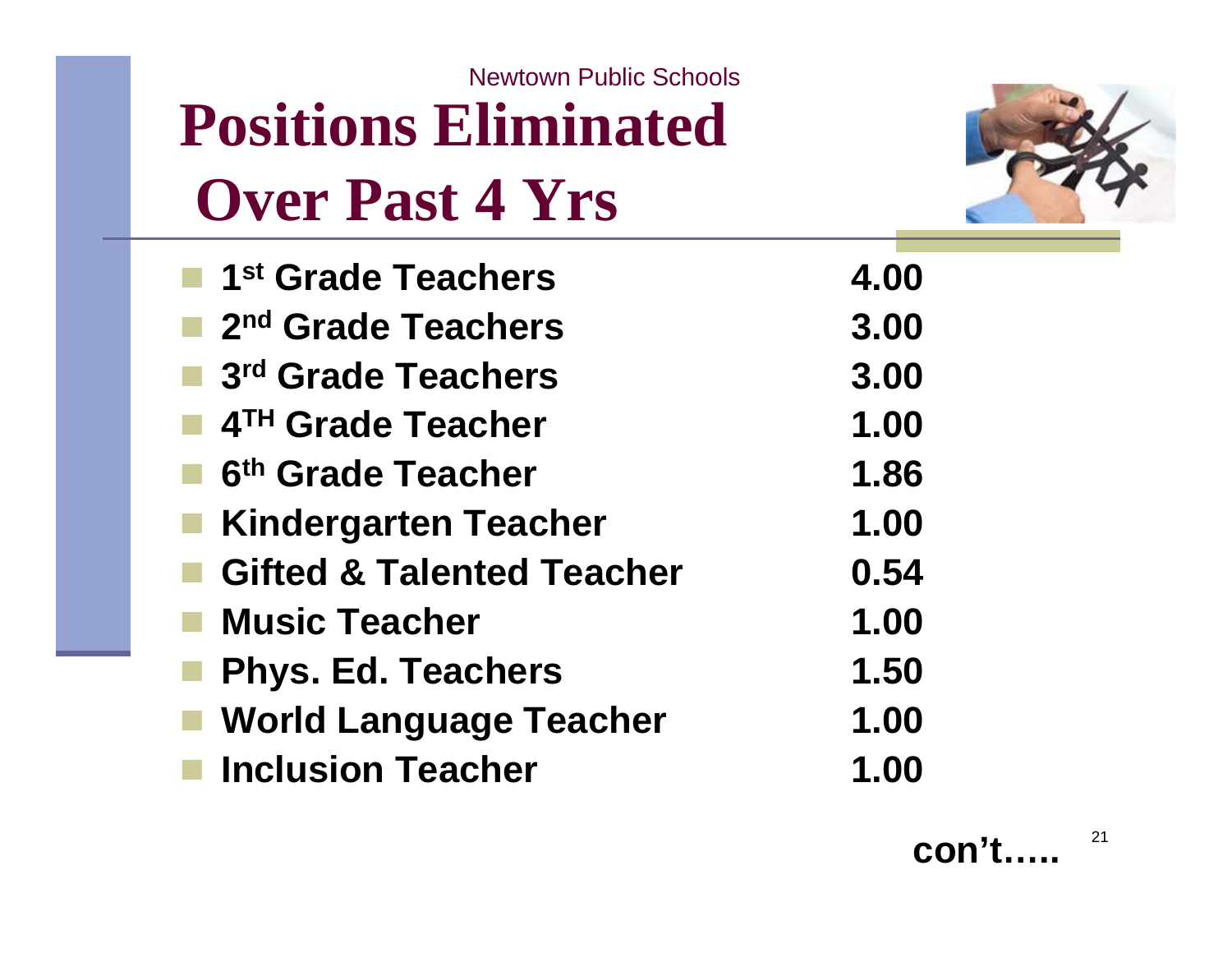**Positions Eliminated Over Past 4 Yrs**



| <b>Educational Assistants</b>     | 28.07 |
|-----------------------------------|-------|
| <b>Nurses</b>                     | 1.79  |
| <b>Specialist/Social Worker</b>   | 1.00  |
| <b>Behavioral Therapist</b>       | 0.93  |
| <b>Director of Transportation</b> | 1.00  |
| <b>Accounting Supervisor</b>      | 1.00  |
| <b>Technology Specialist</b>      | 1.00  |
| <b>Custodian</b>                  | 1.00  |
| <b>Bus Drivers</b>                | 2.18  |
| <b>Total</b>                      | 56.87 |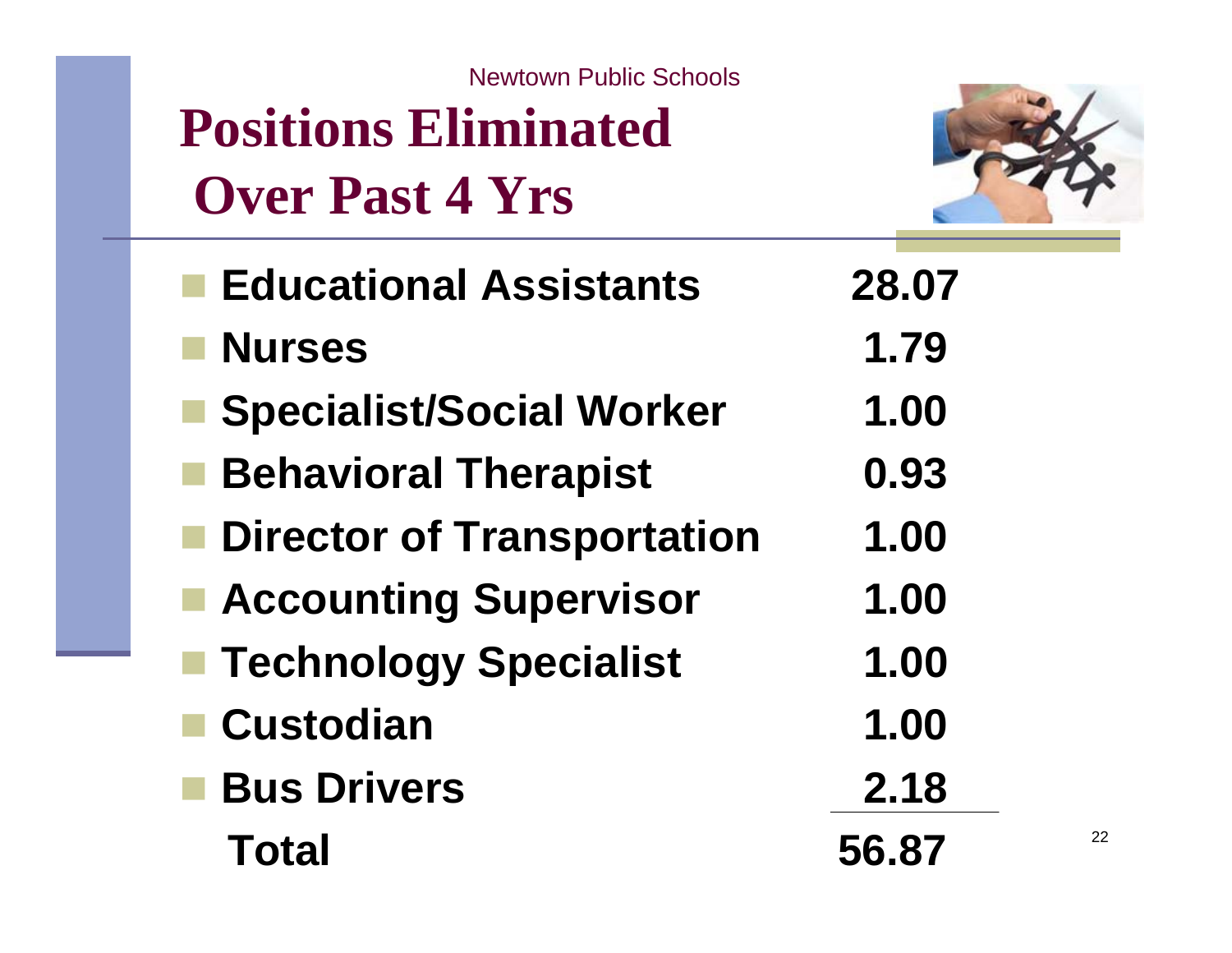## **Percentage of Budget Increases**



**10/11 1.33%**

**11/12 1.16%**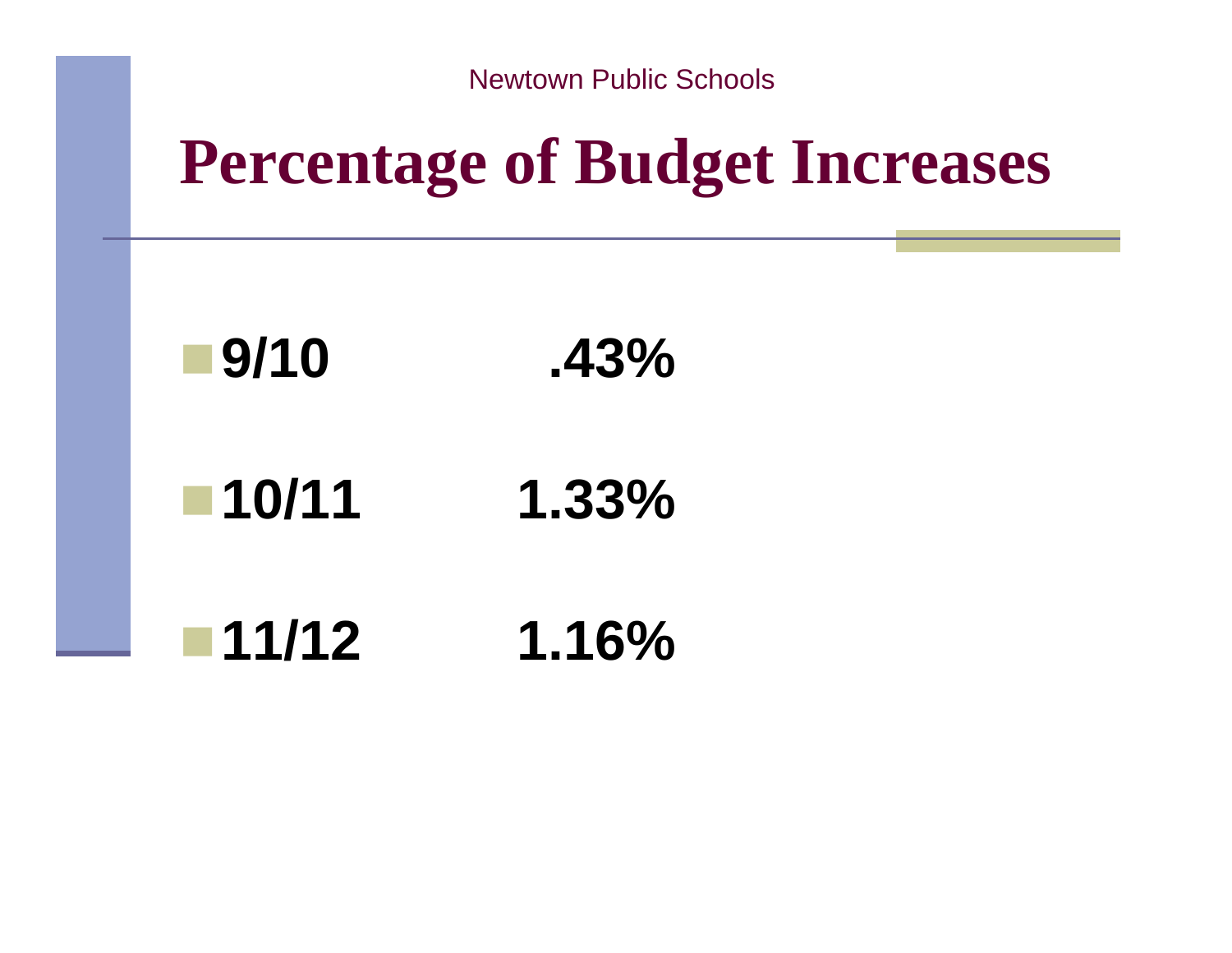#### NEWTOWN'S WEALTH & NET CURRENT EXPENDITURE

**Per Pupil Rankings** (Out of 169 Towns)



- \* Wealth based on Adjusted Equalized Net Grand List per Capita
- \*\* Expenditure based on state's Net Current Expenditures which excludes regular education transportation, tuition revenue, capital expenditures and debt service. Expenditure ranking for 2011-12 not available from State Department of Education.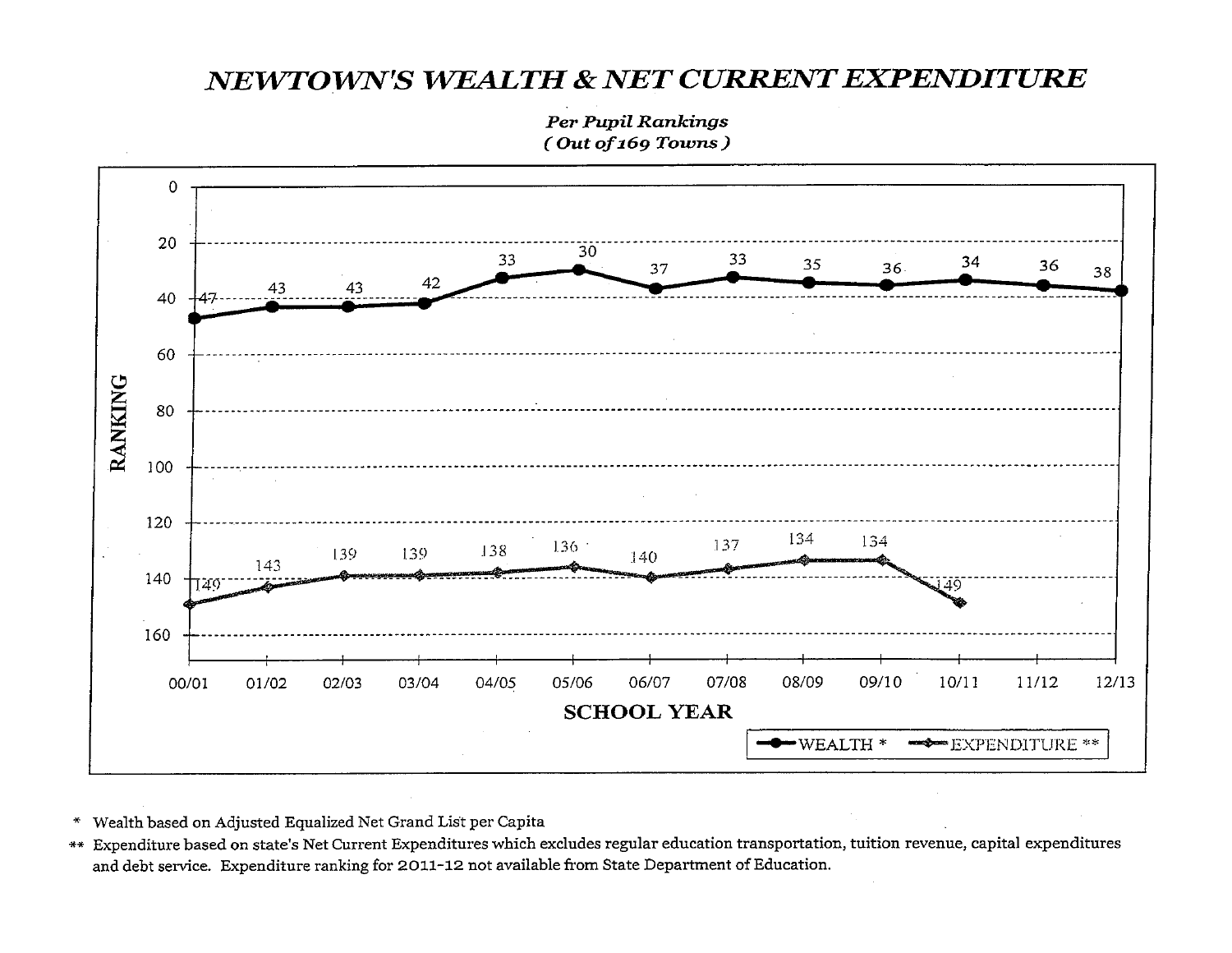# **2011 CMT/CAPT DRG (19)**

| <b>GRADE</b>   | $\overline{3}$       | 4 | 5    | 6                | 7              | 8              | <b>10</b><br>(CAPT) |
|----------------|----------------------|---|------|------------------|----------------|----------------|---------------------|
| <b>Math</b>    | $\boldsymbol{\beta}$ | 5 | 7    | $\boldsymbol{2}$ |                | 6              | 17                  |
| <b>Reading</b> | $\boldsymbol{\beta}$ | 7 | 8    | $2*$             |                | 5              | 11*                 |
| Writing        | $\boldsymbol{3}$     | 8 | $8*$ | $\overline{2}$   | $\overline{2}$ | 5              | 18                  |
| <b>Science</b> |                      |   | 16   |                  |                | $\overline{2}$ | 19                  |

#### **\*Tied with another District**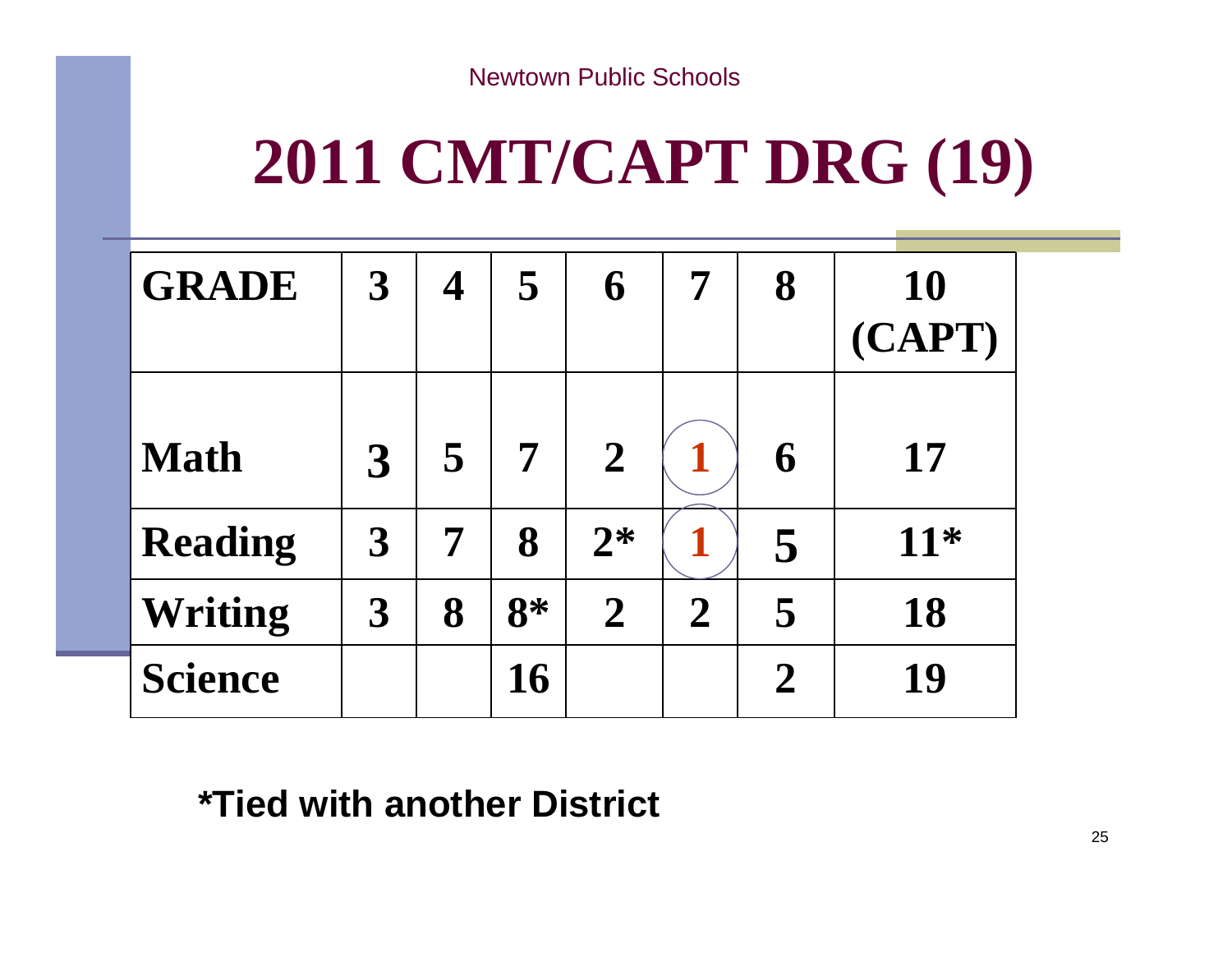### **District Performance as compared to DRG B**

- "DRG" is a classification of districts whose students' **families are similar in education, income, occupation, and need, and that have roughly similar enrollment. The Connecticut State Board of Education approved DRG classification for purposes of reporting data other than student performance.**
- 19 Towns are in DRG B:

**Farmington Monroe Trumbull**

**Brookfield Greenwich Orange (R 5) Region 5 Cheshire Guilford Simsbury Region 15 Fairfield Madison South WindsorGlastonbury New Fairfield West Hartford**

**Avon Granby Newtown Woodbridge (R 5)**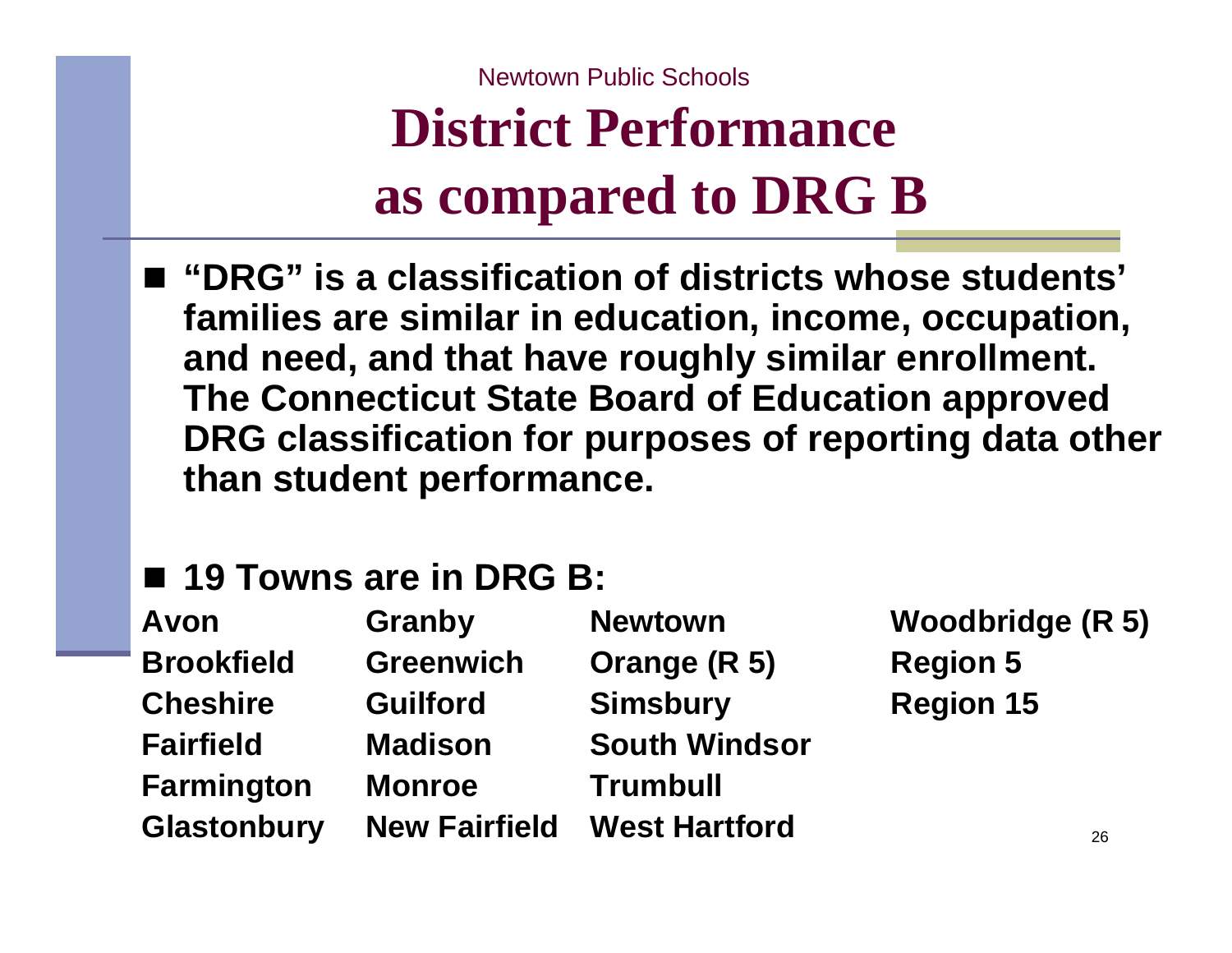## **Newtown Must Balance:**

# **Reality of a recessioneconomy Quality Education**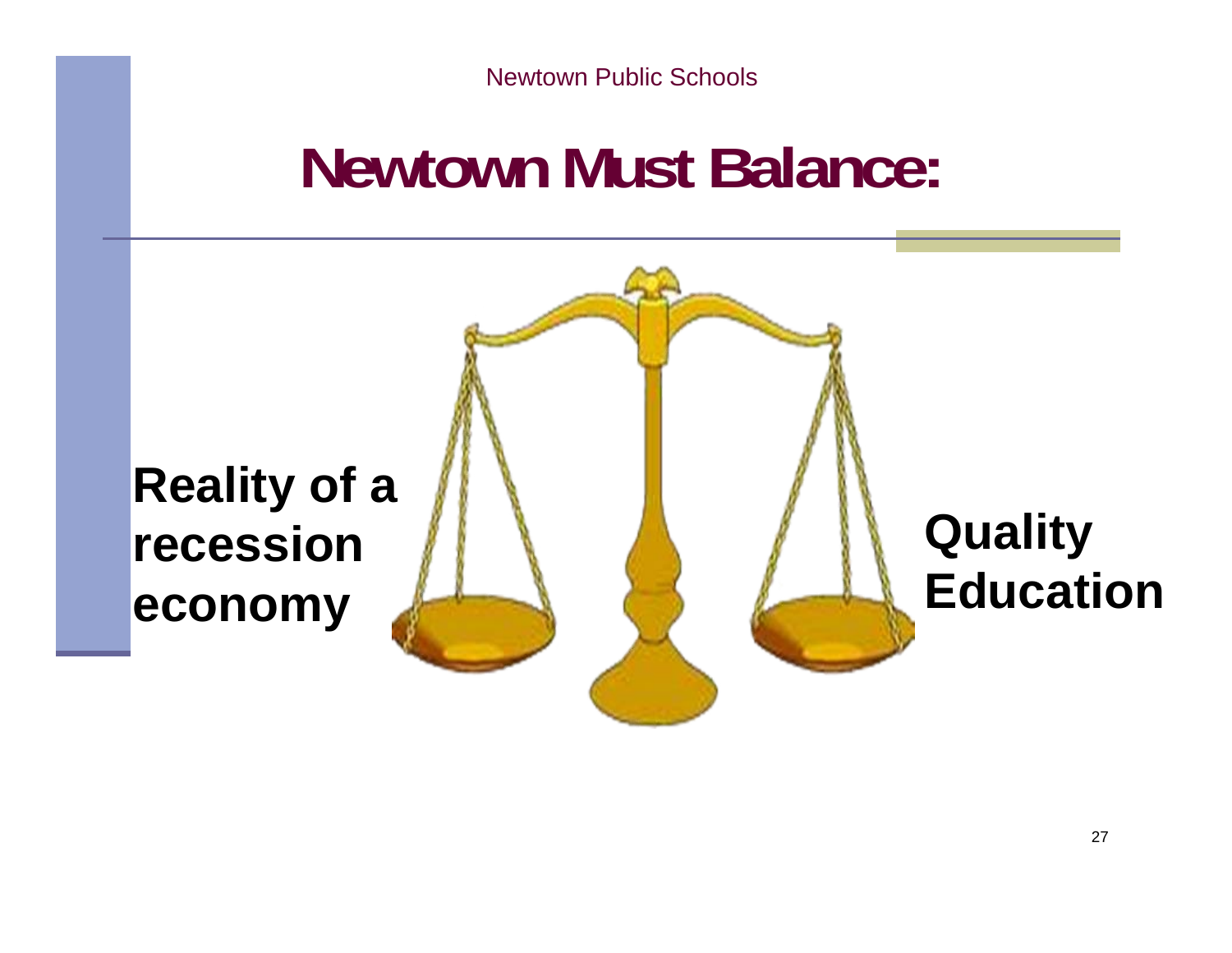### **Enrollment**

|                                      |                           | <b>In-District</b> | Out-<br><b>Placement</b> | <b>Total</b> |
|--------------------------------------|---------------------------|--------------------|--------------------------|--------------|
| <b>Current Year</b><br><b>Actual</b> | <b>October</b><br>1, 2011 | 5,298              | 26                       | 5,324        |

**The figures above do not include the 40 students who went to the Magnet School, 4 students who are in Vocational Ag, and 45 at Abbott Tech. Preschool students (82) are included.**

| <b>Projections</b><br>2012-2013 | <b>October</b><br>1, 2012 | 5,209 | 22 | 5,231 |
|---------------------------------|---------------------------|-------|----|-------|
|                                 |                           |       |    |       |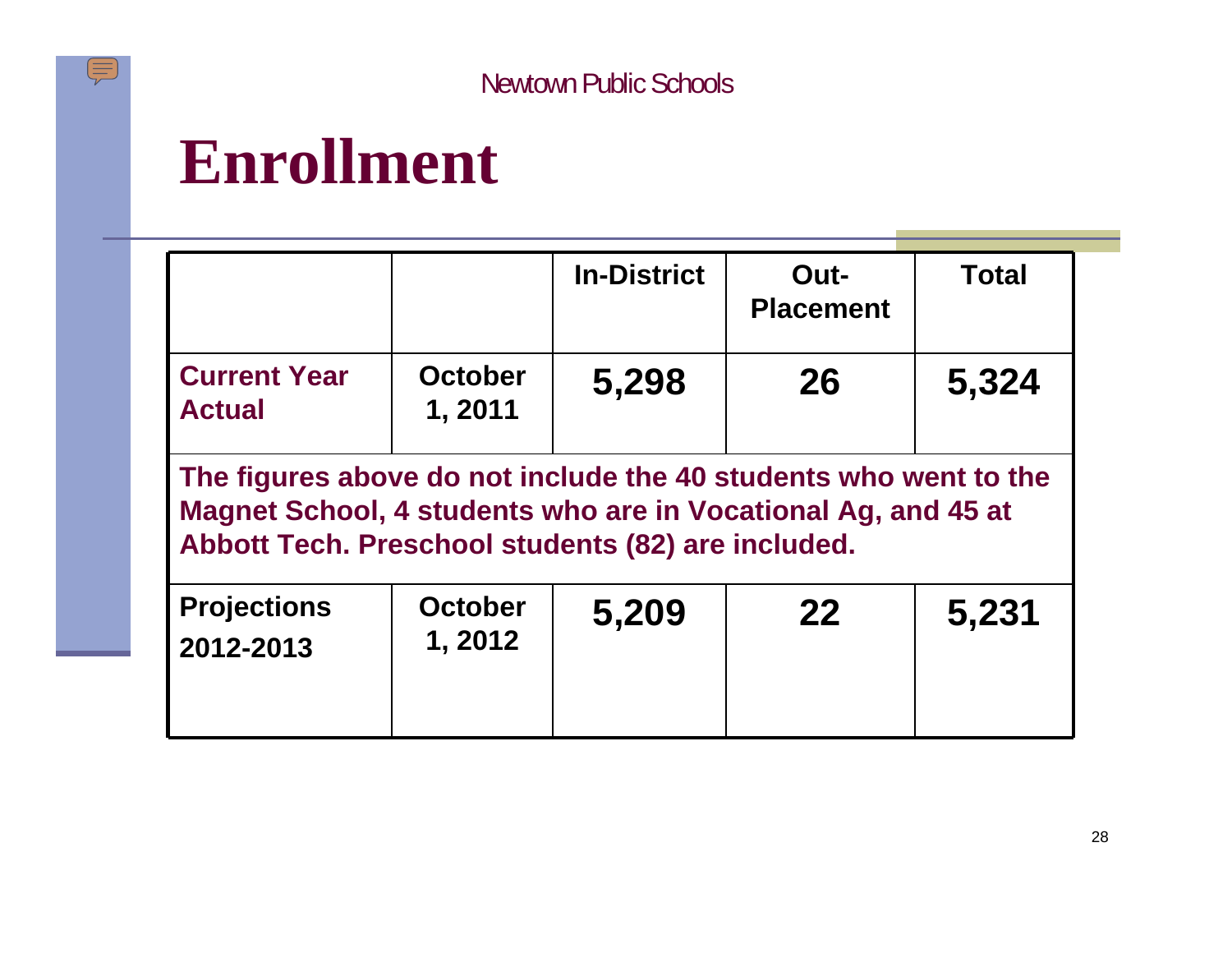### **Elementary Schools**

|              | 2011-12<br>2012-13 |                 |                                     |                 |                 |                                     |
|--------------|--------------------|-----------------|-------------------------------------|-----------------|-----------------|-------------------------------------|
| Grade        | <b>Students</b>    | <b>Teachers</b> | Avg.<br><b>Class</b><br><b>Size</b> | <b>Students</b> | <b>Teachers</b> | Avg.<br><b>Class</b><br><b>Size</b> |
| K            | 272                | 8.5             | 16                                  | 268             | 8.5             | 15.8                                |
| <b>One</b>   | 344                | 19              | 18.1                                | 308             | 18              | 17.1                                |
| <b>Two</b>   | 331                | 18              | 18.4                                | 349             | 19              | 18.4                                |
| <b>Three</b> | 374                | 17              | 22.0                                | 336             | 16              | 21.0                                |
| <b>Four</b>  | 402                | 18              | 22.3                                | 382             | 18              | 21.2                                |
| <b>Total</b> | 1,723              | 80.5            | 21.4                                | 1,643           | 79.5            | 20.7                                |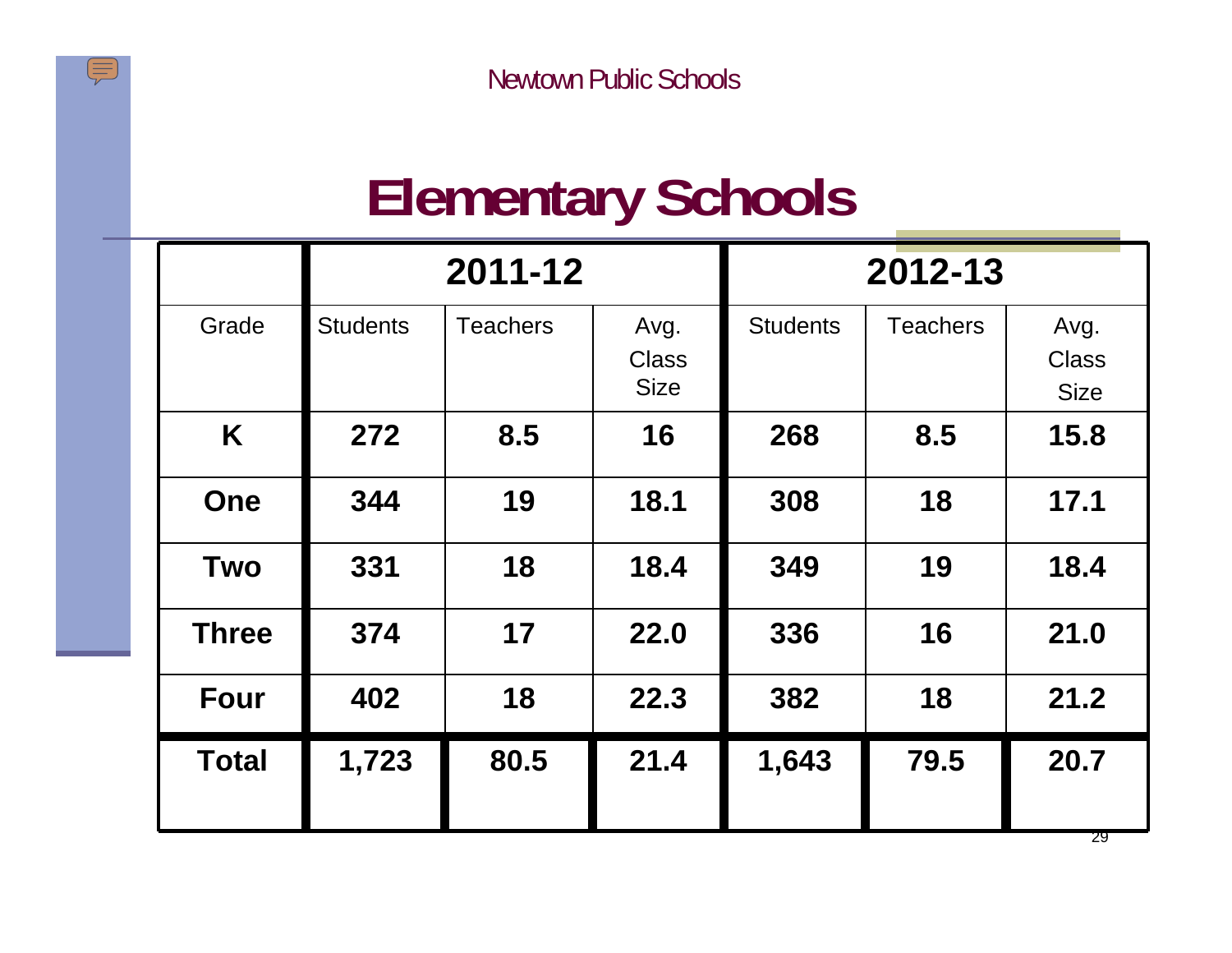# **Reed Intermediate School**

|              | 2011-12         |                 |                           |                 | 2012-13         |                                  |
|--------------|-----------------|-----------------|---------------------------|-----------------|-----------------|----------------------------------|
| <b>Grade</b> | <b>Students</b> | <b>Teachers</b> | Avg.<br><b>Class Size</b> | <b>Students</b> | <b>Teachers</b> | <b>Avg. Class</b><br><b>Size</b> |
| <b>Five</b>  | 418             | 18              | 23.2                      | 416             | 18              | 23.1                             |
| <b>Six</b>   | 460             | 18              | 25.6                      | 431             | 18              | 23.9                             |
| <b>Total</b> | 878             | 36              | 24.4                      | 847             | 36              | 23.5                             |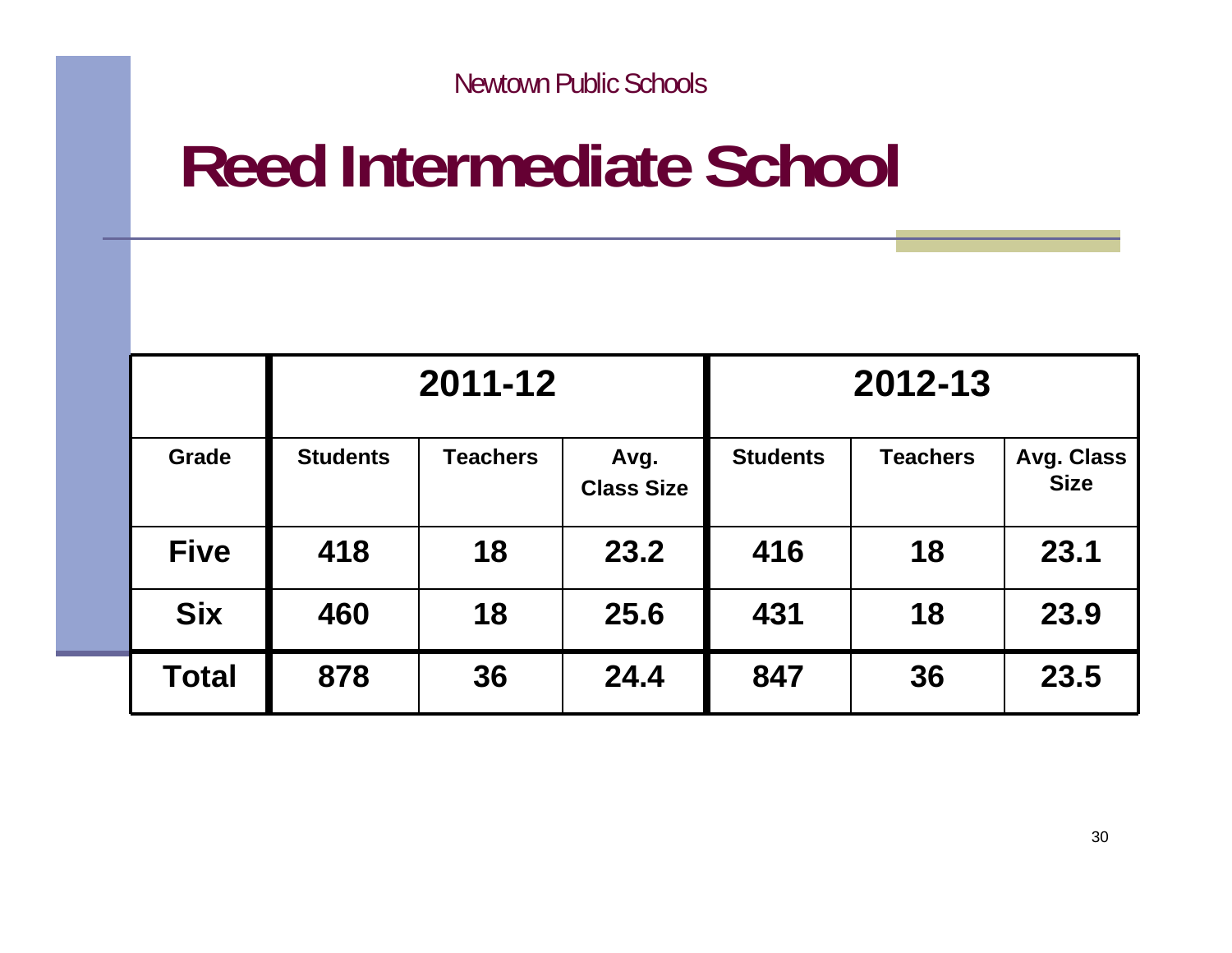## **Newtown Middle School**

|              | 2011-12         |                 |                           | 2012-13         |                 |                                  |
|--------------|-----------------|-----------------|---------------------------|-----------------|-----------------|----------------------------------|
| Grade        | <b>Students</b> | <b>Teachers</b> | Avg.<br><b>Class Size</b> | <b>Students</b> | <b>Teachers</b> | <b>Avg. Class</b><br><b>Size</b> |
| <b>Seven</b> | 440             | 20              | 22.0                      | 465             | <b>20</b>       | 23.3                             |
| <b>Eight</b> | 431             | 20              | 21.6                      | 438             | <b>20</b>       | 21.9                             |
| <b>Total</b> | 871             | 40              | 21.8                      | 903             | 40              | 22.6                             |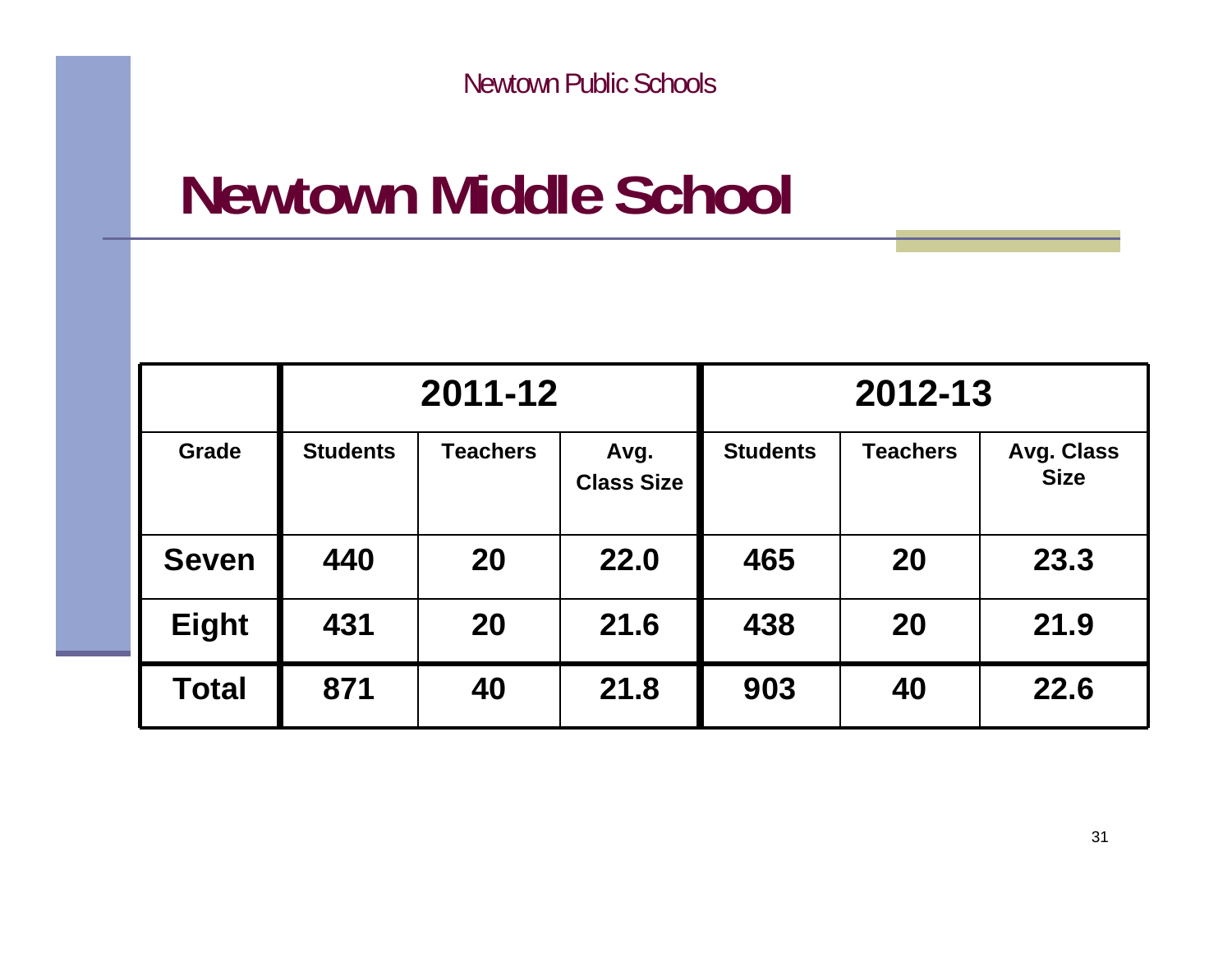# **Newtown High School**

**October 1, 2011 (actual) 1,740**

### District projections for 2012-13 1,730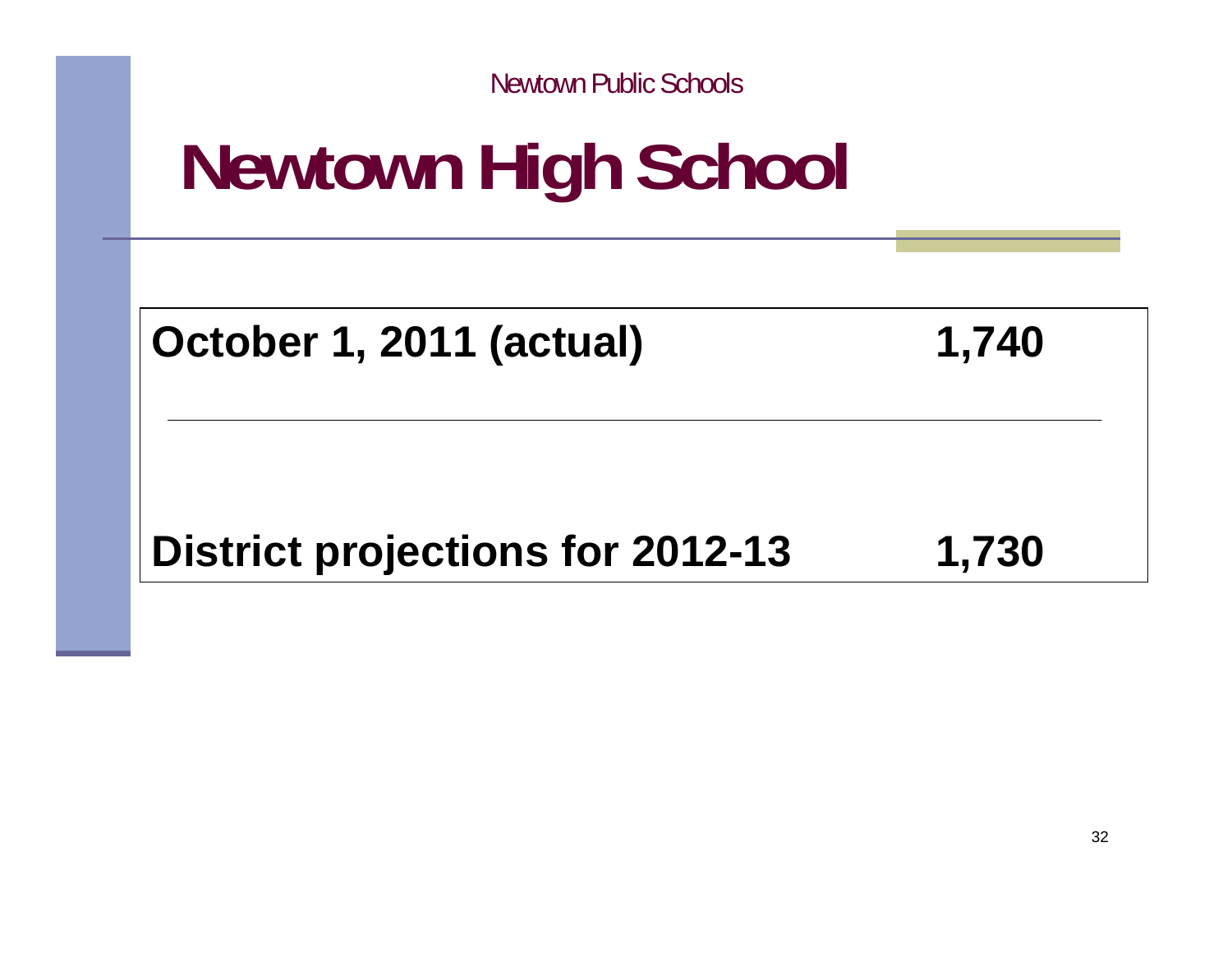# **Class Size**

- **Board Guidelines for Class Size**
	- **K-2 up to 20 in a class**
	- **3-8 up to 25 in a class**
	- **9-12 25 in a class**
- **Teacher Contract Requirements for Class Size**
	- **Regularly scheduled classes shall be planned for an average of 25 pupils and a maximum of 30 pupils**
	- **There are specific areas of exception**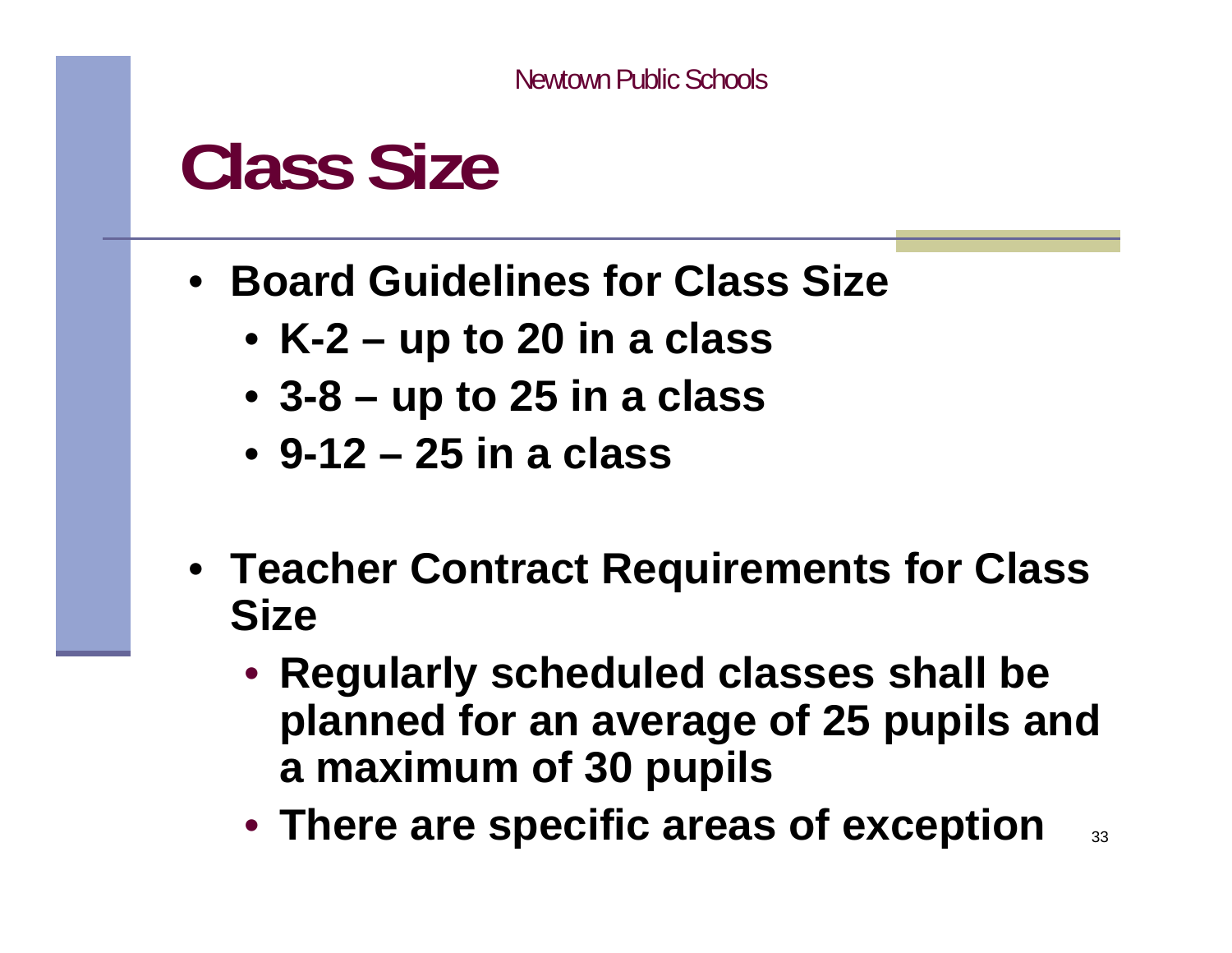$\sqrt{\mathbb{I}(\mathbb{I})}$ 

# **Strategic School Profile for 2009-10**

| <b>Class Size</b> | <b>District</b> | <b>DRG</b> | <b>State</b> |
|-------------------|-----------------|------------|--------------|
| K                 | 16.2            | 18.4       | 18.5         |
| $\overline{2}$    | 19.8            | 19.6       | 19.7         |
| 5                 | 23.8            | 21.8       | 21.1         |
|                   | 23.2            | 21,7       | 20.8         |
| <b>HS</b>         | 19.8            | 20.1       | 19.6         |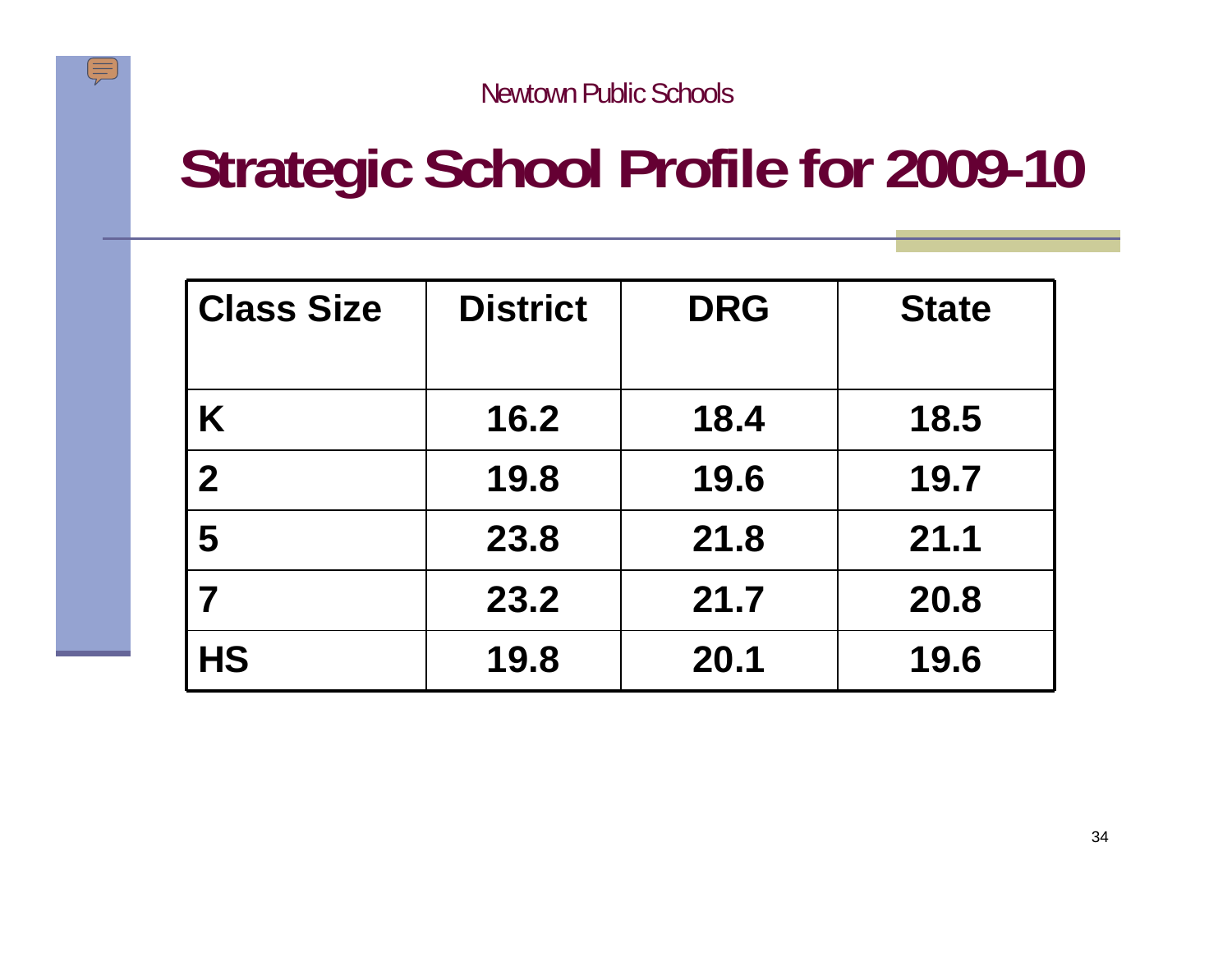# **Contractual Obligations 2012-2013**

#### **Teachers**

- **2% general wage increase**
- **1% cost of step movement mid year**

| Administrators             | $2\%$ |
|----------------------------|-------|
| $\blacksquare$ Secretaries | $2\%$ |
| $\blacksquare$ Custodians  | $2\%$ |
| ■ Educational Assistants   | $0\%$ |
| <b>Nurses</b>              | $2\%$ |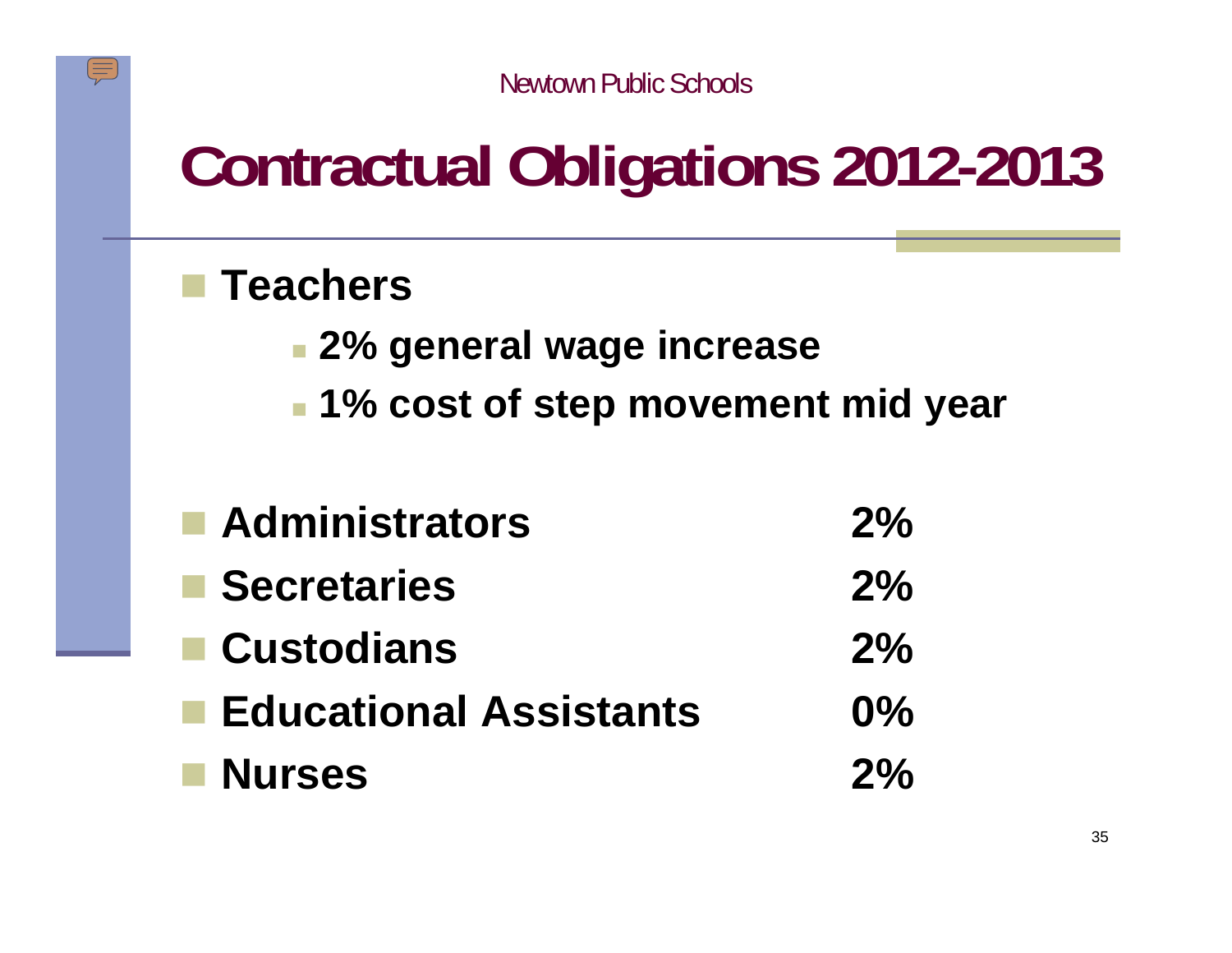





|                                                     | <b>PROJECTED</b>                  | <b>INCREASE/</b><br><b>DECREASE</b> | $\%$        |
|-----------------------------------------------------|-----------------------------------|-------------------------------------|-------------|
| <b>Electricity</b><br><b>New Contract Dec. 2012</b> | \$1,482,763                       | (. \$154, 854)                      | $(-9.46\%)$ |
| Oil                                                 | 617,123<br>$\mathbf S$            | 73,089<br>$\boldsymbol{\mathsf{S}}$ | 13.43%      |
| <b>Diesel &amp; Gasoline</b><br><b>Fuel</b>         | 587,668<br>$\mathbf S$            | 128,958<br>$\mathbf S$              | $28.11\%$   |
| <b>Propane &amp; Natural</b><br>Gas                 | <b>Held level at</b><br>this time |                                     |             |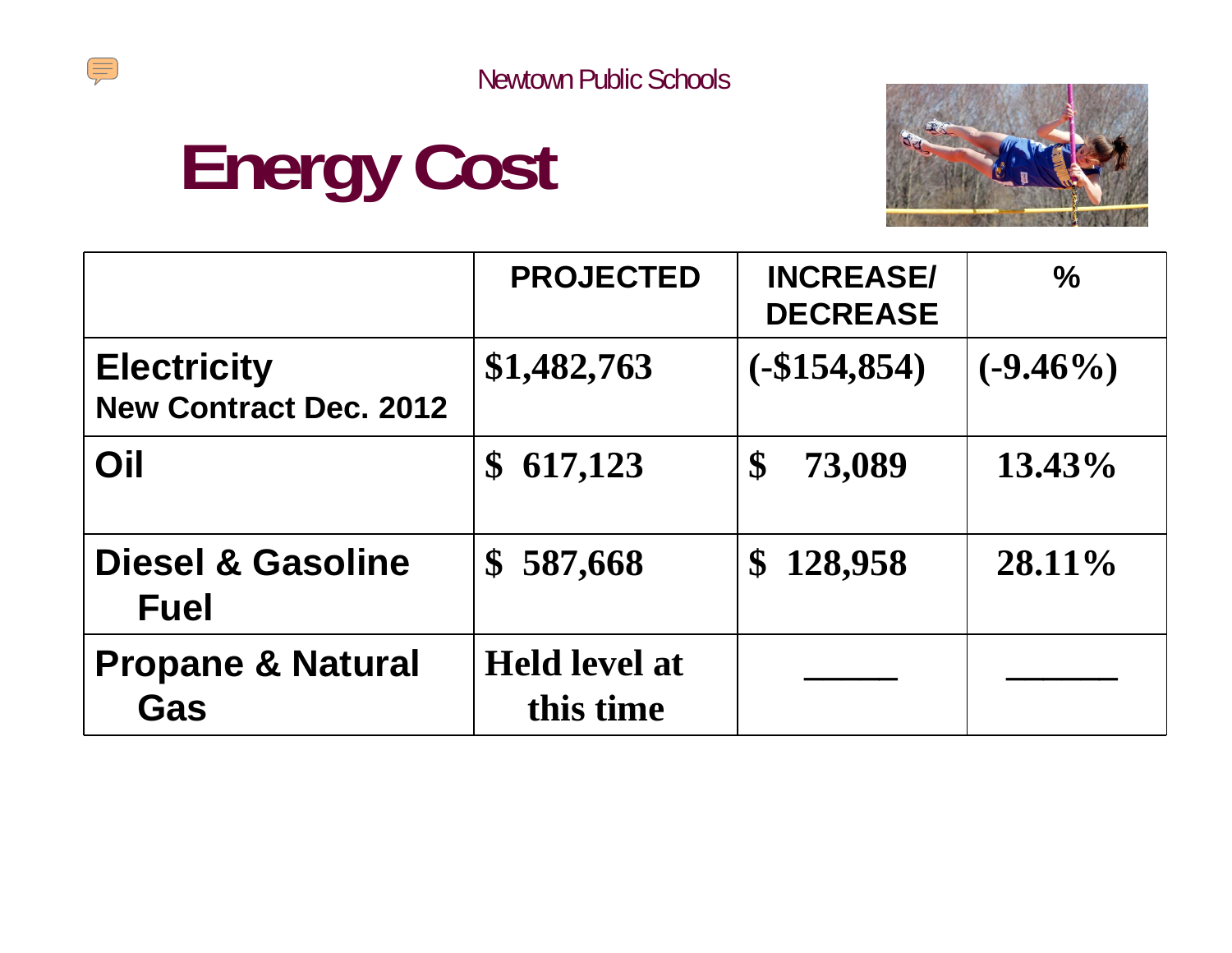



### **Current services brought forward will cost**

### **\$508,254 less**

(Re-routing and service review is continuing and hopefully will produce additional reductions)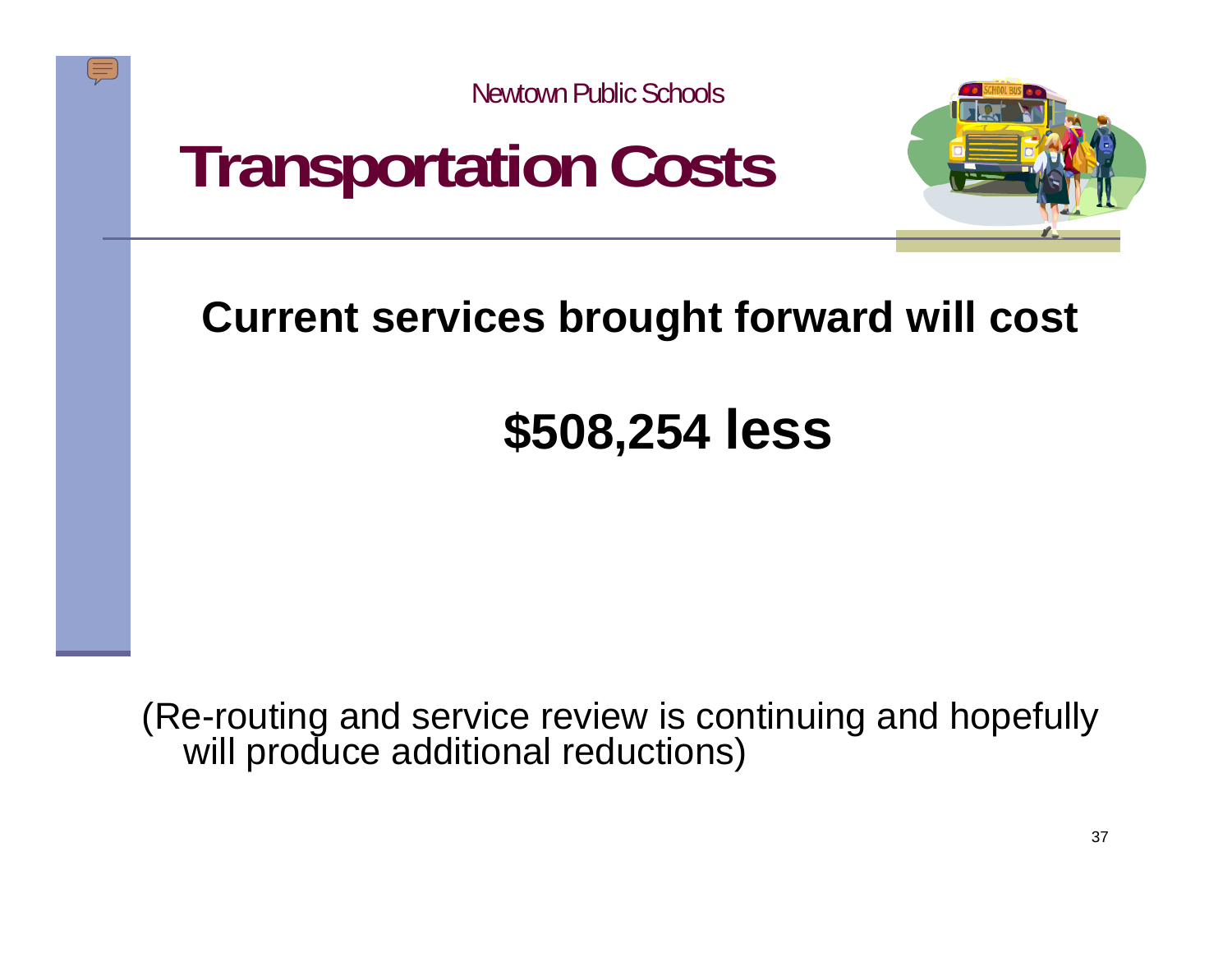

# **Projected Health Insurance trend is +8%**

### Included in budget **3.3%**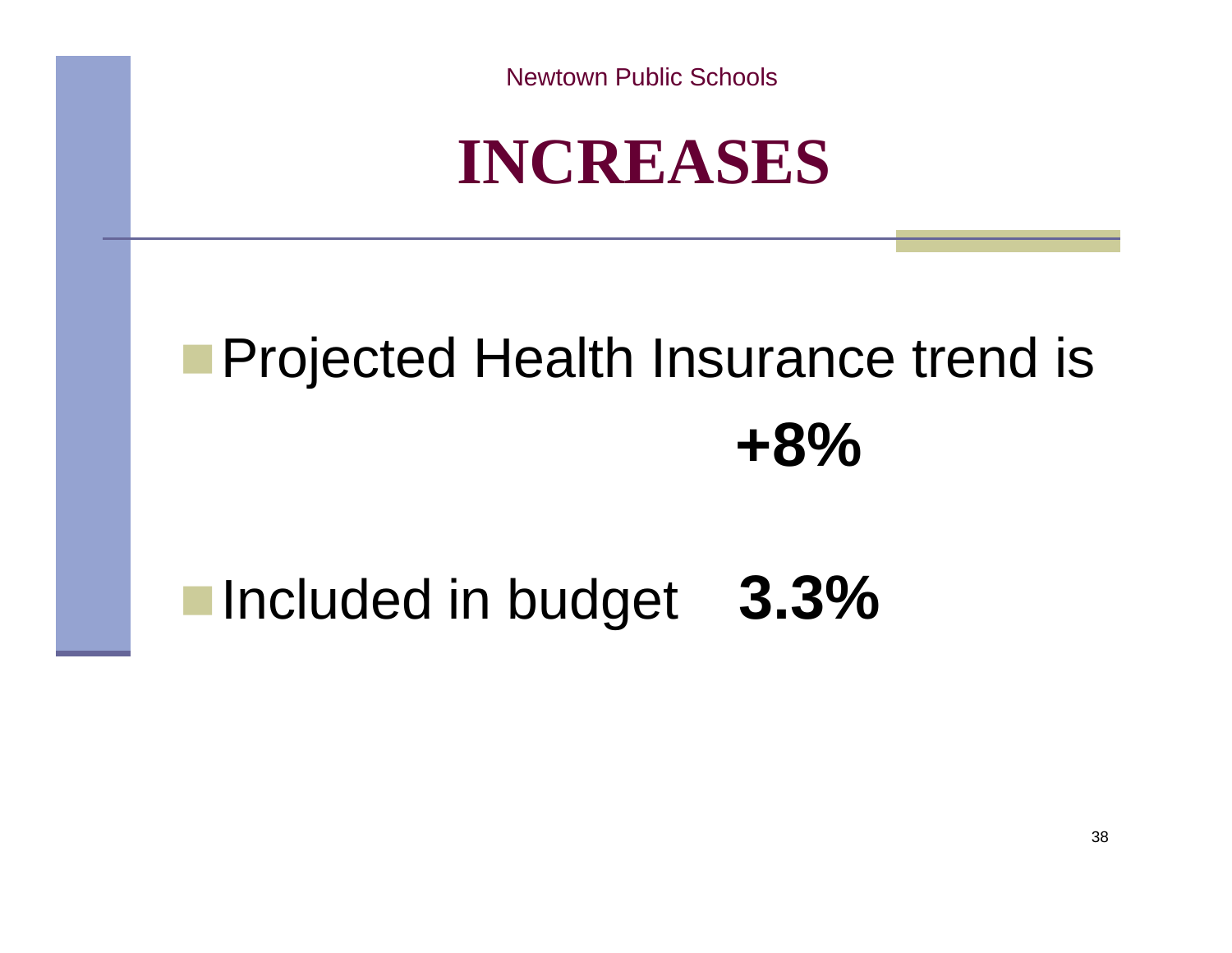# **Out of District Placement in Special Education**

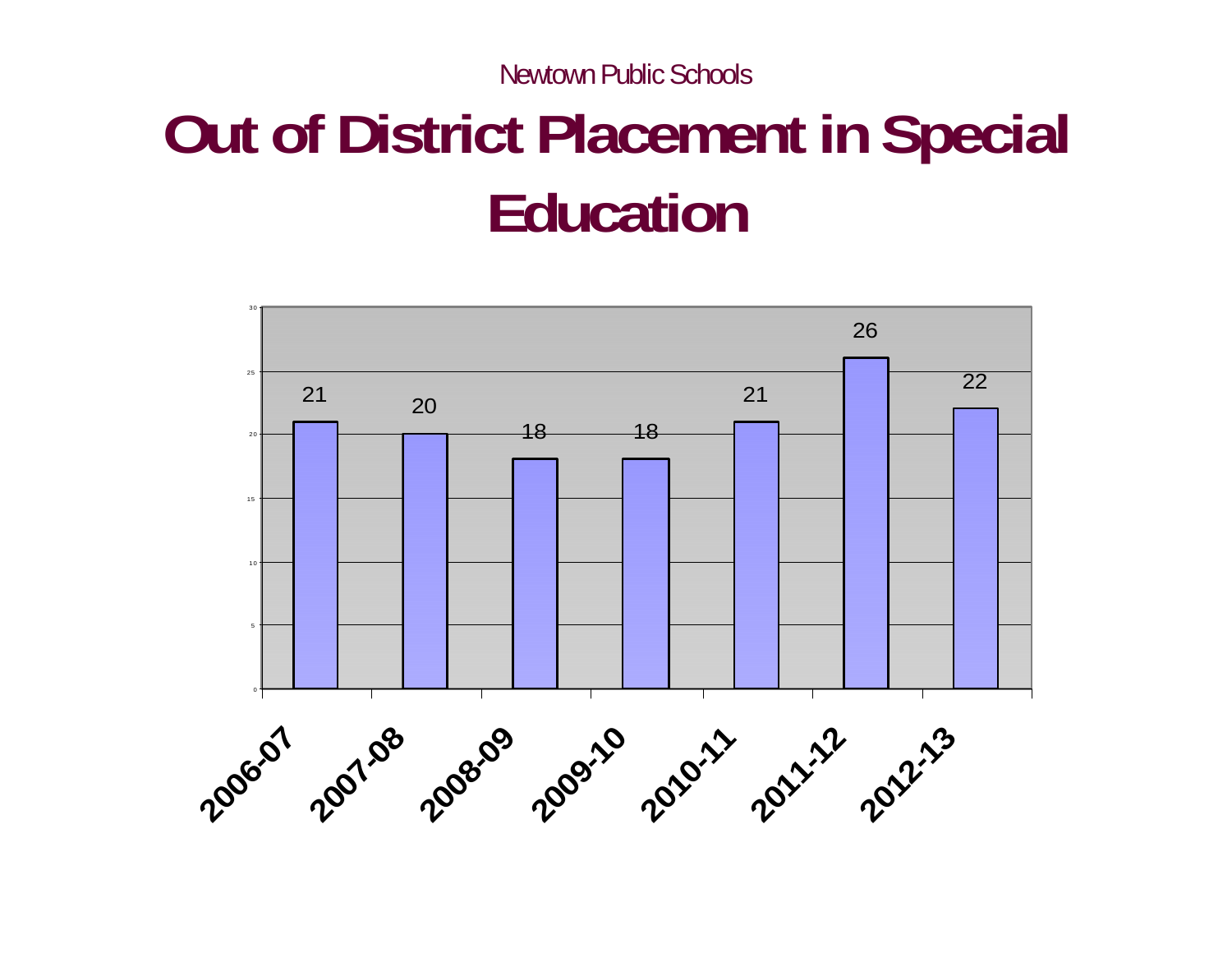### **INITIATIVES**

**Full day Kindergarten**

**Restore maintenance**

**Restore TCO in Technology**

**Restore Curriculum & Instruction to former levels**

**K-12 Literacy/Lang. Arts Instructional Leader**

**K-12 Math/Science Instructional Leader**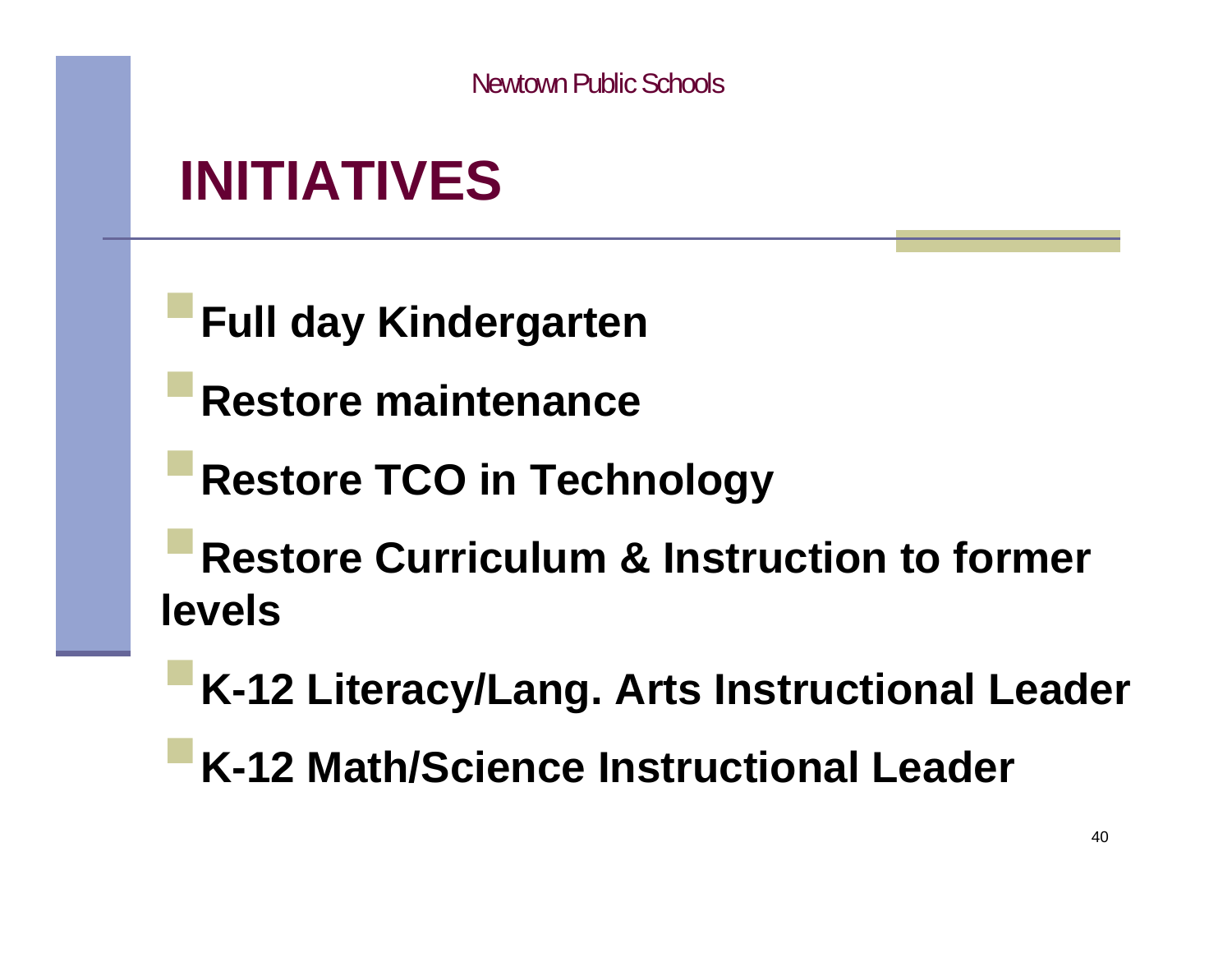# **Additional Program Needs**

### **Reed**

- .3 Math Teacher
- 1.0 PE Teacher
	- .8 Reading (2 teachers increased)

### **High School**

- 1.0 Assistant Principal
- 1.0 English Teacher
	- 1.0 Math Teacher
- 1.0 World Language Teacher
	- 1.0 Secretary (math/social science/world language)
- 1.0 Library Media Associate II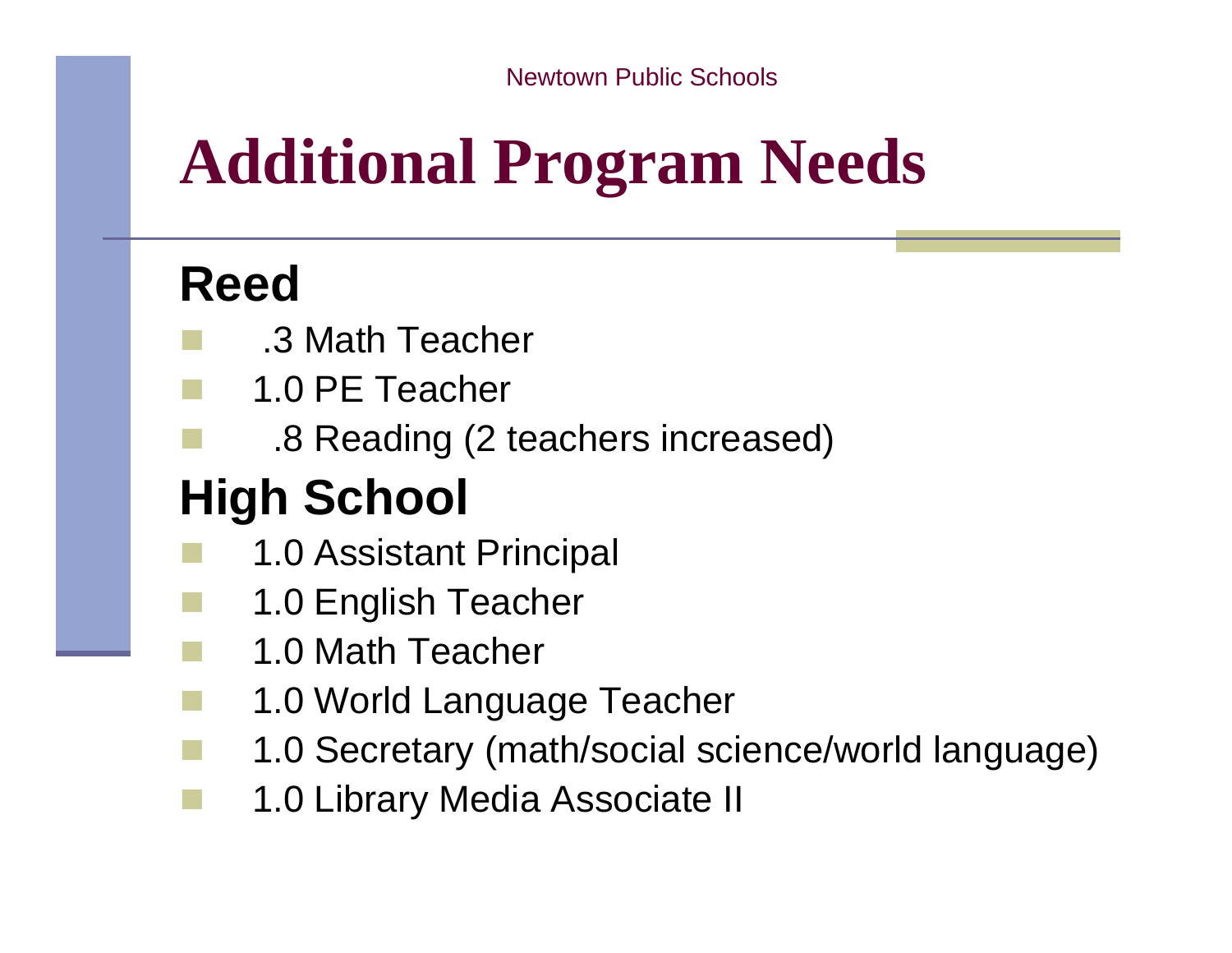# **Additional Program Needs**

### **Stipends**

- Indoor track head coach
- Gymnastics head coach
- After school study hall supervisor

## **Special Education**

- .5 Teacher hearing impaired
	- .4 Teacher ELL
		- -.57 ESL tutor offsets ELL teacher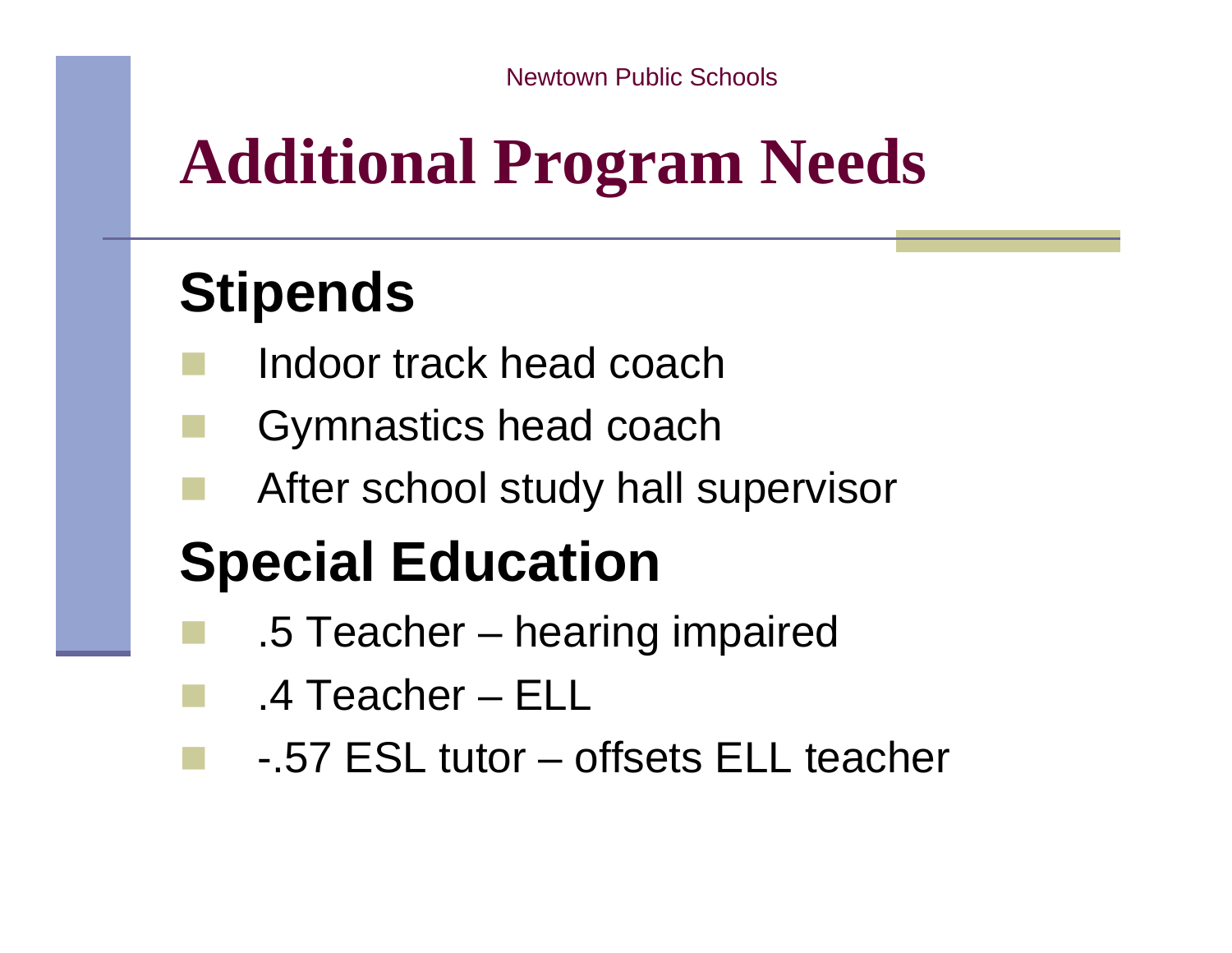# **Additional Program Needs**

### **Pupil Personnel**

- 1.0 Guidance Counselor Middle School
- 1.0 Guidance Counselor High School

### **General Support Services**

1.0 Security staff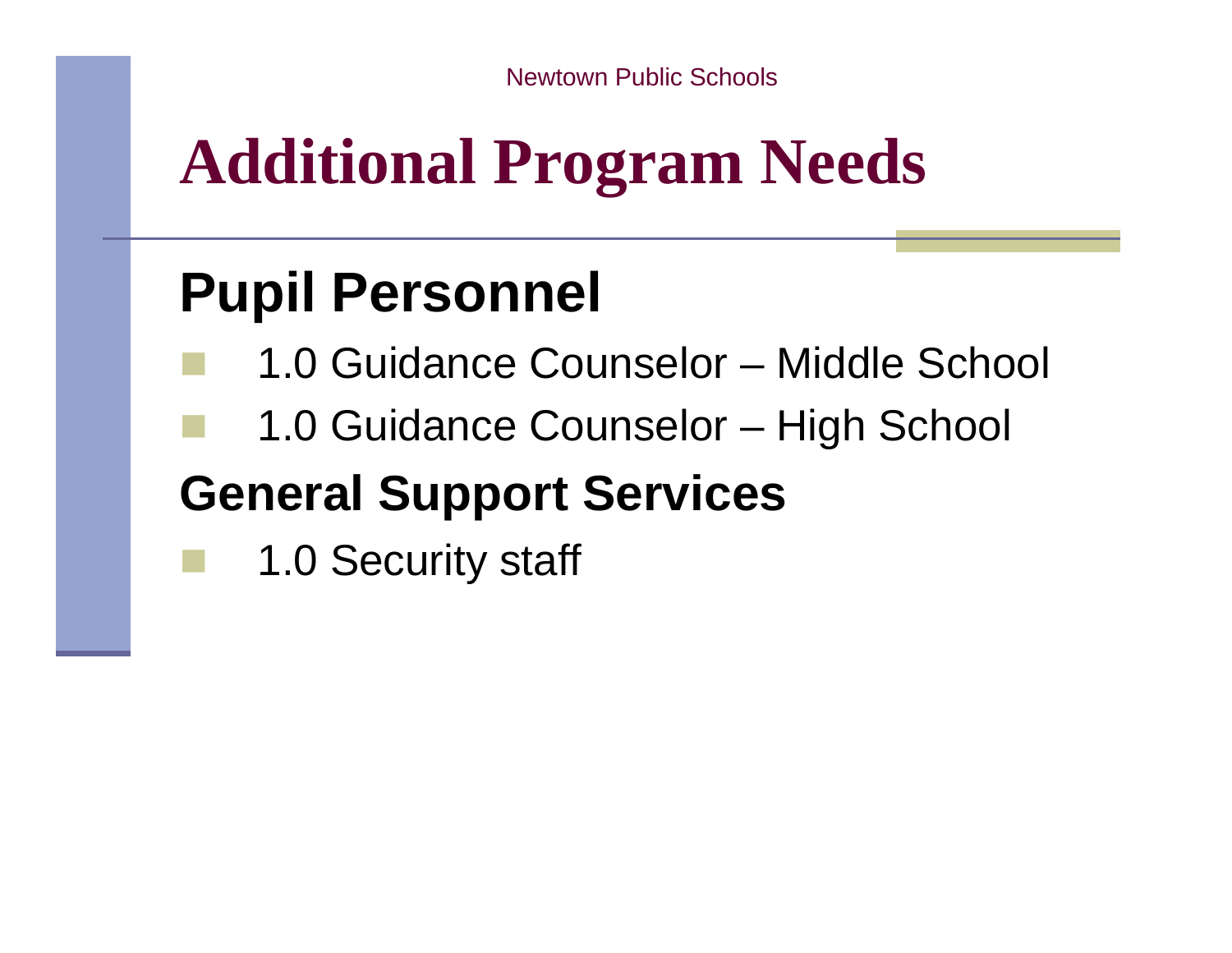## **Reasons for the Growth of Full-day Kindergarten Programs**

### Rationale:

- Kindergarten teachers find it difficult to meet curriculum needs.
	- Early childhood advocates are critical of highly structured half-day "academic" kindergarten (large-group instruction, desk work, segmented daily routines).
- **Potential for more child-centered programs.**

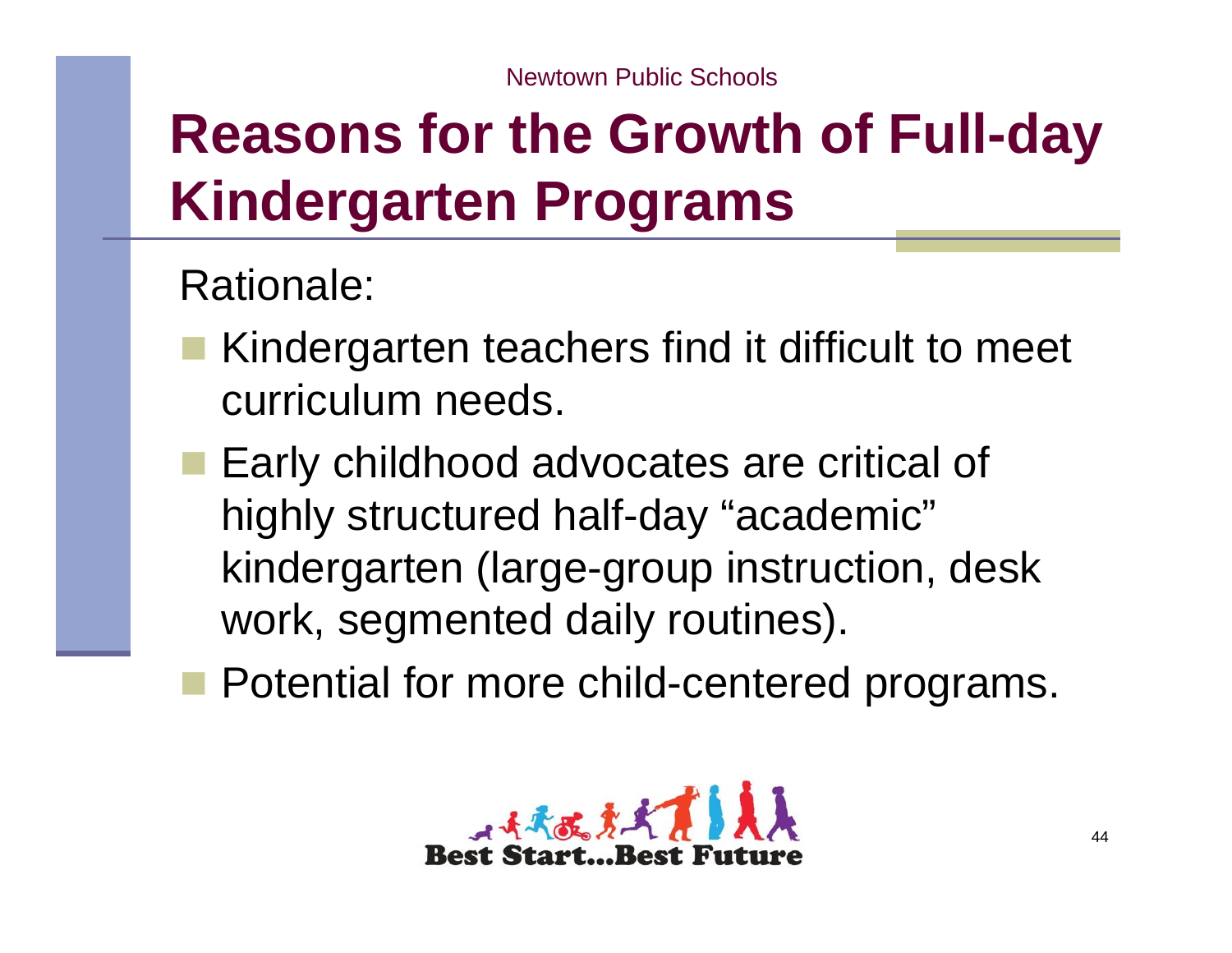## **School Readiness**

**Full-day Kindergarten will increase the time spent with students allowing for:**

- **Less pressure to cover the content and more time to use a brain-based approach to teaching and learning, i.e., less whole group instruction, more time exploring and constructing one's knowledge. Teacher language less directive and more robust.**
	- **More opportunities for students with areas of weakness to receive interventions and students with special needs to receive more services.**

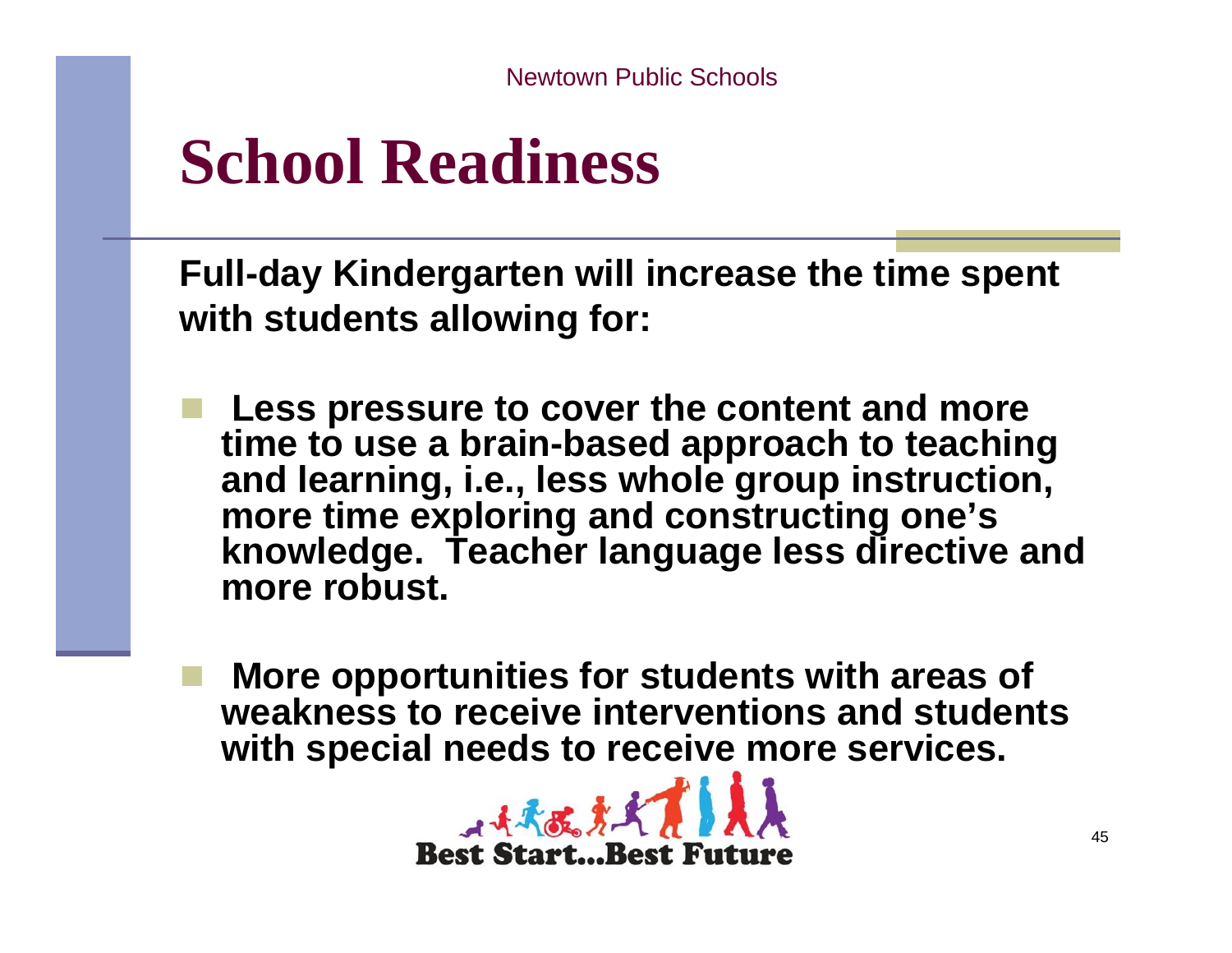### **Full-Day vs. Half-Day Kindergarten**

- Children who experience FDK as a wholeschool program are advantaged in terms of their cognitive effort (.93 effect size in LA; .75 effect size in math).
- **FDK teachers use the additional time with** their students to broaden their social as well as their academic experiences.

**"The Early Childhood Longitudinal Study-Kindergarten Cohort" (Lee et al, 2006)**

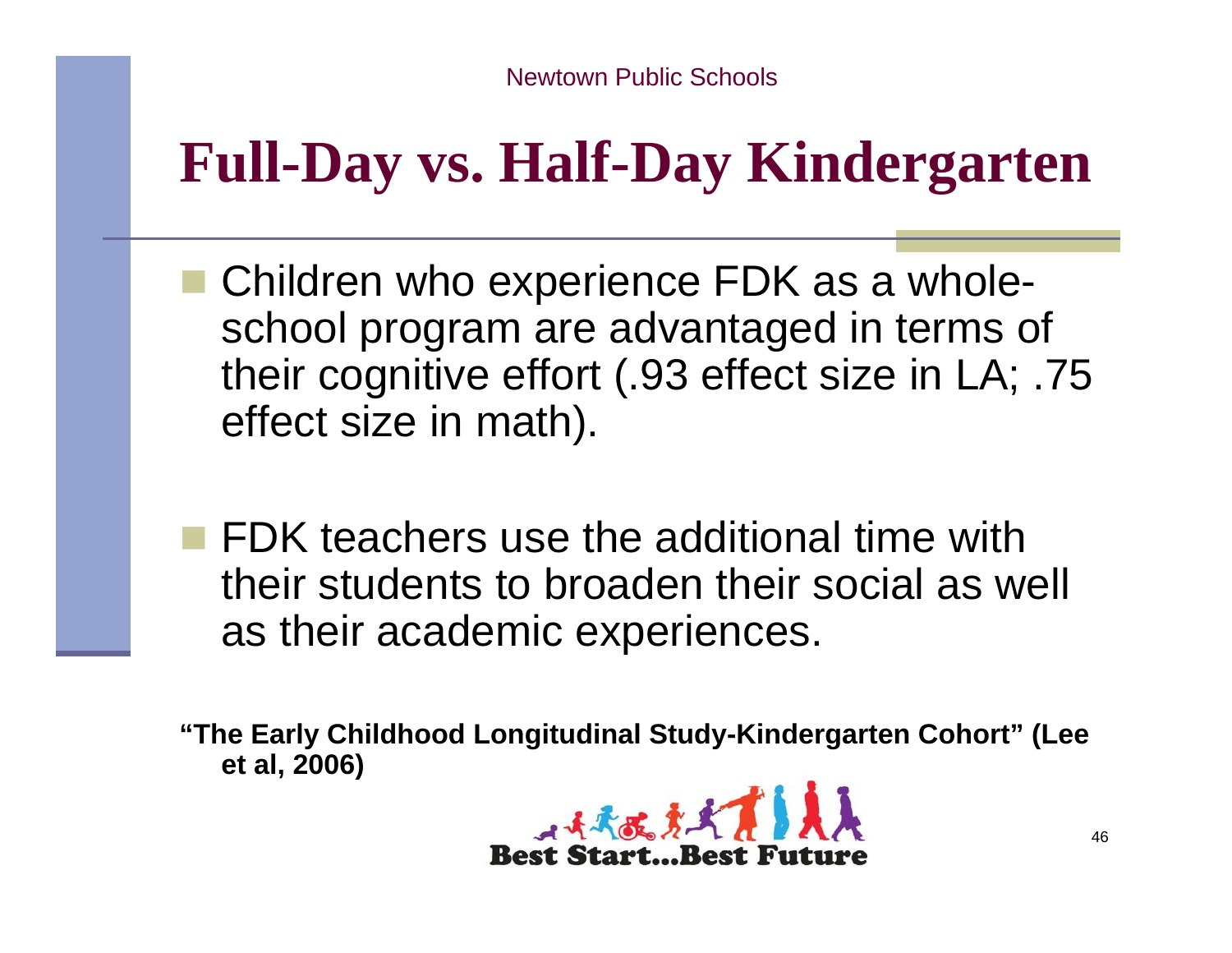## **Full-Day Kindergarten Program: Implications for Newtown**

- **Newtown's Strategic Plan**
- **student achievement and personal success**
- **Learning opportunities (grade 1 and beyond)**
- **Meeting Common Core State Standards**
- **Consistency in district programs**
- **Alignment with practice in similar towns**
- **Interest in Newtown as a place to live and raise children**小头头皮身头

**Best Start...Best Fut**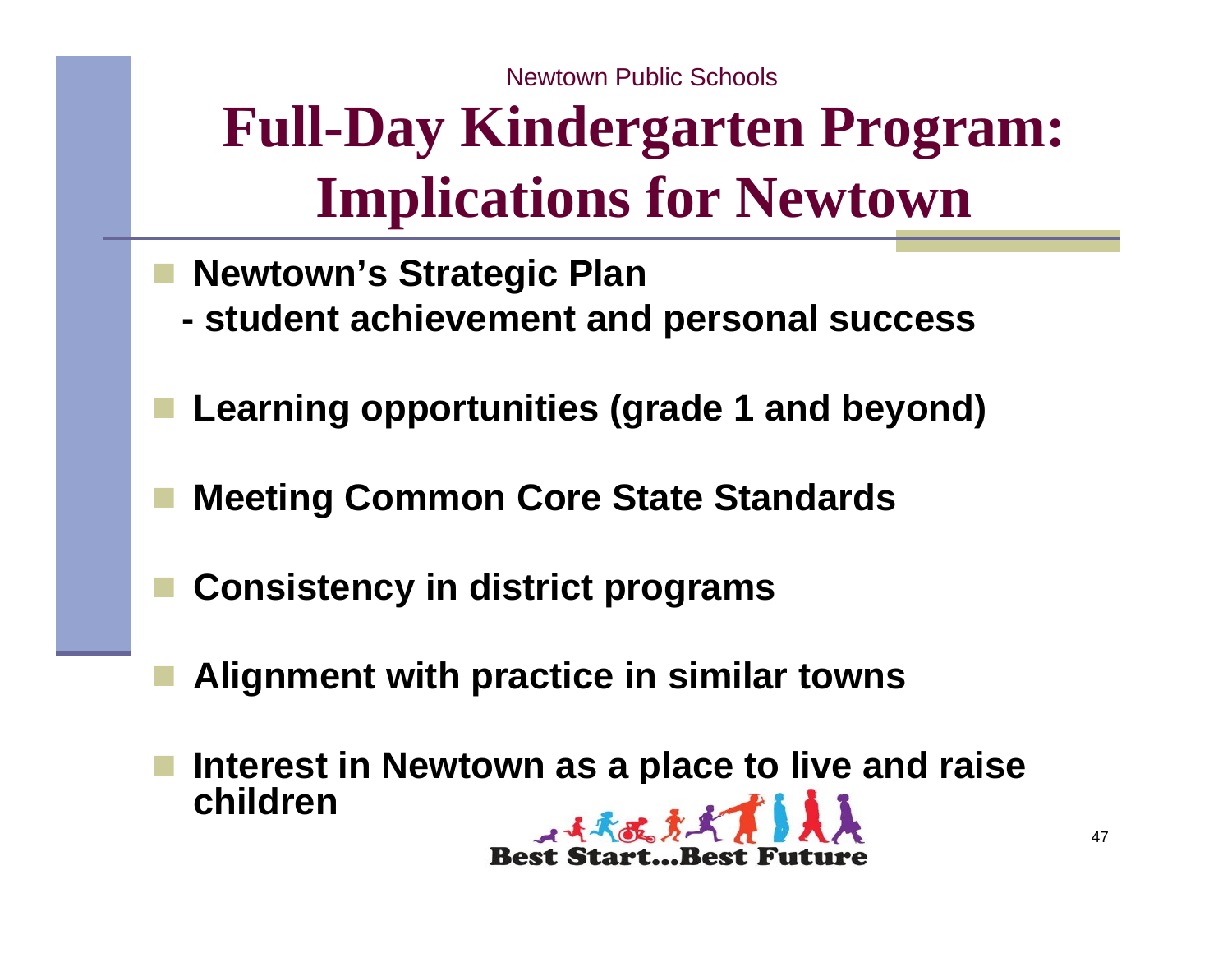### **Full-Day Kindergarten for Newtown Students**

### **NPS 2012-2013 Full-Day Kindergarten Survey**

I have a child entering kindergarten in the next three years.

> **Yes: 525**No: 306

If available, I would be interested in having my child attend Full-Day Kindergarten.

> **Yes: 661**No : 134 $A + A$ **Best Start...Best Future**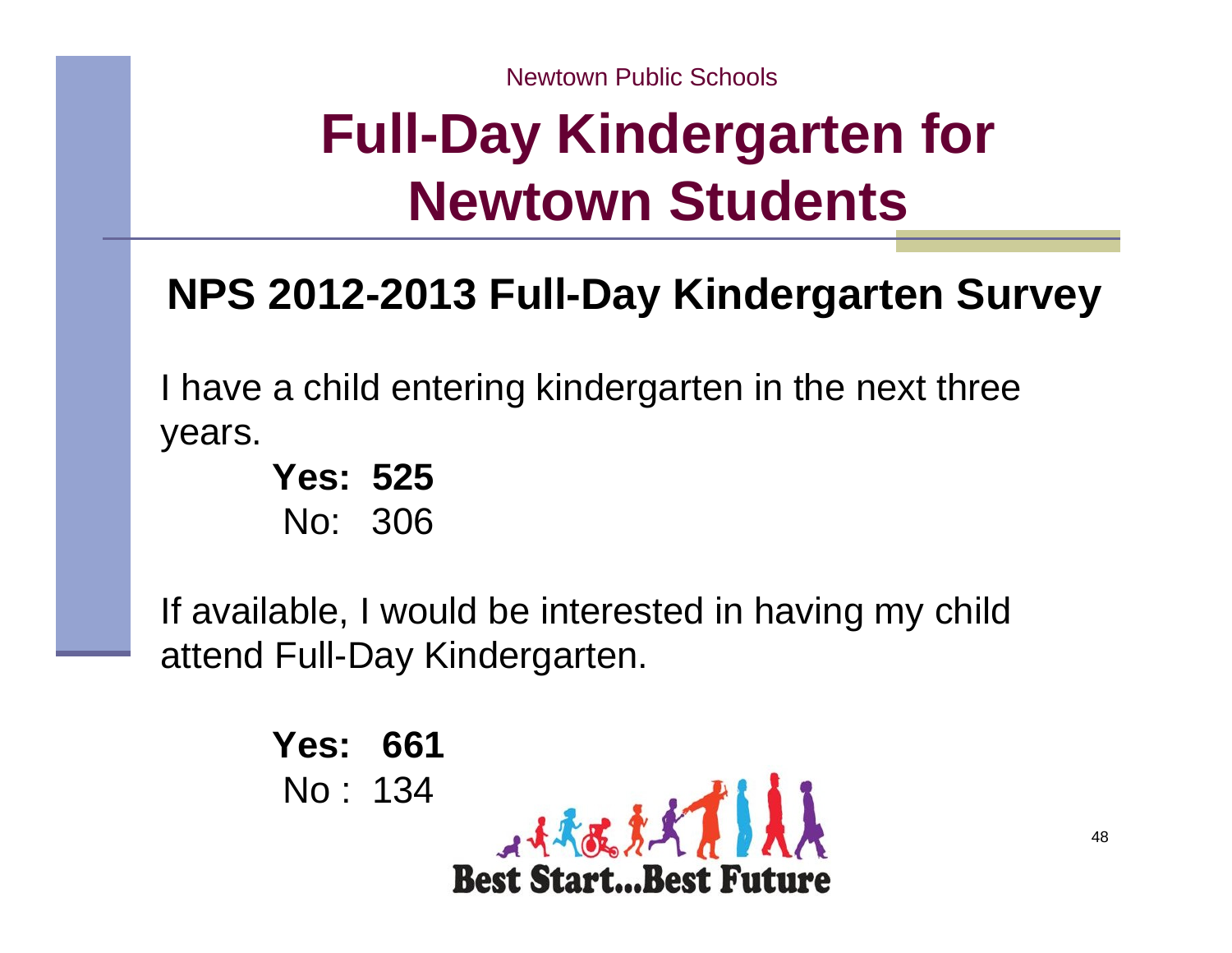

### **PROJECTED COST FOR ALL DAY KINDERGARTEN**

 $\sqrt{\mathbb{I}(\mathbb{I})}$ 

|                                                                       | <b>Salaries</b> |
|-----------------------------------------------------------------------|-----------------|
| 8.5 Teachers (based on Masters Step 5)                                | \$510,695       |
| 7.28 Educational Assistants (6Hr/Day)                                 | \$122,837       |
| Total                                                                 | \$633,532       |
| <b>Classroom Furniture</b>                                            | \$21,409        |
| Transportation (at 2012/13 rates)<br>No mid-day Kindergarten bus runs |                 |
| <b>Buses</b>                                                          | (\$177,900)     |
| Estimated fuel for mid-day runs $@$ \$3.80/Gal (\$ 20,289)            |                 |
|                                                                       | (\$198,279)     |
| <b>Net Cost</b>                                                       | \$456,662       |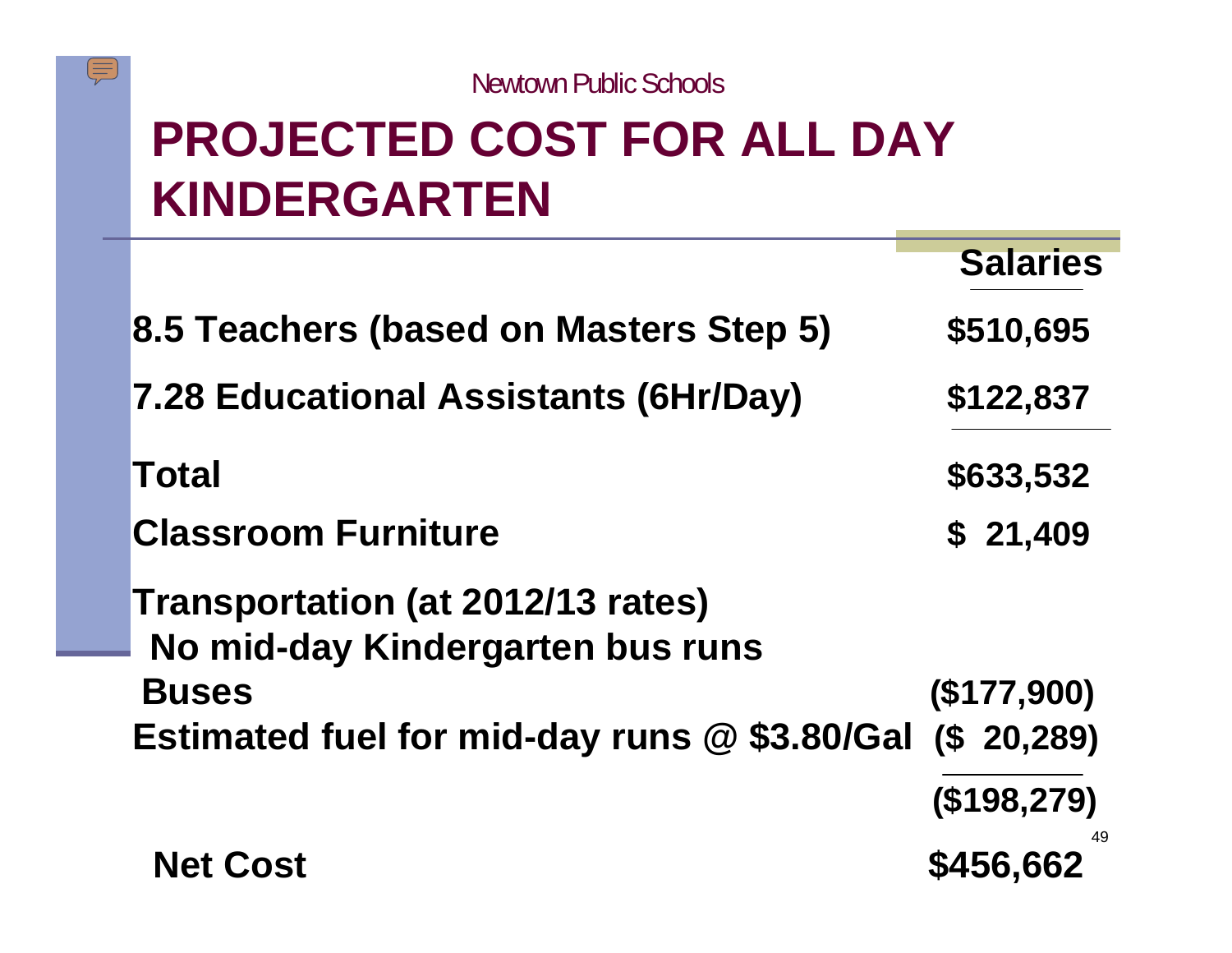### **Rationale New K – 12 Instructional Leaders**

#### **ESTIMATED COSTSK-12 Math/Science \$ 83,971 K-12 Literacy/Language Arts 83,971 \$167,942 OFFSETSDistrict Level Health Position (\$73,964) Possible Grant offset (\$40,000) District Level Music Position (\$56,795) (\$170,757)**

#### **NET REDUCTION = (\$ 2,817)**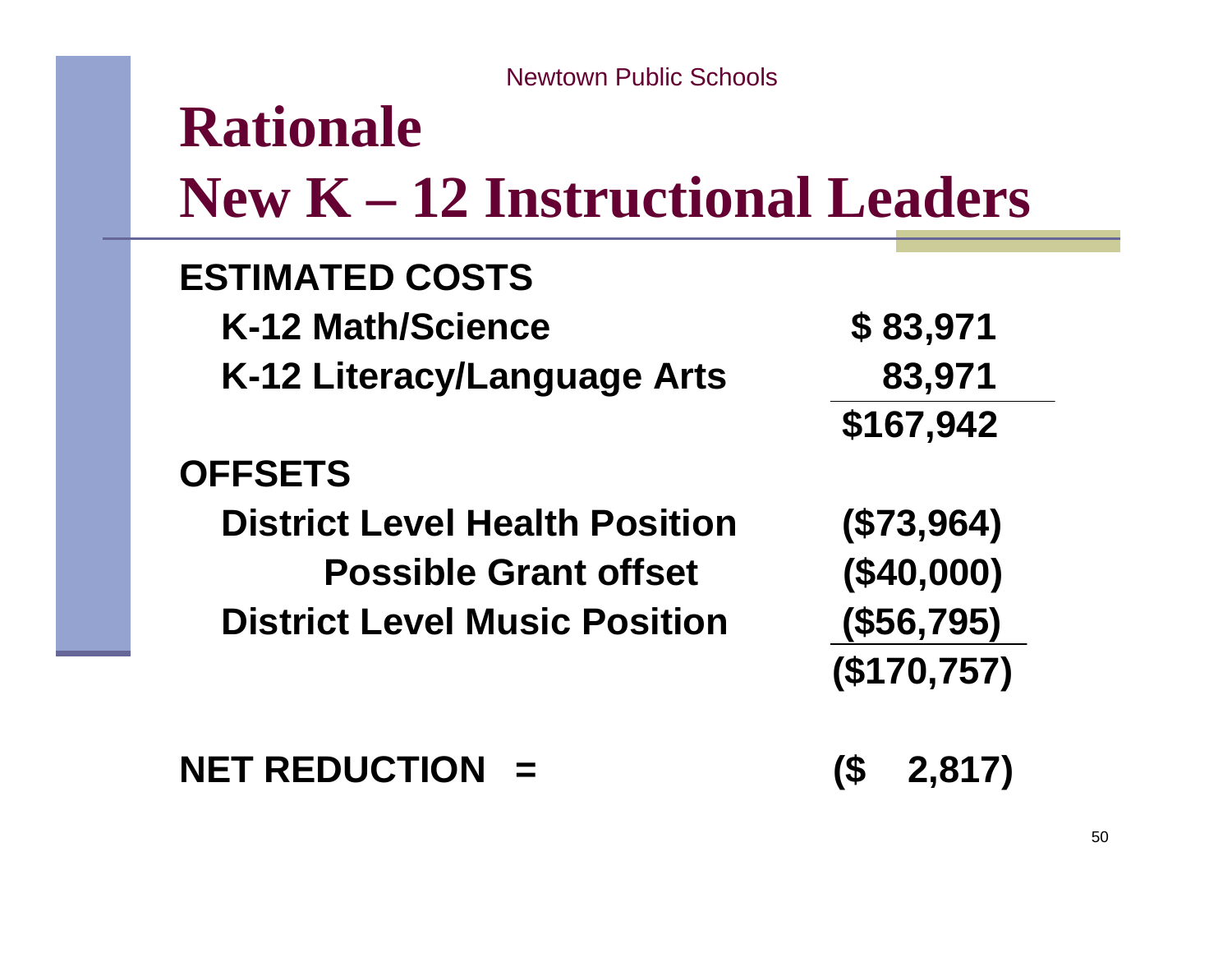### **Building and Site Maintenance Projects**



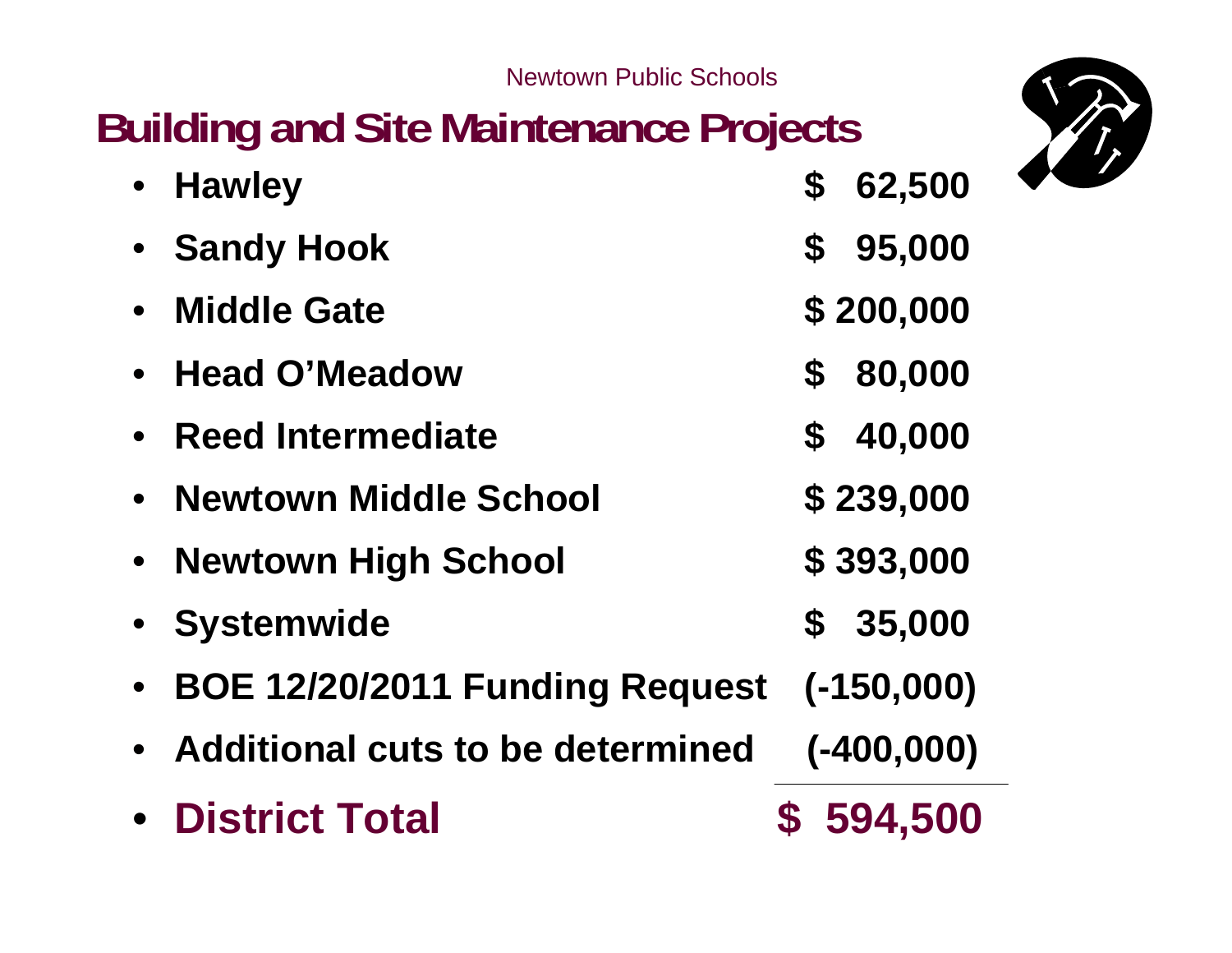## **Change in Program and Staff Development 2006-2013**

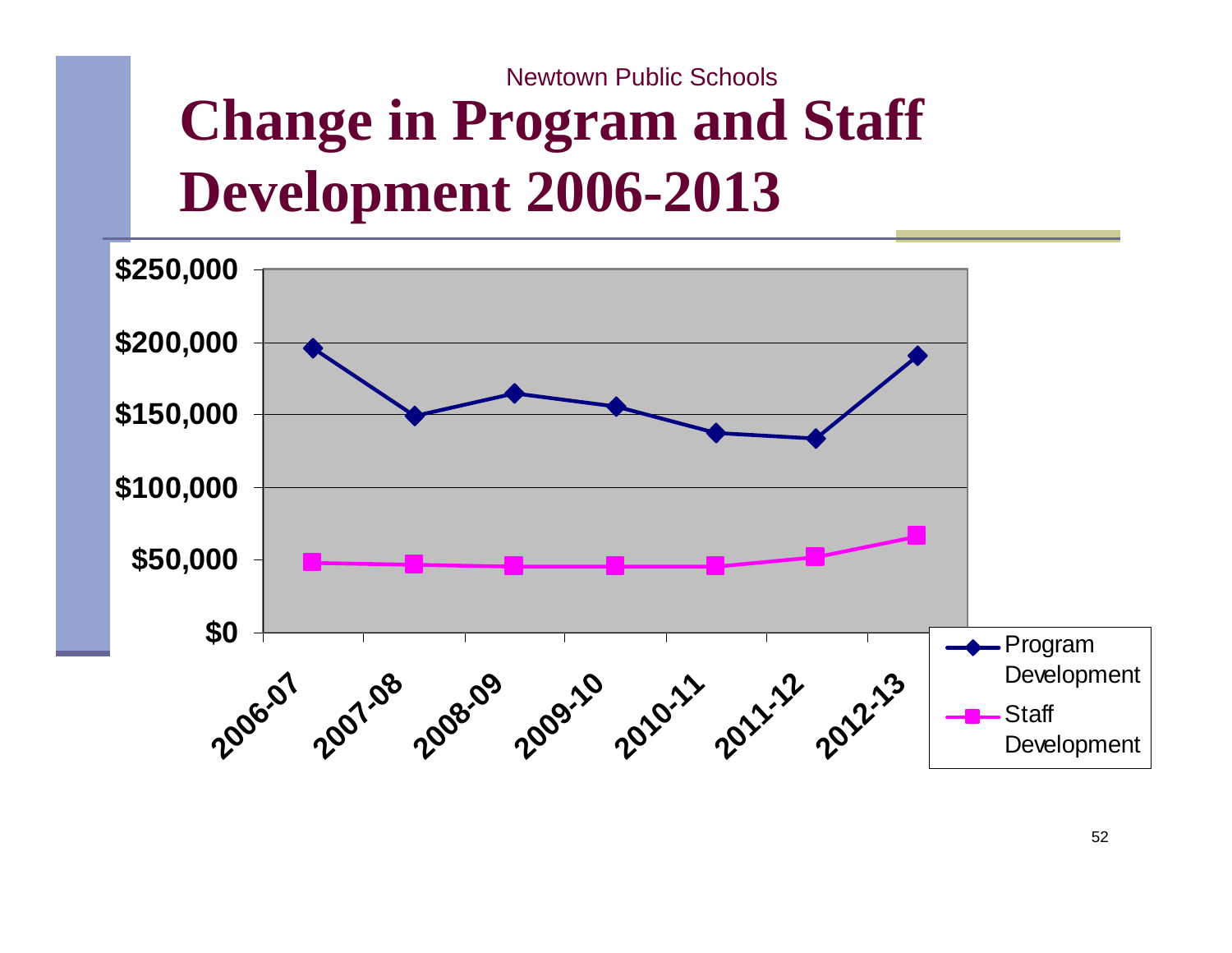### **Technology Spending Over Time**

**EQUIP.**

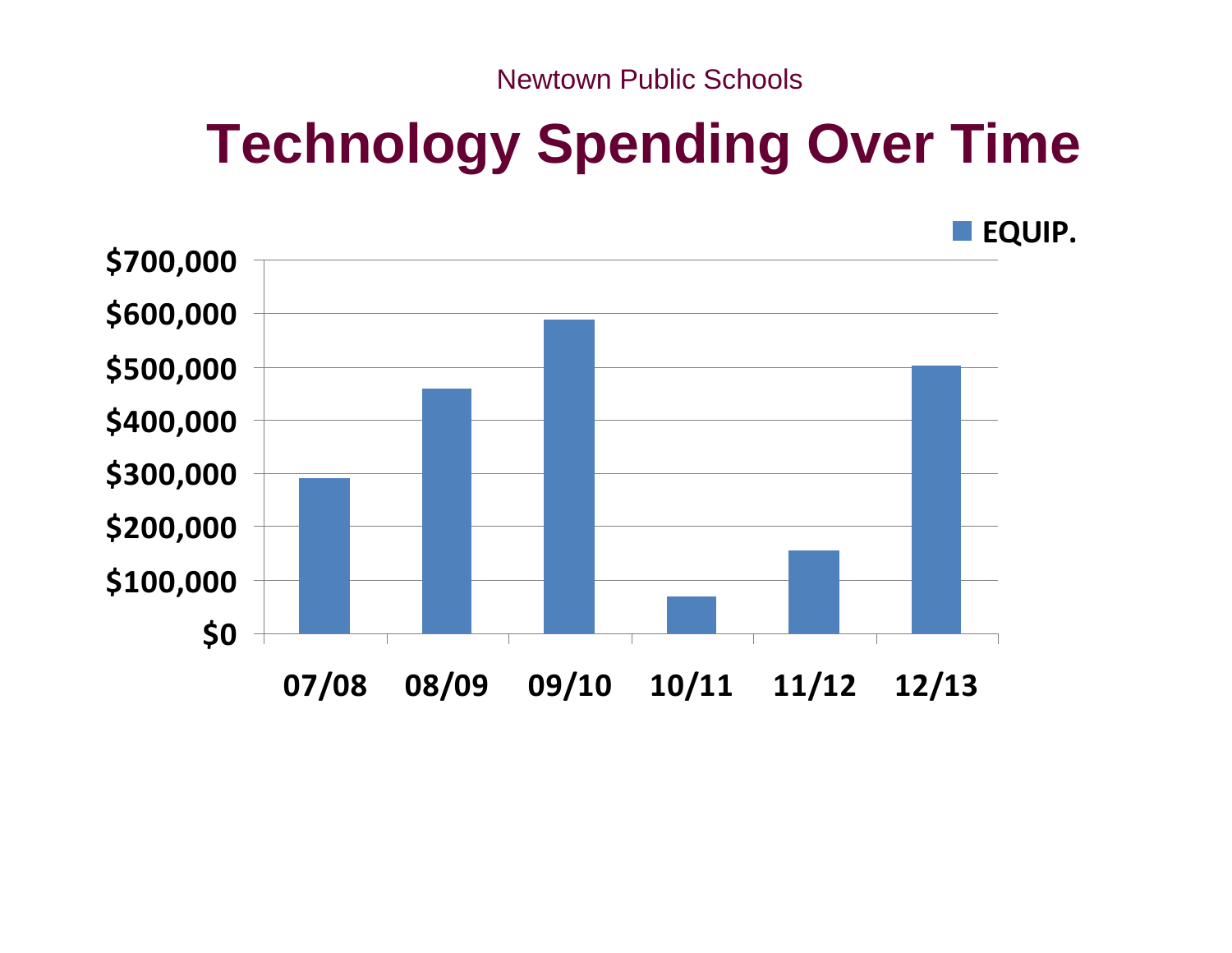# **Strategic Plan Our Objectives** Revised April 28 & 29, 2011



- **All students will develop and consistently demonstrate 21st century skills such as problem solving, critical and creative thinking, collaboration, and application of technology.**
- **All students will develop and consistently demonstrate the character attributes necessary for personal well-being and to be a contributing member of the community.**
- **Within 5 years, all students will perform at goal or above on all standardized tests.**
- **Each student will set and achieve personally challenging goals.**
- **We will ensure that each student has continuous access to personal information technology in order to empower students and staff to improve teaching and learning.**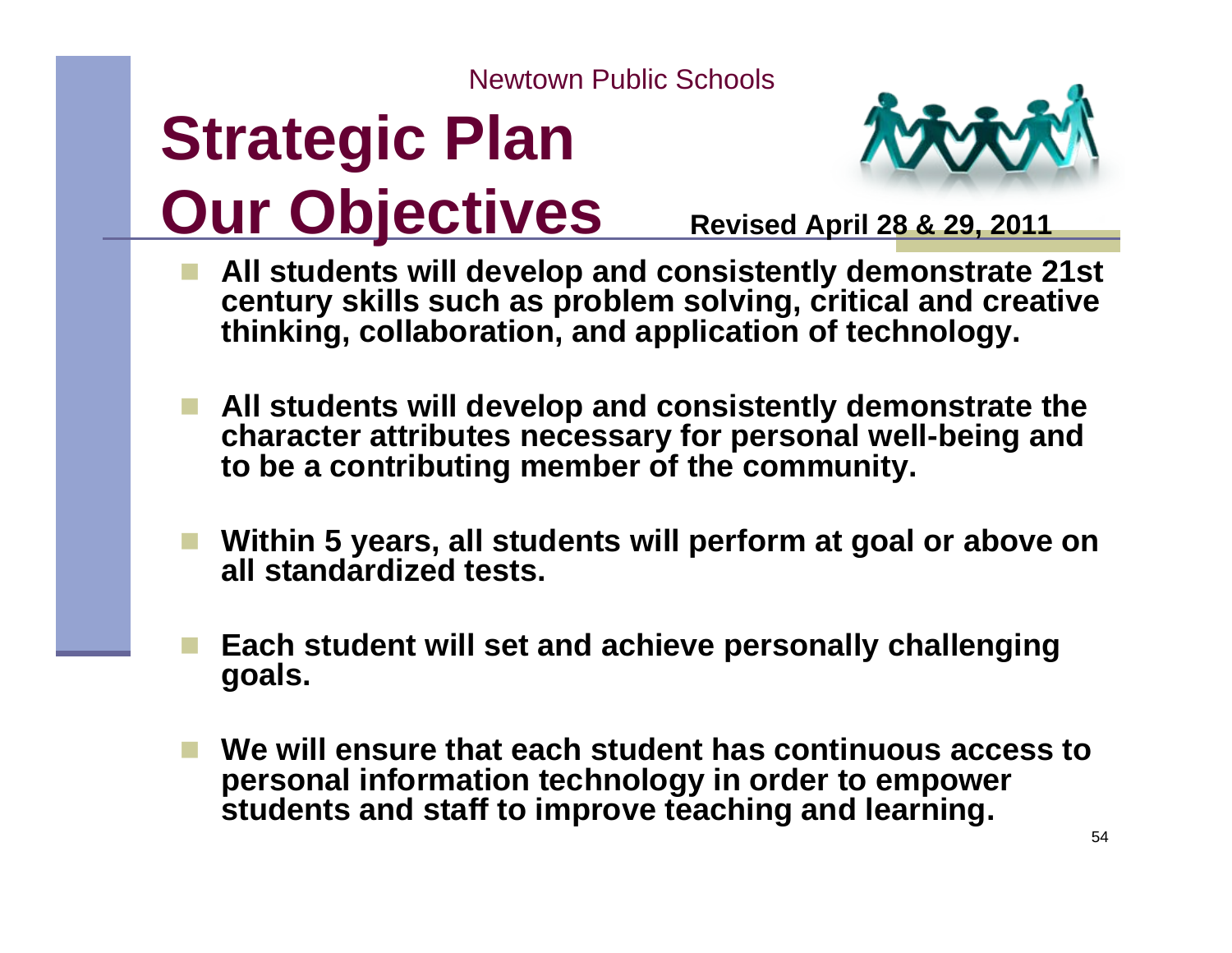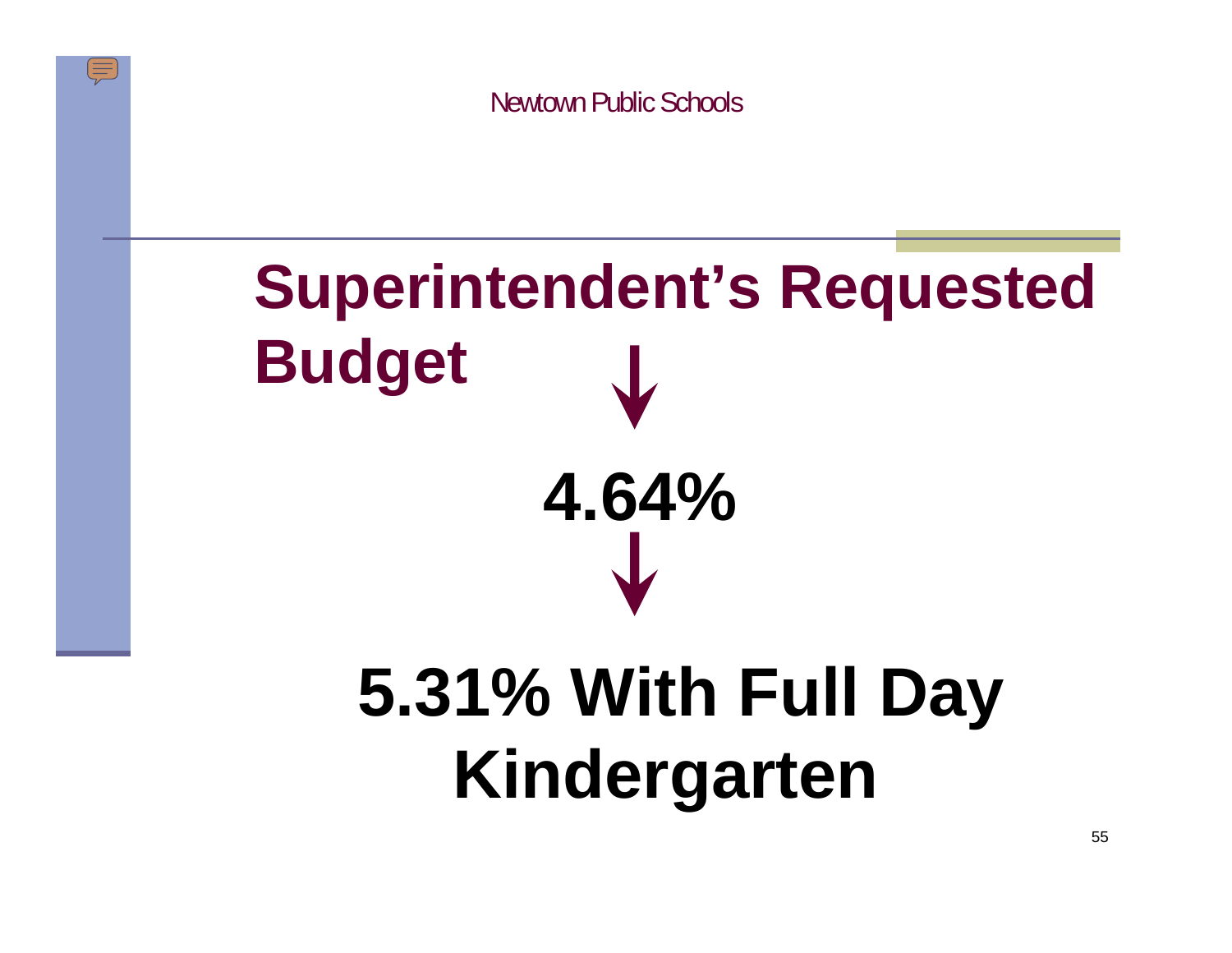### **Education is simply the soul of a society as it passes from one generation to another.**



Gilbert K. Chesterton